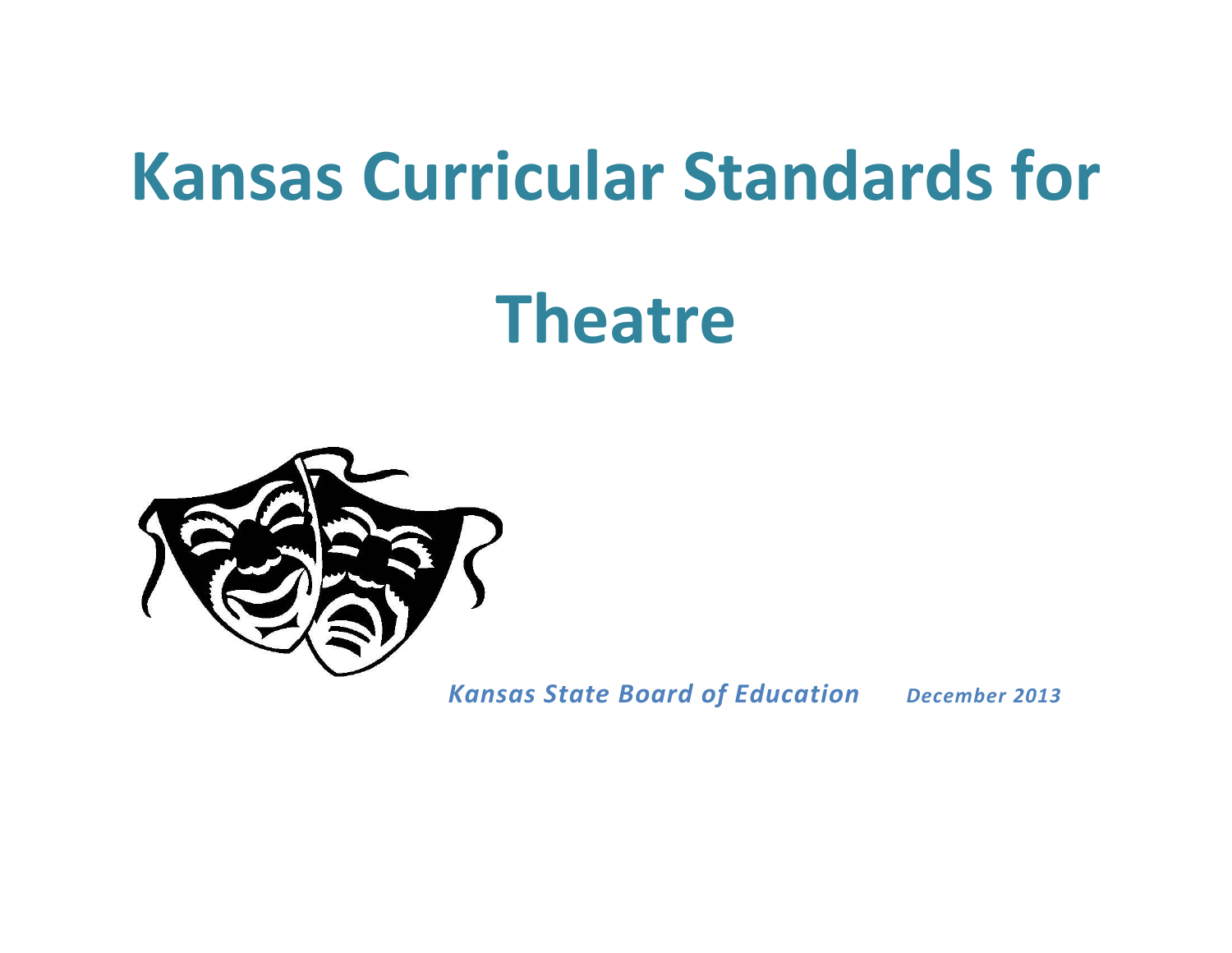## **Kansas Curricular Standards for**

**Theater** 

**Joyce Huser**

Fine Arts Education Consultant

Kansas Department of Education

Career, Standards and Assessment Services

900 SW Jackson Ave Suite 653

Topeka, KS 66612

785-296-4932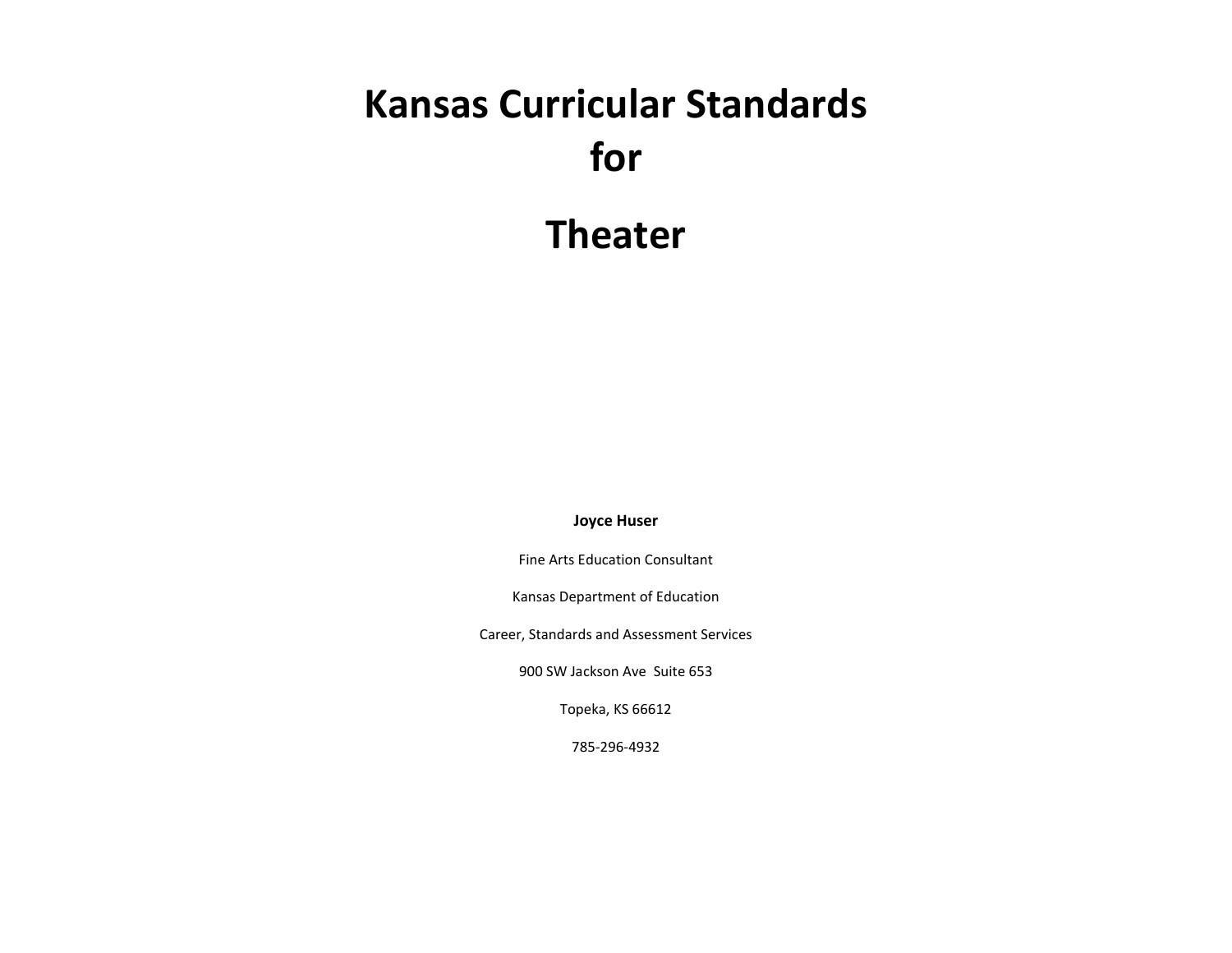### **Table of Contents**

| Acknowledgements                                             | ii  |
|--------------------------------------------------------------|-----|
| <b>Mission and Vision Statement</b>                          | iii |
| Introduction                                                 | iv  |
| Processes, Process Components, Enduring Understandings,      |     |
| Essential Questions, Anchor Standards, Performance Standards | 1   |
| Grades PreK-4                                                |     |
| Grades 5-8                                                   |     |
| Grades 9-12                                                  |     |
| Appendix I                                                   | 31  |
| Resources                                                    | 32  |
| Appendix II                                                  | 39  |
| Glossary                                                     | 40  |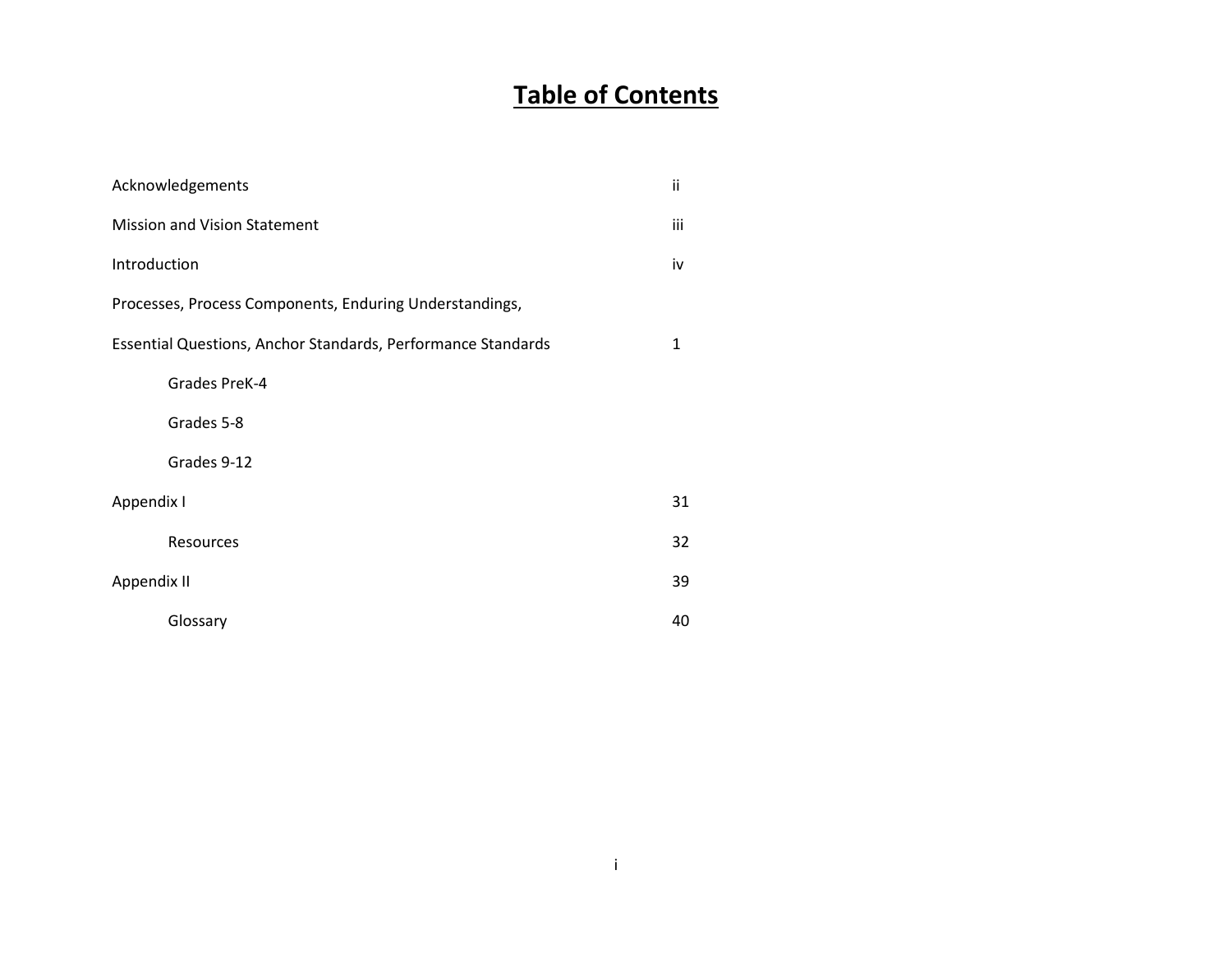### **Acknowledgements**

#### **Writers:**

Leslie Coats, USD 368, Paola High School Sheryl Bryant, Theatre for Young America Nancy Fredrickson, USD 265, Goddard Eisenhower Middle School Max H. Brown, USD 229, Blue Valley North High School Jennifer Morgan-Beuchat, USD 339, Jefferson County North High School Trish Averill Neuteboom, USD 497, Lawrence Southwest Middle School Daniele Baxa, USD 265, Goddard High School

#### **Reviewers:**

Jeanne Klein, University of Kansas

Mark Gordon, USD 340, Jefferson West Middle School

Heather Wilson, USD 506, Labette County High School

Diane DeFranco-Kling, Sterling College

Linda Uthoff, USD 383, Manhattan High School

Chad Nulik, USD 305, Salina Central High School

Martha Gates, USD 259, Wichita High School Southeast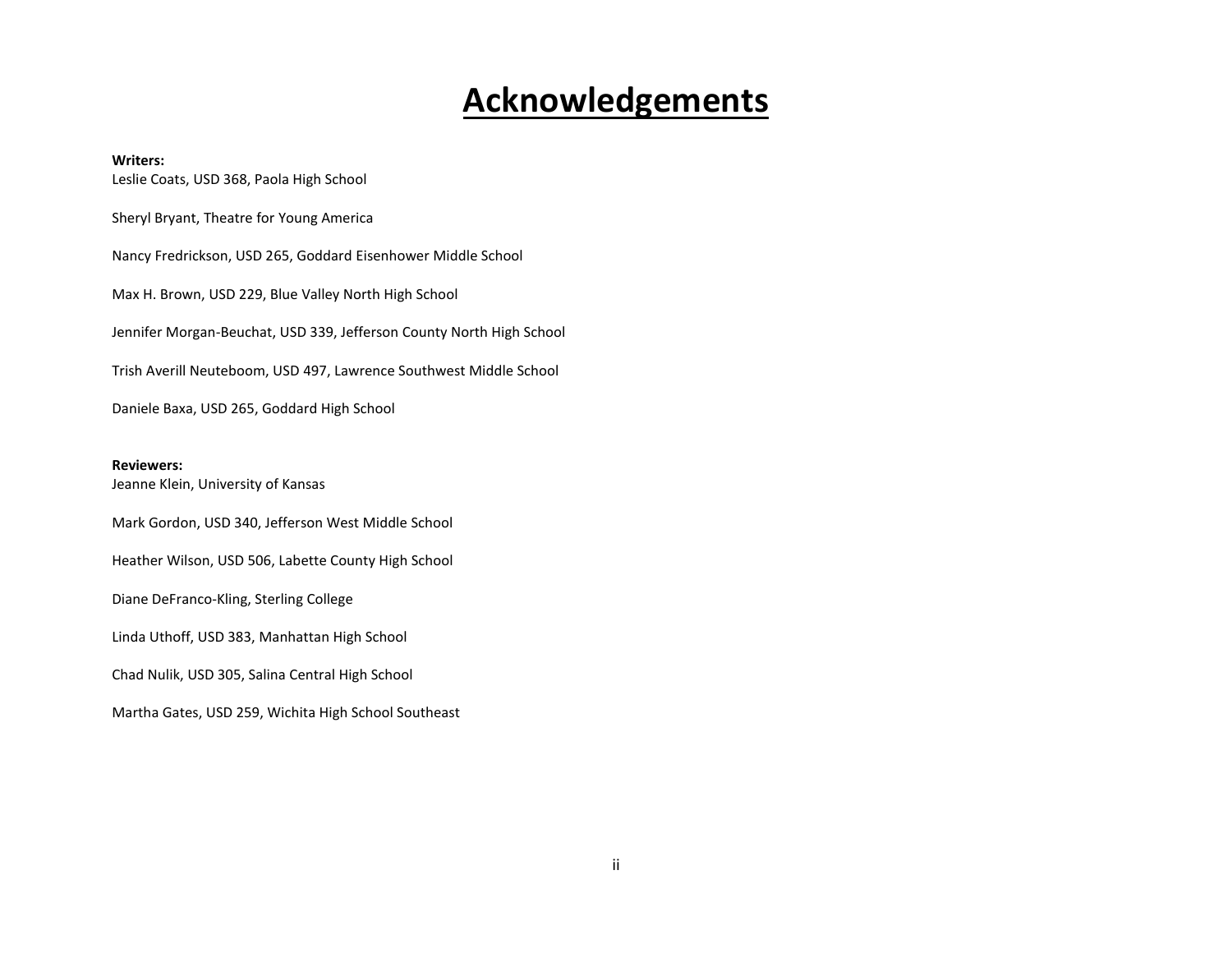## **Mission Statement**

The mission of the Kansas Curricular Standards for Theatre is to establish the art of theatre as essential to education.

### **Vision Statement**

The vision for theatre education is to develop the capacity for creative emotional expression; to expand physical, improvisational, and artistic skills; and to enrich the quality of student lives.

The Kansas Curricular Standards for Theatre provide a framework for developing theatre curriculum and evaluating student progress.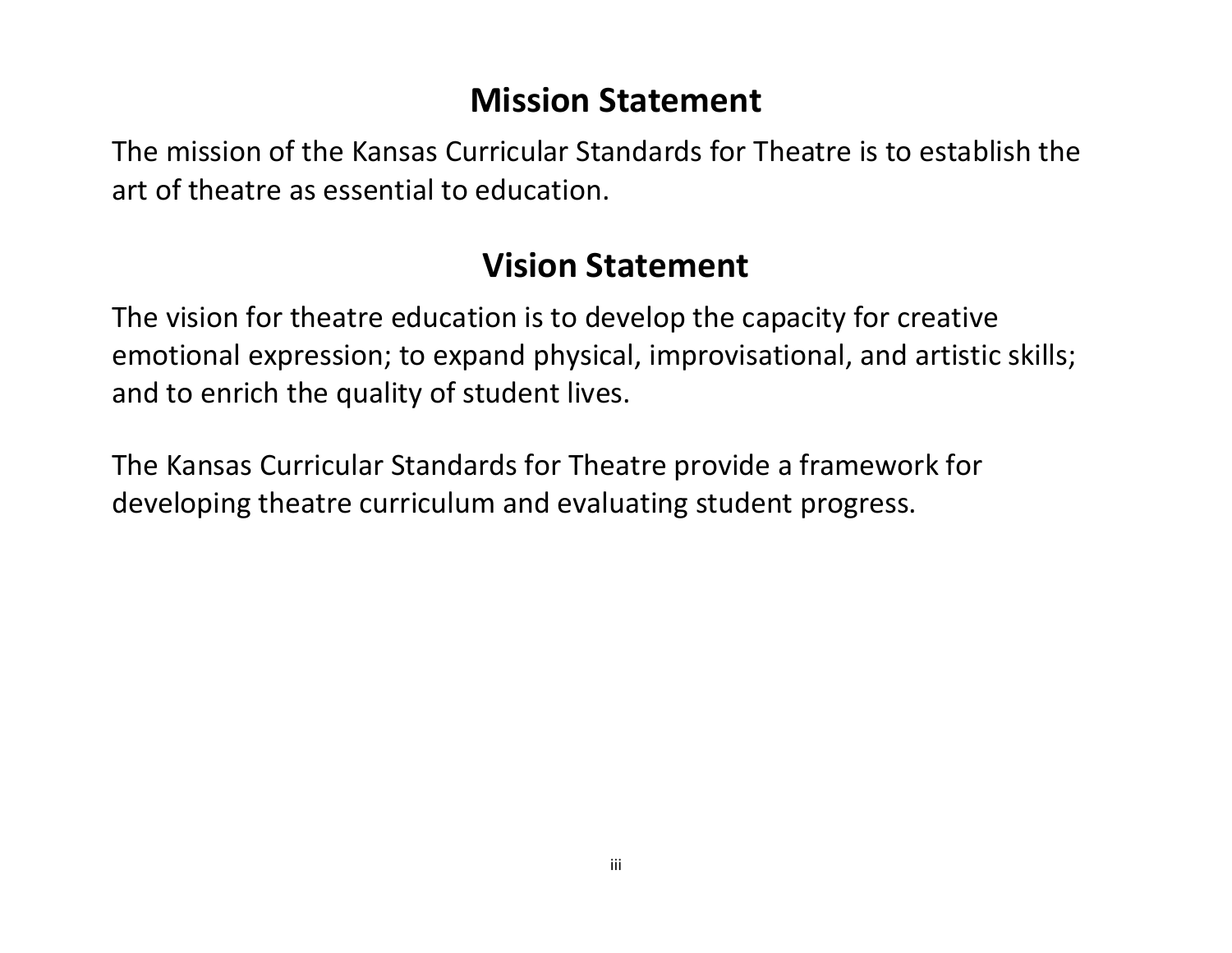#### **Introduction**

This document's revisions are based on both the 2004 Kansas Curricular Standards for Theatre and the revised National Theatre Standards. These standards are meant to guide, not dictate, the structure and development of theatre programs in Kansas schools. They have been carefully revised and studied by a team of experienced drama teachers and theatre directors. See Acknowledgements.

In order to align more closely with College and Career Ready Standards, the following format was used. It is a style based on Grant Wiggins and Jay McTighe's *Understanding by Design* (McTighe, Jay and Wiggins, Grant *Understanding by Design*, 1998). *Understanding by Design* is a curriculum design model focused on "teaching for understanding". The emphasis of *Understanding by Design* is on "backward design", the practice of looking at the outcomes in order to design curriculum units, performance assessments, and classroom instruction.

In light of this model, we began by identifying four (4) processes addressed through theatre education and components for each process. Within these standards, definitions are included for each component. In the template, each process is identified by a different color. Component changes are designated by the return of the process color. Multiple Enduring Understandings (EUs) and Essential Questions (EQs) are written for each component. This is followed by an Anchor Standard to summarize each component. Performance Standards are specific for each grade band addressing each EU and aligning with both the EUs and EQs. This style of writing standards has also been followed in the designing and revising of the National Theatre Standards.

Here is an explanation of EUs and EQs. The Enduring Understand is what all students should obtain from an education, specifically understandings that can be learned through an experience in theatre education and will endure with them throughout the rest of their lives. The Essential Questions are questions that students should be able to answer regarding that EU. They can be questions teachers ask to check if the student has learned that understanding through their instruction and questions teachers use to guide development of their own guiding questions.

Anchor Standards are overarching and Performance Standards are more specific. You might think of the Anchor Standards as our present standards and the Performance Standards as similar to what we presently call benchmarks. They are grade band evidence of the Enduring Understanding. They show change and growth over time, combining action and content and are measurable.

These entities reflect the very nature of this art form, as theatre integrates all the arts and other academic disciplines. Not only does a student learn about the art of theatre, the student applies knowledge from all other disciplines through theatre. Furthermore, in order to create theatre, a student must be able to use all of the workplace competencies. As a result, theatre education that is aligned with the aspects addressed though these enduring understanding and standards enhances and enriches learning and cognitive development at all levels.

Theatre is the only art form that focuses on the symbolic representation of human behavior in action. It allows  $21^{st}$  Century learners to engage holistically; physically, mentally, emotionally, socially, and aesthetically. Of all the art forms, theatre is the most human because its purpose and mode of expression allow it to closely approximate daily life.

If you have questions or concerns about the form and content of this document, please contact Joyce Huser, Fine Arts Education Consultant, Kansas State Department of Education, 120 Southeast 10<sup>th</sup> Avenue, Topeka, Kansas 66612-1182; <u>ihuser@ksde.org</u> (785) 296-4932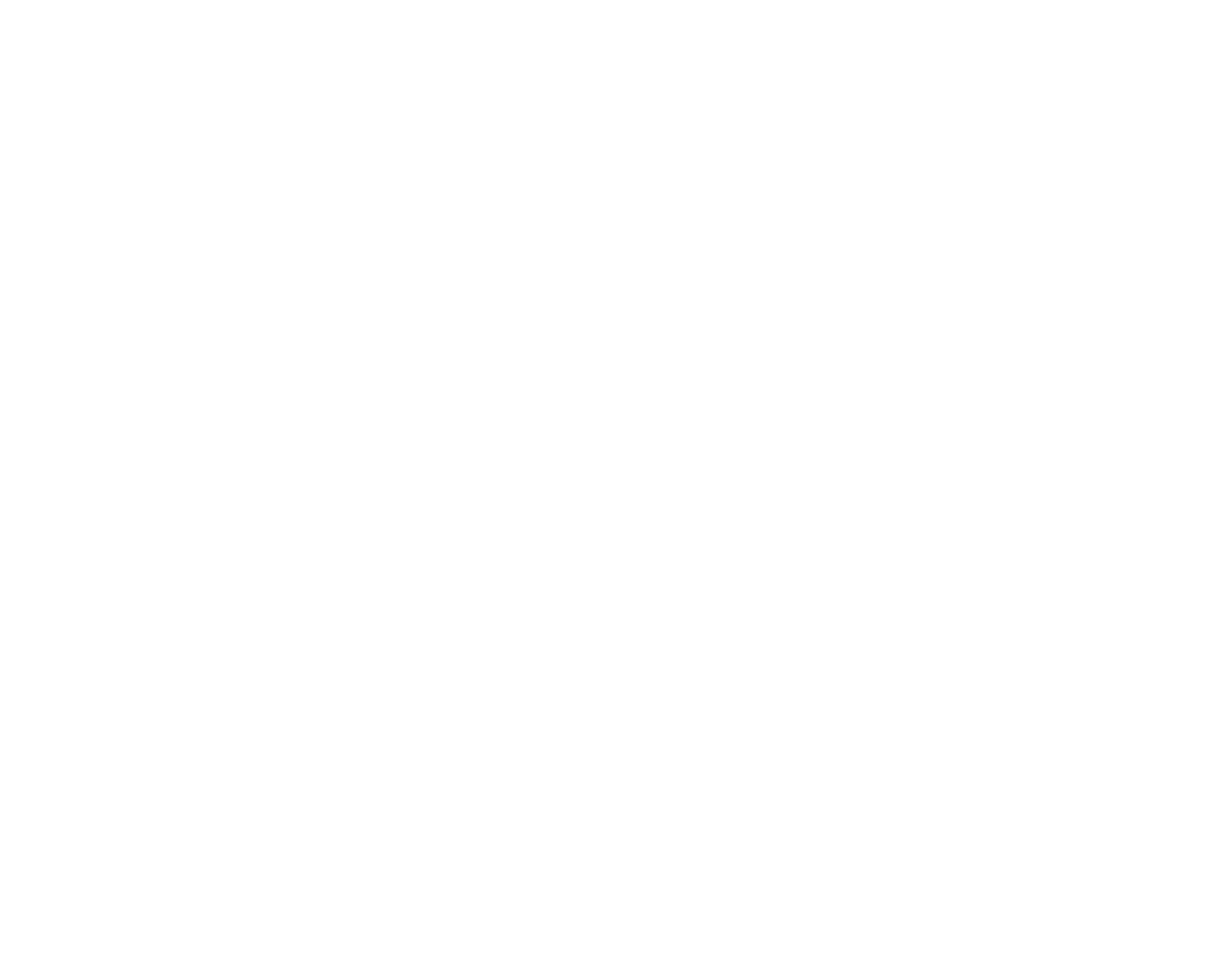| <b>Discipline:</b><br><b>Theatre</b><br><b>Artistic Process:</b><br>Discover/Create<br>Envision<br><b>Process Component:</b>                                                                             |                                                                                                                                                                                                                                                                                                                                                         |                                                                                                                                                          |
|----------------------------------------------------------------------------------------------------------------------------------------------------------------------------------------------------------|---------------------------------------------------------------------------------------------------------------------------------------------------------------------------------------------------------------------------------------------------------------------------------------------------------------------------------------------------------|----------------------------------------------------------------------------------------------------------------------------------------------------------|
| Component Definition: Envision involves uncovering or generating new ideas, concepts, feelings, and artistic possibilities.                                                                              |                                                                                                                                                                                                                                                                                                                                                         |                                                                                                                                                          |
| <b>Enduring Understanding: Theatre artists</b><br>acquire skills in creative thinking, which<br>allows them to exercise flexibility when<br>making decisions and creating worlds<br>through imagination. | <b>Essential Question (s): What do I believe</b><br>and why do I believe it?<br>How do my questions and curiosities<br>influence my creative choices?<br>Why is flexibility important?<br>In what ways is theatre about what is true<br>and untrue?<br>Where do theatre artists get their ideas?<br>How do theatre artists make and use<br>connections? | <b>Anchor Standard:</b> Explore and imagine<br>through creative play, drama processes,<br>and theatre experiences to discover<br>diverse creative ideas. |
| <b>Performance Standards</b>                                                                                                                                                                             | <b>Performance Standards</b>                                                                                                                                                                                                                                                                                                                            | <b>Performance Standards</b>                                                                                                                             |
| <b>Grades PreK-4</b>                                                                                                                                                                                     | Grades 5-8                                                                                                                                                                                                                                                                                                                                              | Grades 9-12                                                                                                                                              |
| Engage in self-directed play.<br>Try new things.<br>Improvise a character and dialogue.<br>Improvise a setting appropriate for a story.<br>Communicate through physical action and<br>reaction.          | Demonstrate open minded acceptance of<br>new ideas.<br>Improvise dialogue while role playing a<br>character.<br>Improvise and role-play a real or fictional<br>character.<br>Visualize a setting appropriate to a story.                                                                                                                                | Generate and encourage new ideas.<br>Improvise dialogue for complex characters and<br>relationships.                                                     |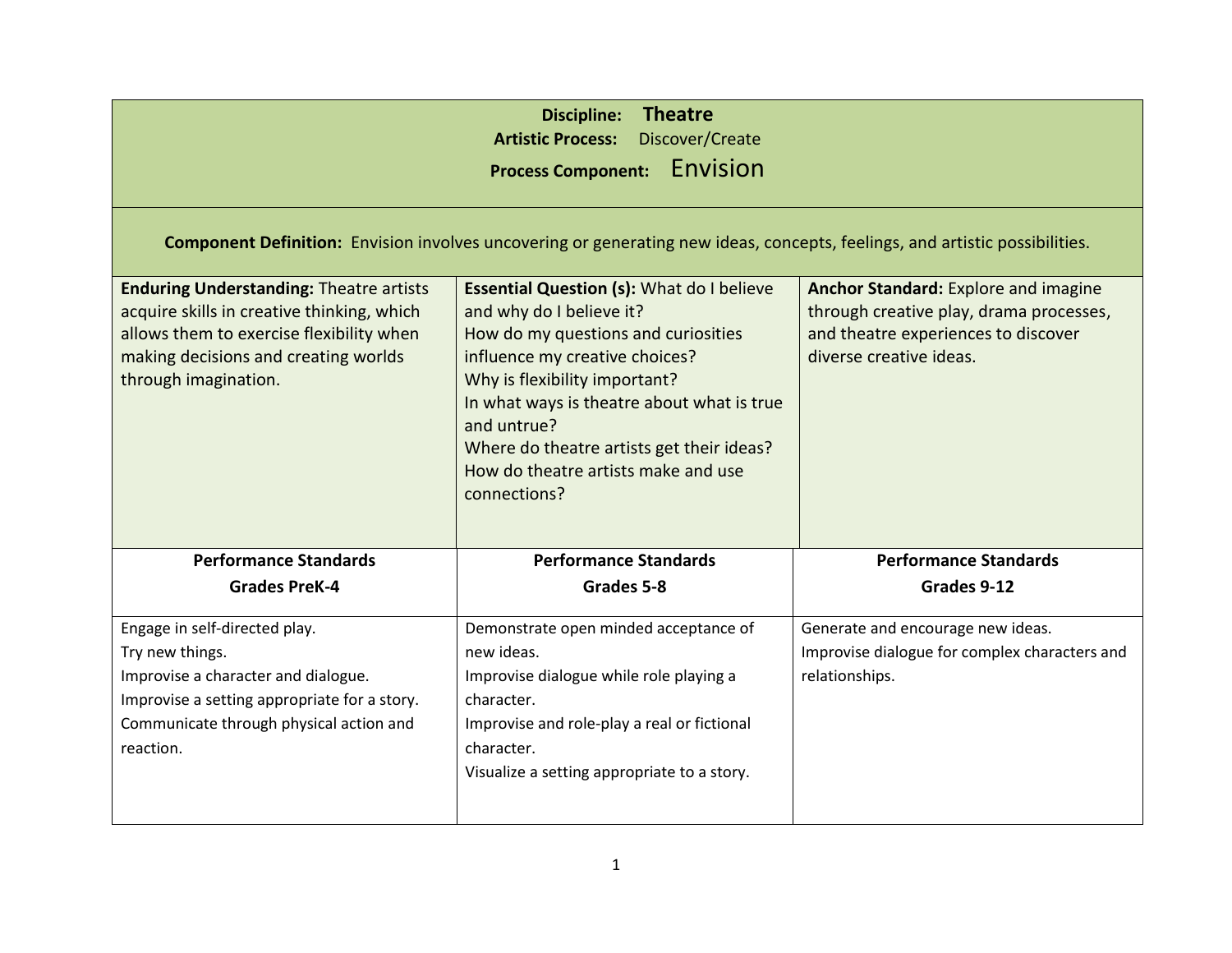| <b>Theatre</b><br>Discipline:<br><b>Artistic Process:</b><br>Discover/Create<br>Envision<br><b>Process Component:</b>                 |                                                                                          |                                                                                                                                                   |
|---------------------------------------------------------------------------------------------------------------------------------------|------------------------------------------------------------------------------------------|---------------------------------------------------------------------------------------------------------------------------------------------------|
| Component Definition: Envision involves uncovering or generating new ideas, concepts, feelings, and artistic possibilities.           |                                                                                          |                                                                                                                                                   |
| <b>Enduring Understanding: The arts</b><br>demand learning to reach beyond one's<br>perceived capacities by taking creative<br>risks. | <b>Essential Question (s): What is the</b><br>relationship between failure and learning? | Anchor Standard: Explore and imagine<br>through creative play, drama processes,<br>and theatre experiences to discover<br>diverse creative ideas. |
| <b>Performance Standards</b>                                                                                                          | <b>Performance Standards</b>                                                             | <b>Performance Standards</b>                                                                                                                      |
| <b>Grades PreK-4</b>                                                                                                                  | Grades 5-8                                                                               | Grades 9-12                                                                                                                                       |
| Engage in imaginative play.<br>Problem solve when the unexpected happens.                                                             | Share ideas.                                                                             | Synthesize new ideas, information, and<br>circumstances into an artistic product.                                                                 |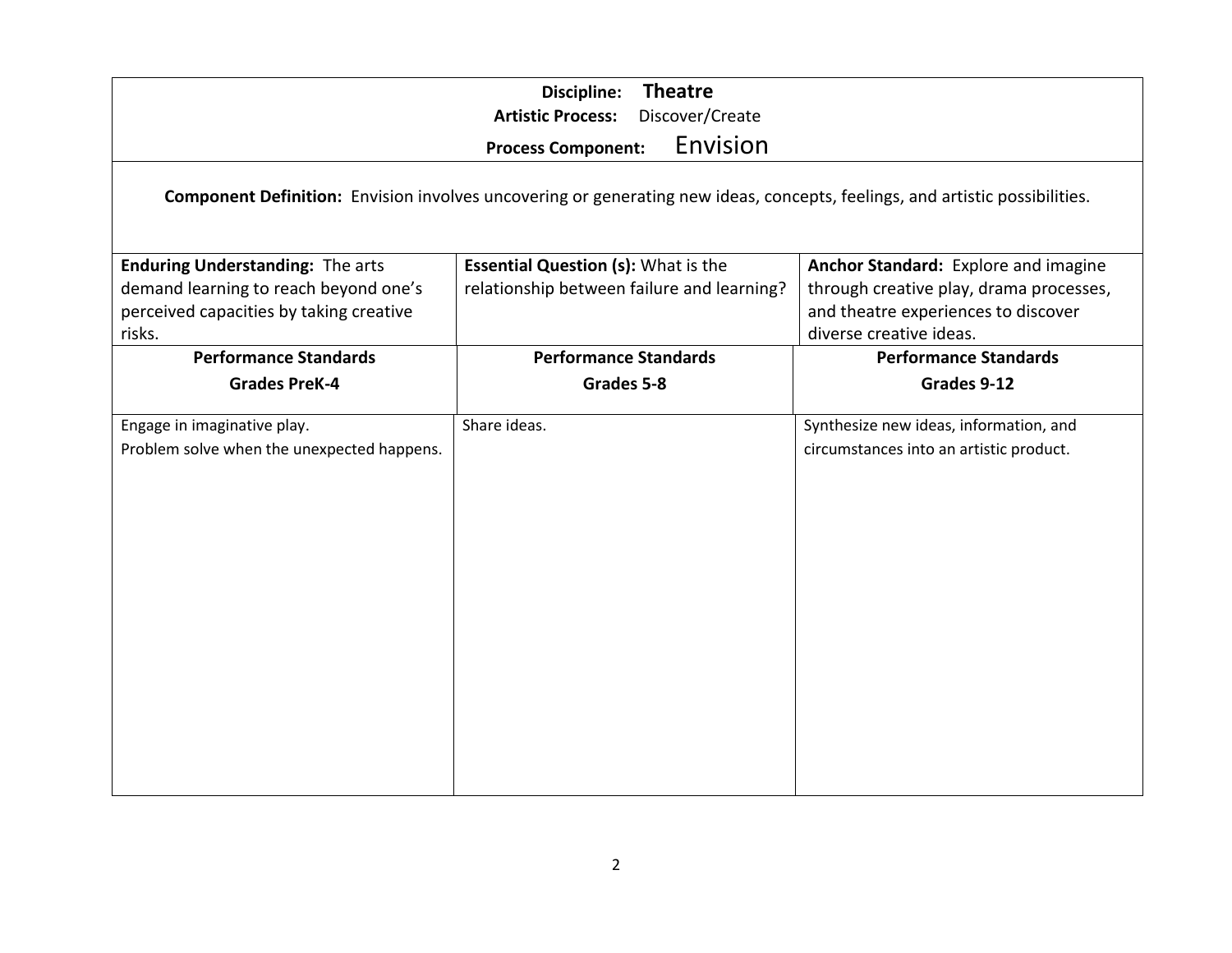| <b>Theatre</b><br>Discipline:<br><b>Artistic Process:</b><br>Discover/Create<br>Envision<br><b>Process Component:</b><br>Component Definition: Envision involves uncovering or generating new ideas, concepts, feelings, and artistic possibilities.                                                                                                                                                                                                                                                                                                                                                                                                                 |                                            |                                            |
|----------------------------------------------------------------------------------------------------------------------------------------------------------------------------------------------------------------------------------------------------------------------------------------------------------------------------------------------------------------------------------------------------------------------------------------------------------------------------------------------------------------------------------------------------------------------------------------------------------------------------------------------------------------------|--------------------------------------------|--------------------------------------------|
| <b>Enduring Understanding: Theatre artists</b><br><b>Essential Question (s): How do theatre</b><br>Anchor Standard: Explore and imagine<br>use curiosity, questioning, observations,<br>artists identify and formulate problems to<br>through creative play, drama processes,<br>experiences, and problem solving to<br>solve?<br>and theatre experiences to discover<br>generate ideas, concepts, and feelings that<br>diverse creative ideas.<br>How does my interpretation reflect my<br>shape a work of theatre.<br>understanding?<br>Why is it important to identify the<br>audience and purpose?<br>What guides artistic choices?<br>Why do people do theatre? |                                            |                                            |
| <b>Performance Standards</b>                                                                                                                                                                                                                                                                                                                                                                                                                                                                                                                                                                                                                                         | <b>Performance Standards</b>               | <b>Performance Standards</b>               |
| <b>Grades PreK-4</b>                                                                                                                                                                                                                                                                                                                                                                                                                                                                                                                                                                                                                                                 | Grades 5-8                                 | Grades 9-12                                |
| Improvise a character and setting from a                                                                                                                                                                                                                                                                                                                                                                                                                                                                                                                                                                                                                             | Apply curiosity, questioning, and problem  | Apply curiosity, questioning, and problem  |
| story.                                                                                                                                                                                                                                                                                                                                                                                                                                                                                                                                                                                                                                                               | solving to develop artistic work.          | solving to improve personal work.          |
| Apply personal observation, knowledge, and                                                                                                                                                                                                                                                                                                                                                                                                                                                                                                                                                                                                                           | Apply personal observation, knowledge, and | Integrate observation, personal knowledge, |
| experience to shape a work.                                                                                                                                                                                                                                                                                                                                                                                                                                                                                                                                                                                                                                          | experience to shape a work.                | and experience to improve personal work.   |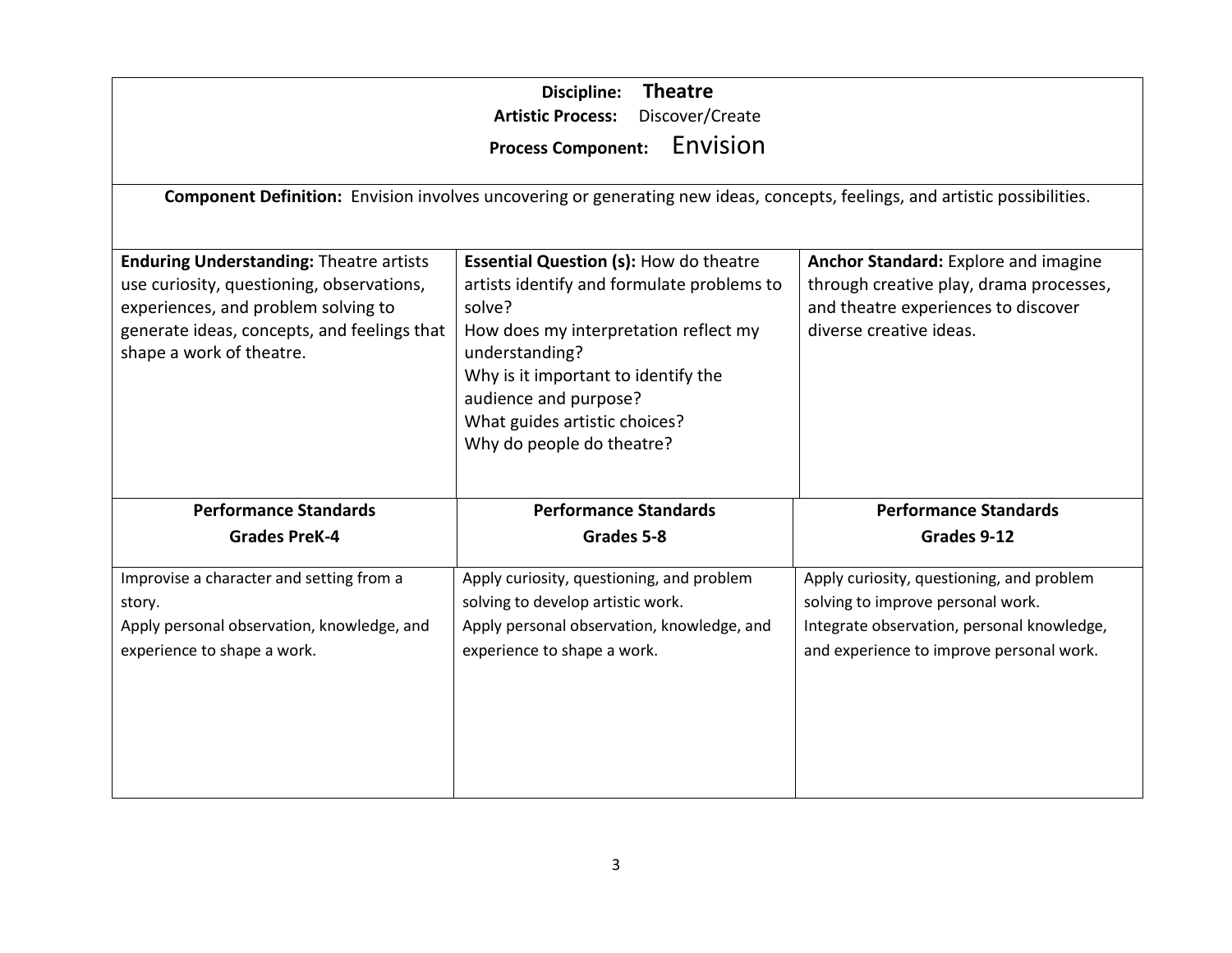| <b>Theatre</b><br><b>Discipline:</b><br><b>Artistic Process:</b><br>Discover/Create<br>Envision<br><b>Process Component:</b><br>Component Definition: Envision involves uncovering or generating new ideas, concepts, feelings, and artistic possibilities.                                                                                                               |                                                                    |                                                        |
|---------------------------------------------------------------------------------------------------------------------------------------------------------------------------------------------------------------------------------------------------------------------------------------------------------------------------------------------------------------------------|--------------------------------------------------------------------|--------------------------------------------------------|
| <b>Enduring Understanding: Theatre artists</b><br><b>Essential Question (s): Why is it important</b><br>Anchor Standard: Explore and imagine<br>explore playfully without a preconceived<br>to be creative?<br>through creative play, drama processes<br>and theatre experiences to discover<br>Why is it important to be innovative?<br>plan.<br>diverse creative ideas. |                                                                    |                                                        |
| <b>Performance Standards</b><br><b>Grades PreK-4</b>                                                                                                                                                                                                                                                                                                                      | <b>Performance Standards</b><br>Grades 5-8                         | <b>Performance Standards</b><br>Grades 9-12            |
| Engage in collaborative, imaginative play.                                                                                                                                                                                                                                                                                                                                | Integrate and or adapt to unexpected<br>circumstances/information. | Integrate and share ideas into an artistic<br>product. |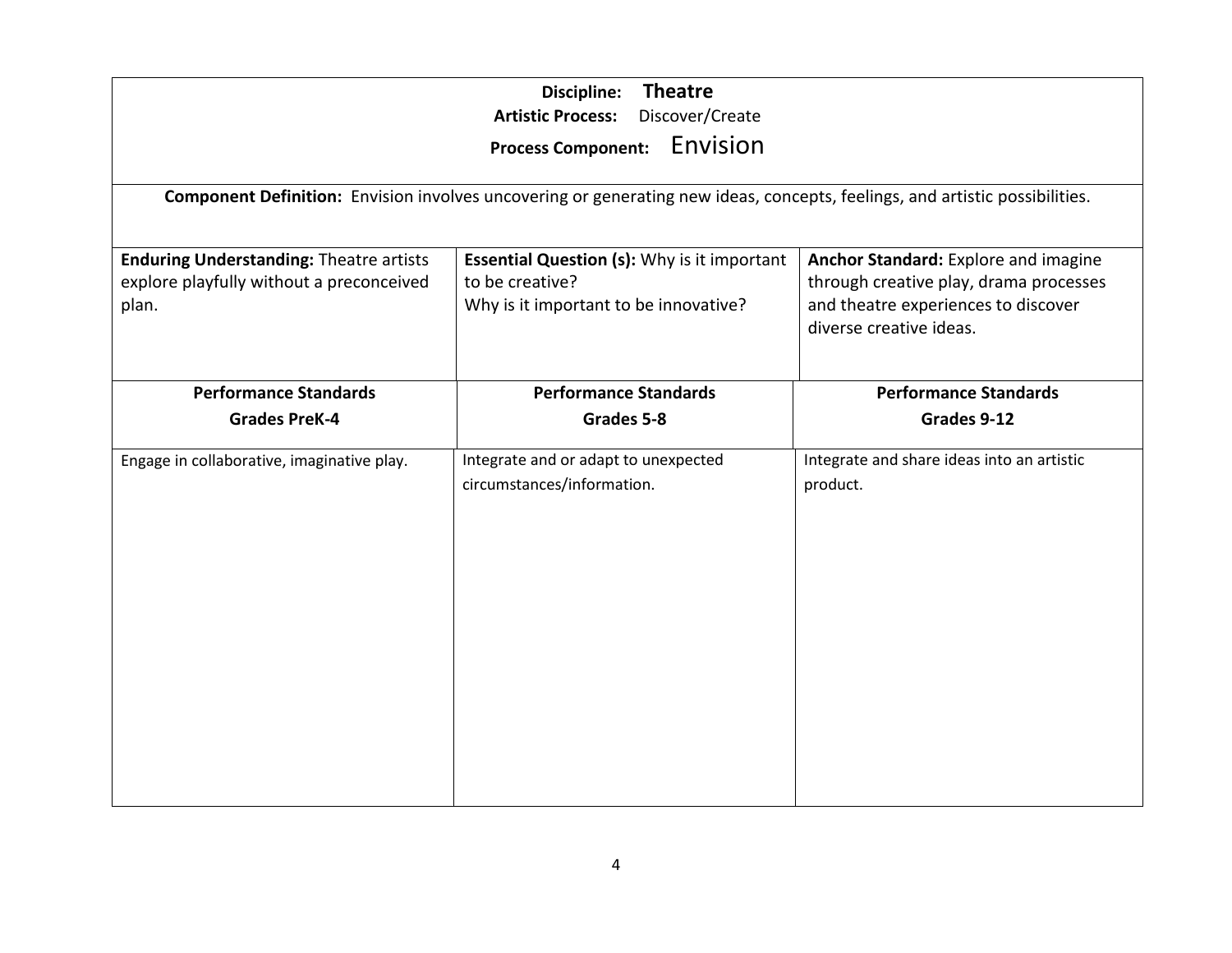| <b>Theatre</b><br><b>Discipline:</b><br>Discover/Create<br><b>Artistic Process:</b><br><b>Experience</b><br><b>Process Component:</b> |                                            |                                             |
|---------------------------------------------------------------------------------------------------------------------------------------|--------------------------------------------|---------------------------------------------|
| Component Definition: Experiencing involves participating, observing, and collaborating in Theatre.                                   |                                            |                                             |
|                                                                                                                                       |                                            |                                             |
| <b>Enduring Understanding: Theatre artists</b>                                                                                        | Essential Question (s): What should I do   | Anchor Standard: Engage in creative play,   |
| embrace creative risks and the                                                                                                        | when things do not go as intended?         | drama processes, and theatre experiences    |
| opportunity to learn from the choices they<br>make.                                                                                   |                                            | both individually and collaboratively.      |
| <b>Performance Standards</b>                                                                                                          | <b>Performance Standards</b>               | <b>Performance Standards</b>                |
| <b>Grades PreK-4</b>                                                                                                                  | Grades 5-8                                 | Grades 9-12                                 |
| Adjust playmaking to incorporate unintended                                                                                           | Recognize unintended occurrences and apply | Adapt to and utilize unintended occurrences |
| occurrences.                                                                                                                          | them in a positive way.                    | artistically.                               |
|                                                                                                                                       |                                            |                                             |
|                                                                                                                                       |                                            |                                             |
|                                                                                                                                       |                                            |                                             |
|                                                                                                                                       |                                            |                                             |
|                                                                                                                                       |                                            |                                             |
|                                                                                                                                       |                                            |                                             |
|                                                                                                                                       |                                            |                                             |
|                                                                                                                                       |                                            |                                             |
|                                                                                                                                       |                                            |                                             |
|                                                                                                                                       |                                            |                                             |
|                                                                                                                                       |                                            |                                             |
|                                                                                                                                       |                                            |                                             |
|                                                                                                                                       |                                            |                                             |
|                                                                                                                                       |                                            |                                             |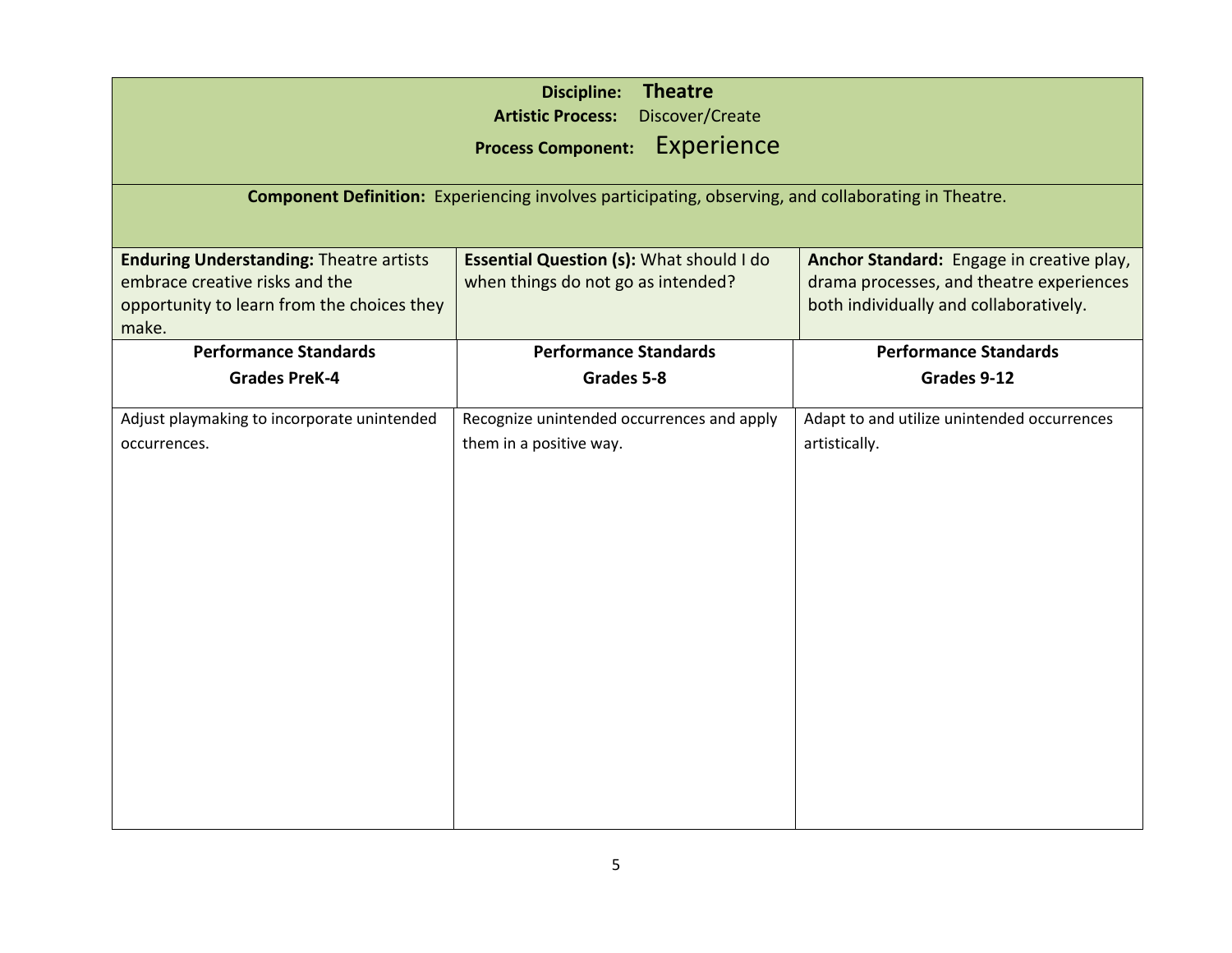| <b>Theatre</b><br>Discipline:<br>Discover/Create<br><b>Artistic Process:</b><br>Experience<br><b>Process Component:</b>                                                                                                                                                                                                                                                                                                                                                                            |                                                                                                     |                                                                       |
|----------------------------------------------------------------------------------------------------------------------------------------------------------------------------------------------------------------------------------------------------------------------------------------------------------------------------------------------------------------------------------------------------------------------------------------------------------------------------------------------------|-----------------------------------------------------------------------------------------------------|-----------------------------------------------------------------------|
|                                                                                                                                                                                                                                                                                                                                                                                                                                                                                                    | Component Definition: Experiencing involves participating, observing, and collaborating in Theatre. |                                                                       |
| <b>Enduring Understanding: Theatre artists</b><br><b>Essential Question (s): What is good</b><br>Anchor Standard: Engage in creative play,<br>work individually and as a contributing<br>collaboration?<br>drama processes, and theatre experiences<br>How does self-motivation result in<br>both individually and collaboratively.<br>team member.<br>success?<br>What tasks are more suited to a team<br>verses an individual?<br>What tasks are more suited for an<br>individual verses a team? |                                                                                                     |                                                                       |
| <b>Performance Standards</b>                                                                                                                                                                                                                                                                                                                                                                                                                                                                       | <b>Performance Standards</b>                                                                        | <b>Performance Standards</b>                                          |
| <b>Grades PreK-4</b>                                                                                                                                                                                                                                                                                                                                                                                                                                                                               | Grades 5-8                                                                                          | Grades 9-12                                                           |
| Work with others.<br>Concentrate on the task at hand for a specific<br>period of time.<br>Problem solve with others.                                                                                                                                                                                                                                                                                                                                                                               | Demonstrate the give and take essential to<br>effective collaboration.                              | Collaborate effectively in leadership and<br>participation positions. |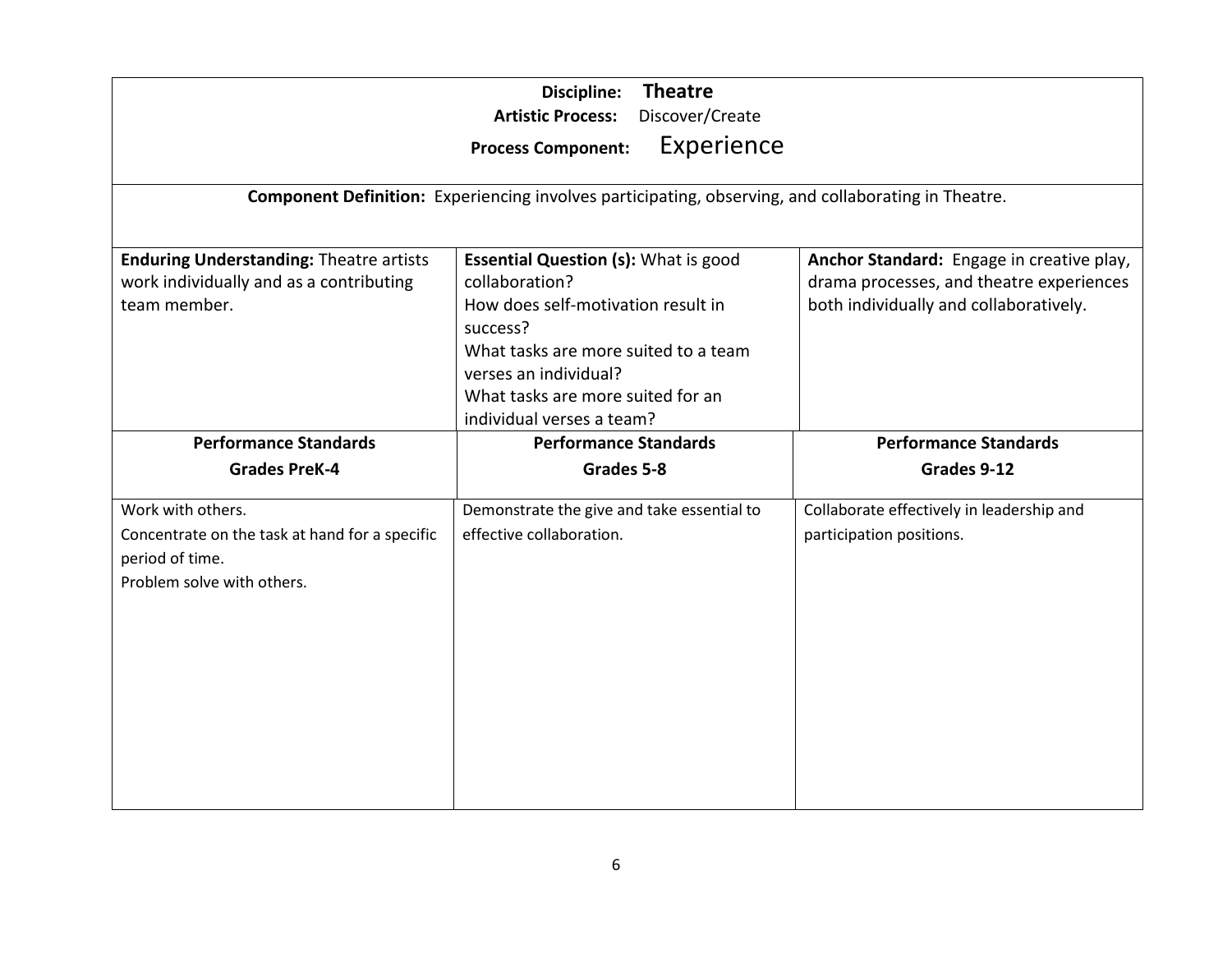| <b>Theatre</b><br><b>Discipline:</b><br><b>Artistic Process:</b><br>Discover/Create<br>Experience<br><b>Process Component:</b> |                                                                                                                                         |                                                                                                                                 |
|--------------------------------------------------------------------------------------------------------------------------------|-----------------------------------------------------------------------------------------------------------------------------------------|---------------------------------------------------------------------------------------------------------------------------------|
|                                                                                                                                | Component Definition: Experiencing involves participating, observing, and collaborating in Theatre.                                     |                                                                                                                                 |
| <b>Enduring Understanding: Theatre requires</b><br>active participation.                                                       | <b>Essential Question (s): Why should I be an</b><br>active member of a team?<br>How does active participation affect<br>communication? | Anchor Standard: Engage in creative play,<br>drama processes, and theatre experiences<br>both individually and collaboratively. |
| <b>Performance Standards</b>                                                                                                   | <b>Performance Standards</b>                                                                                                            | <b>Performance Standards</b>                                                                                                    |
| <b>Grades PreK-4</b>                                                                                                           | Grades 5-8                                                                                                                              | Grades 9-12                                                                                                                     |
| Demonstrate active listening.<br>Collaborate with peers to perform a classroom<br>dramatization.                               | Demonstrate active listening.<br>Demonstrate concentration on task at hand.                                                             | Demonstrate active listening.<br>Demonstrate concentration on task at hand.                                                     |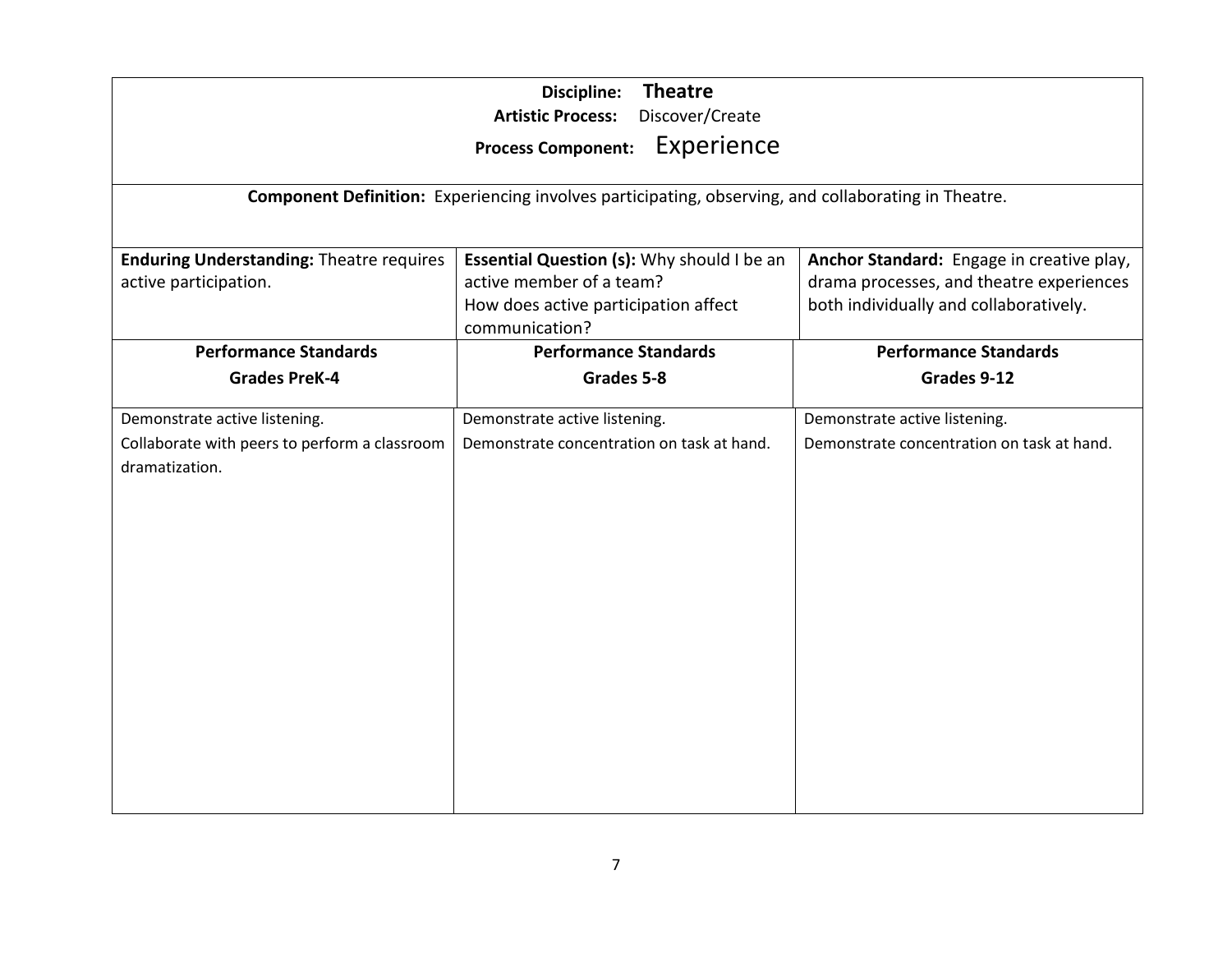| <b>Theatre</b><br><b>Discipline:</b><br><b>Artistic Process:</b><br>Develop/Perform<br>Organize/Plan<br><b>Process Component:</b><br>Component Definition: Organizing/Planning involves creating a structure and/or process to accomplish an artistic purpose.                                                        |                                                                                                                                                                                                                                                                                                                                                                                                                             |                                                                                                                                                                                                                                                                                                                             |
|-----------------------------------------------------------------------------------------------------------------------------------------------------------------------------------------------------------------------------------------------------------------------------------------------------------------------|-----------------------------------------------------------------------------------------------------------------------------------------------------------------------------------------------------------------------------------------------------------------------------------------------------------------------------------------------------------------------------------------------------------------------------|-----------------------------------------------------------------------------------------------------------------------------------------------------------------------------------------------------------------------------------------------------------------------------------------------------------------------------|
| <b>Enduring Understanding: Theatre artists</b><br>acquire specific skills and knowledge to<br>use in creating theatre.                                                                                                                                                                                                | Essential Question (s): What are the raw<br>materials for the actor, designers, director,<br>and technicians?<br>How do theatre artists make use of<br>available resources, tools, and<br>technologies for artistic expression?<br>How does knowing and using theatre<br>vocabulary improve communication when<br>creating dramatic works/productions?<br>How do you determine the genre/style of<br>a dramatic production? | Anchor Standard: Acquire the information<br>and skills necessary for the planning and<br>preparation of a theatrical work.                                                                                                                                                                                                  |
| <b>Performance Standards</b>                                                                                                                                                                                                                                                                                          | <b>Performance Standards</b>                                                                                                                                                                                                                                                                                                                                                                                                | <b>Performance Standards</b>                                                                                                                                                                                                                                                                                                |
| <b>Grades PreK-4</b>                                                                                                                                                                                                                                                                                                  | Grades 5-8                                                                                                                                                                                                                                                                                                                                                                                                                  | Grades 9-12                                                                                                                                                                                                                                                                                                                 |
| List and describe the basic elements of a story.<br>Use simple objects and materials for props,                                                                                                                                                                                                                       | Identify and describe basic story elements.<br>Recognize the differences between dramatic                                                                                                                                                                                                                                                                                                                                   | Identify and describe basic story elements.<br>Distinguish periods and styles of theatre.                                                                                                                                                                                                                                   |
| costumes, and physical settings.<br>Follow appropriate safety procedures.<br>Use variations of voice, movement, and<br>gesture for different characters.<br>Identify and demonstrate stage position and<br>movement.<br>Listen to script, differentiating dialogue, stage<br>direction, and character identification. | genres and realistic and non-realistic styles of<br>theatre.<br>Read script: Differentiate dialogue, stage<br>direction, and character identification.<br>Identify and demonstrate stage position and<br>movement.<br>Identify responsibilities of production team.<br>Follow appropriate safety procedures.<br>Use variations of voice, movement, and                                                                      | Read script: Differentiate dialogue, stage<br>direction, and character identification.<br>Identify and demonstrate stage position and<br>movement.<br>Identify responsibilities of production team.<br>Follow appropriate safety procedures.<br>Use variations of voice, movement, and<br>gesture for different characters. |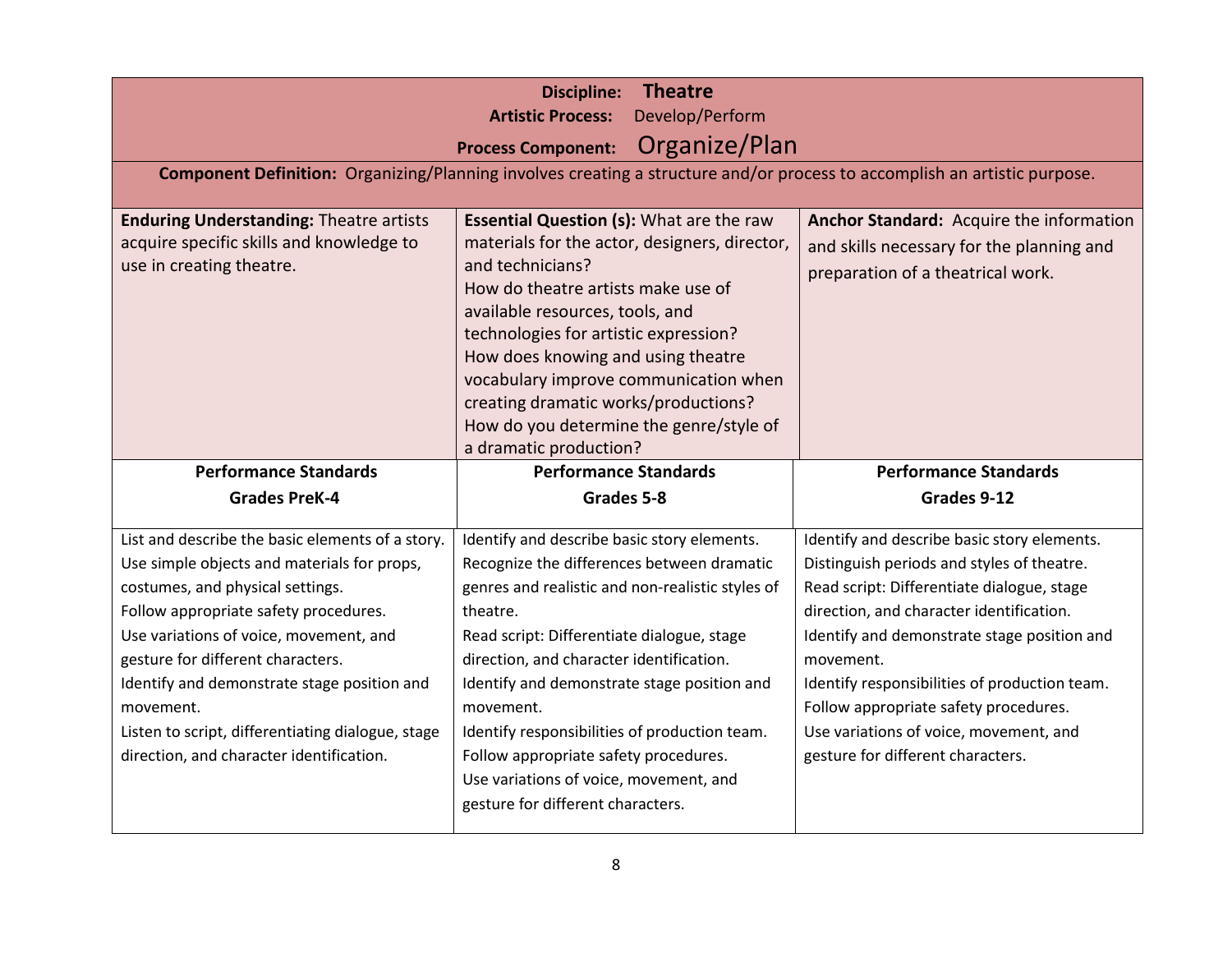| <b>Theatre</b><br><b>Discipline:</b><br>Develop/Perform<br><b>Artistic Process:</b><br>Organize/Plan<br><b>Process Component:</b> |                                                                                                                           |                                                                          |
|-----------------------------------------------------------------------------------------------------------------------------------|---------------------------------------------------------------------------------------------------------------------------|--------------------------------------------------------------------------|
|                                                                                                                                   | Component Definition: Organizing/Planning involves creating a structure and/or process to accomplish an artistic purpose. |                                                                          |
| <b>Enduring Understanding: Theatre artists</b>                                                                                    | How can I bring another's ideas to life?                                                                                  | When and why is it important to use                                      |
| make choices based on interpretations                                                                                             | When and why do artists follow or break                                                                                   | resources beyond the script?                                             |
| generated by an established resource to                                                                                           | from established convention?                                                                                              | Anchor Standard: Acquire the information                                 |
| accomplish their purpose.                                                                                                         |                                                                                                                           | and skills necessary for the planning and                                |
| <b>Essential Question (s): How does a theatre</b>                                                                                 |                                                                                                                           | preparation of a theatrical work.                                        |
| artist interpret?                                                                                                                 |                                                                                                                           |                                                                          |
| <b>Performance Standards</b>                                                                                                      | <b>Performance Standards</b>                                                                                              | <b>Performance Standards</b>                                             |
| <b>Grades PreK-4</b>                                                                                                              | Grades 5-8                                                                                                                | Grades 9-12                                                              |
| Develop a performance from story book.                                                                                            | Generate character and design interpretations<br>from a script.                                                           | Generate multiple character and design<br>interpretations from a script. |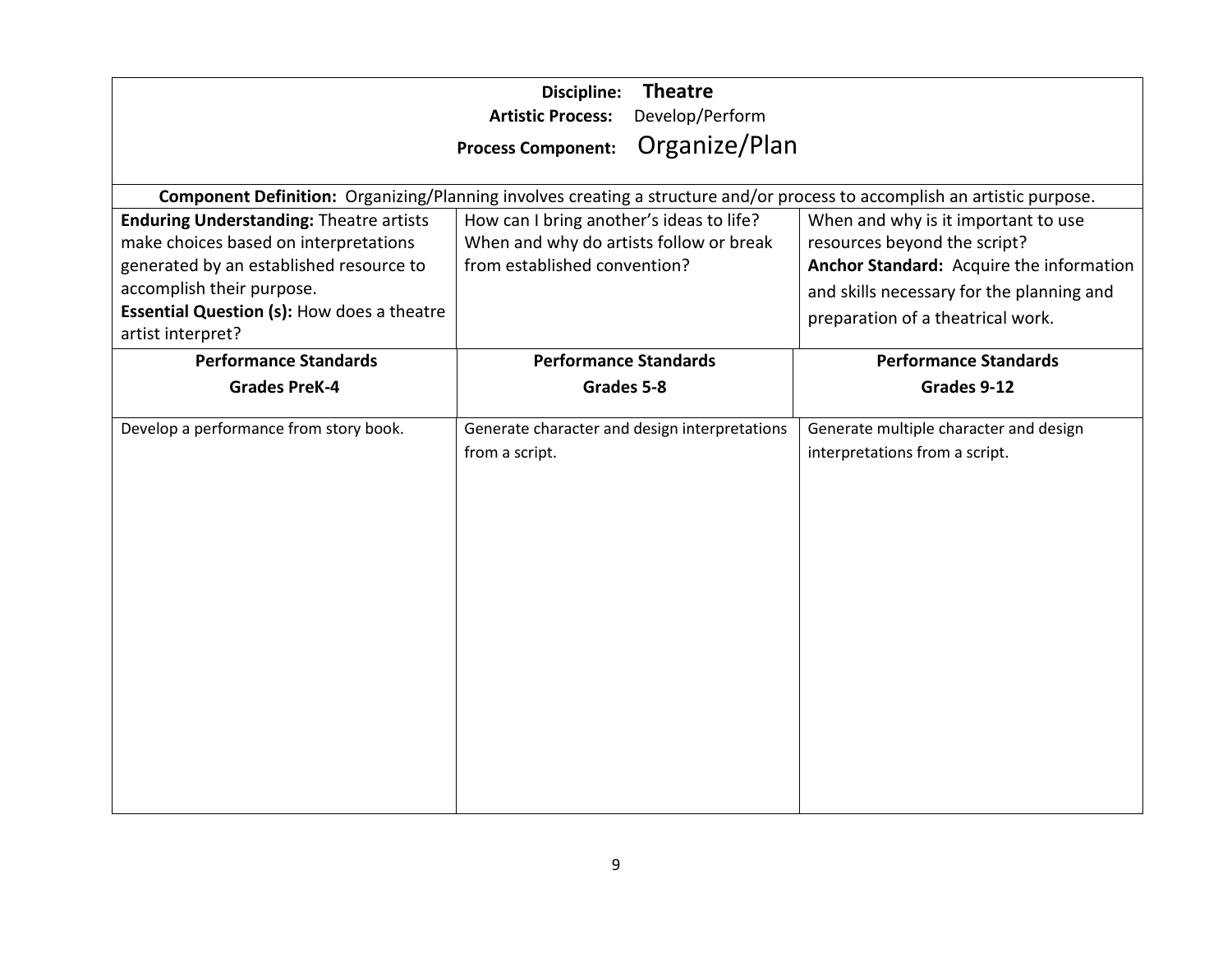| <b>Theatre</b><br><b>Discipline:</b><br>Develop/Perform<br><b>Artistic Process:</b><br>Organize/Plan<br><b>Process Component:</b>                                                 |                                                                                                                                                                                                                                       |                                                                                                                            |  |
|-----------------------------------------------------------------------------------------------------------------------------------------------------------------------------------|---------------------------------------------------------------------------------------------------------------------------------------------------------------------------------------------------------------------------------------|----------------------------------------------------------------------------------------------------------------------------|--|
| <b>Enduring Understanding: Theatre artists</b><br>think through the stages of a project and<br>understand the importance of managing<br>smaller tasks to accomplish a large goal. | Component Definition: Organizing/Planning involves creating a structure and/or process to accomplish an artistic purpose.<br><b>Essential Question (s): How does working</b><br>on a production increase my<br>organizational skills? | Anchor Standard: Acquire the information<br>and skills necessary for the planning and<br>preparation of a theatrical work. |  |
|                                                                                                                                                                                   | Why is organization important in<br>accomplishing a goal?<br>Why is it important to break down large<br>tasks?<br>What do I need to do to accomplish my<br>goal?                                                                      |                                                                                                                            |  |
| <b>Performance Standards</b>                                                                                                                                                      | <b>Performance Standards</b>                                                                                                                                                                                                          | <b>Performance Standards</b>                                                                                               |  |
| <b>Grades PreK-4</b>                                                                                                                                                              | Grades 5-8                                                                                                                                                                                                                            | Grades 9-12                                                                                                                |  |
| Identify and distinguish the various roles and<br>responsibilities necessary for theatrical<br>production.<br>Sequence the steps needed for creating a<br>project.                | Complete the sequence of events leading up<br>to a production.                                                                                                                                                                        | Create schedules and check lists for a theatrical<br>project.                                                              |  |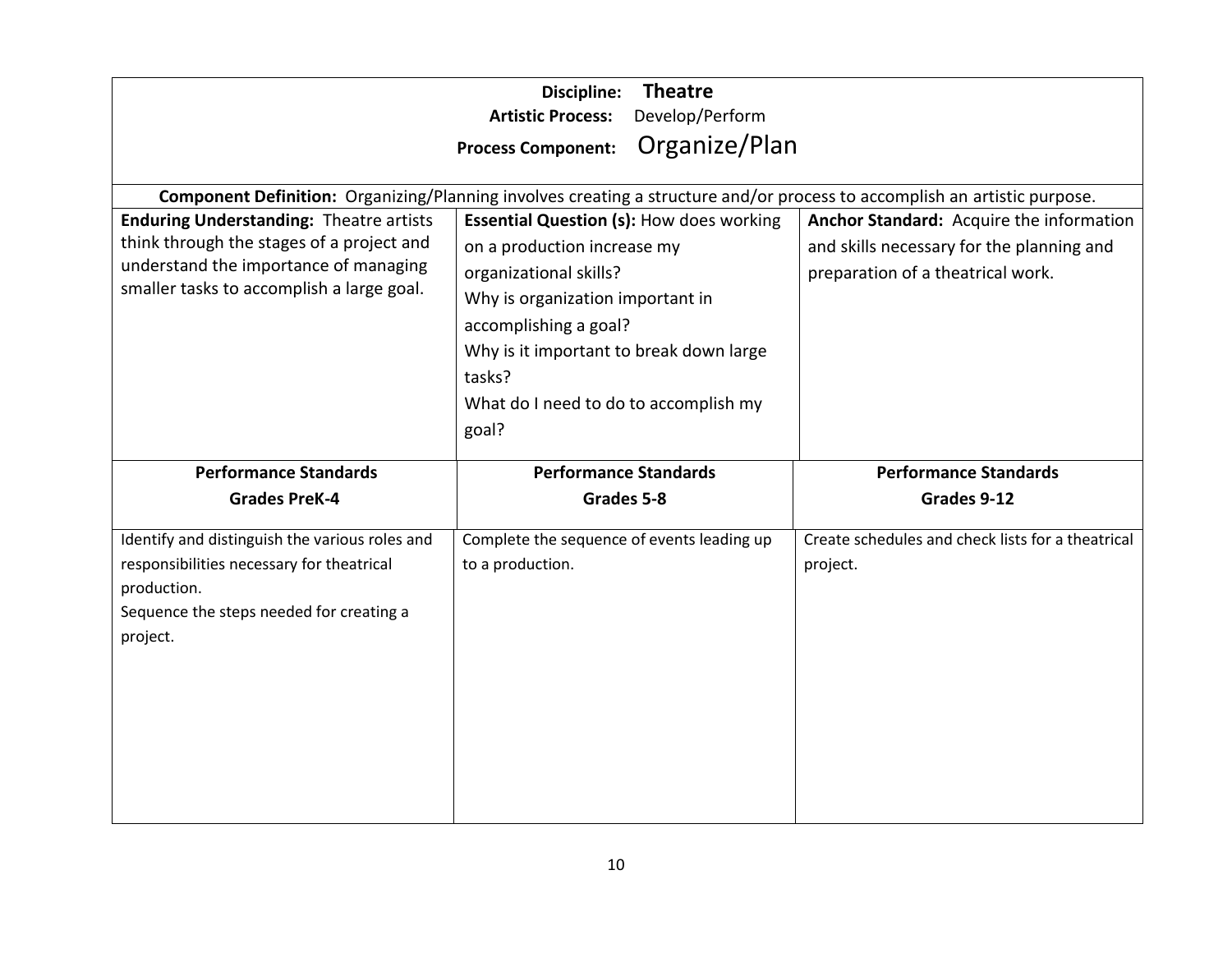|                                                                                                        | <b>Theatre</b><br>Discipline:<br>Develop/Perform<br><b>Artistic Process:</b><br>Organize/Plan<br><b>Process Component:</b>                                                                                                                                                                                  |                                                                                                                            |
|--------------------------------------------------------------------------------------------------------|-------------------------------------------------------------------------------------------------------------------------------------------------------------------------------------------------------------------------------------------------------------------------------------------------------------|----------------------------------------------------------------------------------------------------------------------------|
|                                                                                                        | Component Definition: Organizing/Planning involves creating a structure and/or process to accomplish an artistic purpose.                                                                                                                                                                                   |                                                                                                                            |
| <b>Enduring Understanding: Theatre artists</b><br>work within the realities of given<br>circumstances. | <b>Essential Question (s): What elements are</b><br>essential to making a production?<br>What affect does reality have on an artist's<br>work?<br>What are limitations and how can I<br>transcend them?<br>Who collaborates from the script to the<br>stage?<br>What happens when a deadline is not<br>met? | Anchor Standard: Acquire the information<br>and skills necessary for the planning and<br>preparation of a theatrical work. |
| <b>Performance Standards</b>                                                                           | <b>Performance Standards</b>                                                                                                                                                                                                                                                                                | <b>Performance Standards</b>                                                                                               |
| <b>Grades PreK-4</b>                                                                                   | Grades 5-8                                                                                                                                                                                                                                                                                                  | Grades 9-12                                                                                                                |
| Use improvisation to create dialogue for a<br>script.<br>Improvise a play using available materials.   | Recognize and use the environment and<br>available resources for a production.                                                                                                                                                                                                                              | Adapt to changing circumstances.                                                                                           |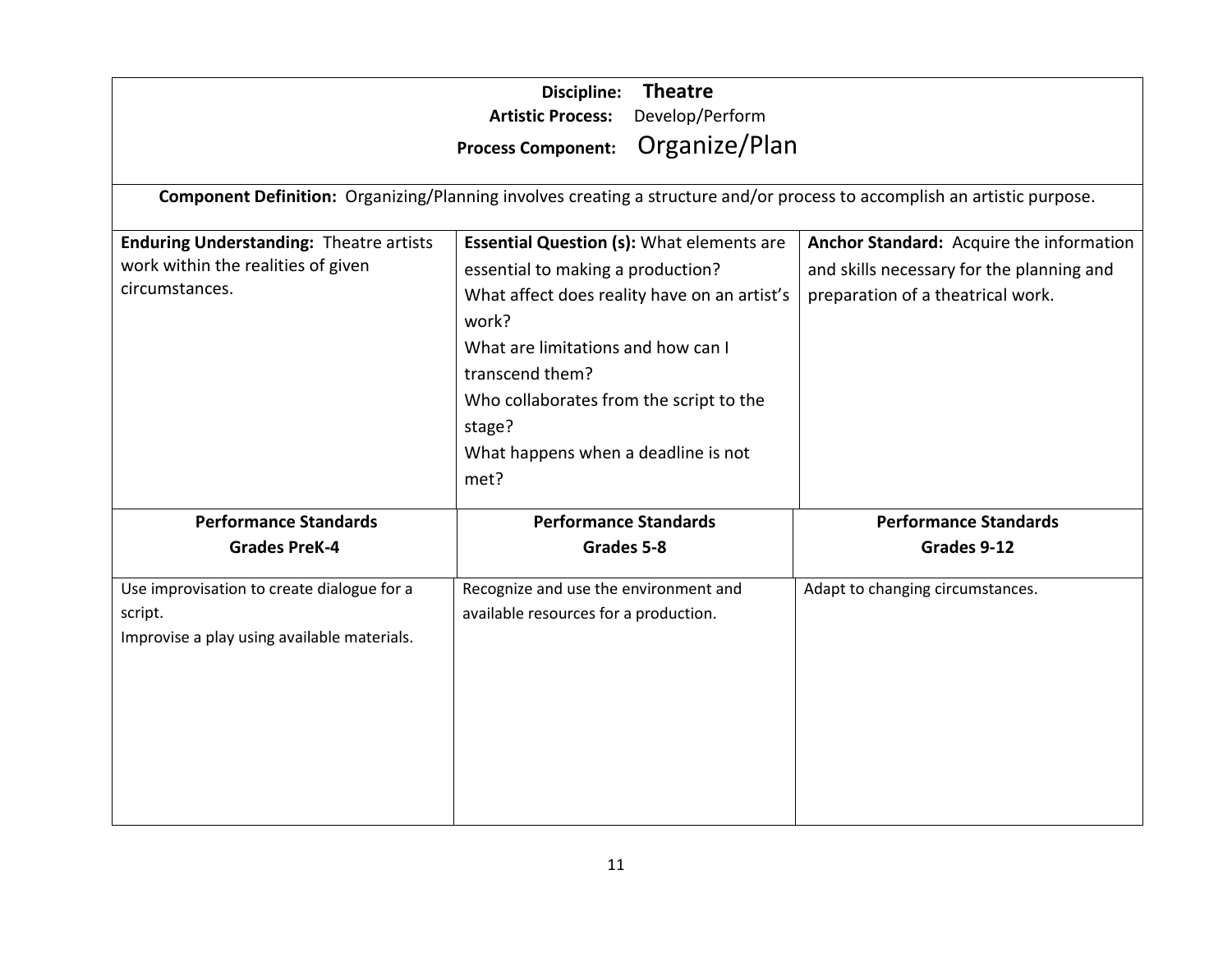|                                                                                                                                                                                                              | <b>Theatre</b><br><b>Discipline:</b><br>Develop/Perform<br><b>Artistic Process:</b><br>Craft/Refine<br><b>Process Component:</b><br>Component Definition: Crafting/Refining consists of applying knowledge, skills, and techniques to develop a theatrical work.                                                                                                                                                             |                                                                                                                                                                             |
|--------------------------------------------------------------------------------------------------------------------------------------------------------------------------------------------------------------|------------------------------------------------------------------------------------------------------------------------------------------------------------------------------------------------------------------------------------------------------------------------------------------------------------------------------------------------------------------------------------------------------------------------------|-----------------------------------------------------------------------------------------------------------------------------------------------------------------------------|
| <b>Enduring Understanding: Theatre artists</b><br>are aware of their thinking process and<br>analyze their own learning in order to<br>evaluate and make choices for improving<br>the quality of their work. | <b>Essential Question (s): Why is rehearsal</b><br>important?<br>What are the strengths and weaknesses of<br>my work in process?<br>What ways do I learn most effectively?<br>How does an artist grow?<br>How does evaluating my work improve it?<br>How does an artist shape a work of<br>theatre?<br>Why is thinking beyond my first choice<br>often beneficial?<br>How does feedback refine/strengthen my<br>performance? | Anchor Standard: Maintain a safe space<br>for experimentation and risk taking for the<br>development, revision, and refinement of<br>new work, ideas, and perspectives.     |
| <b>Performance Standards</b>                                                                                                                                                                                 | <b>Performance Standards</b>                                                                                                                                                                                                                                                                                                                                                                                                 | <b>Performance Standards</b>                                                                                                                                                |
| <b>Grades PreK-4</b>                                                                                                                                                                                         | Grades 5-8                                                                                                                                                                                                                                                                                                                                                                                                                   | Grades 9-12                                                                                                                                                                 |
| Create a setting appropriate to a story.<br>Use simple objects and materials for props,<br>costumes, and physical settings.<br>Use variations of voice, movement, and<br>gesture for different characters.   | Review and critique creative works to improve<br>their quality.<br>Voice: demonstrate projection, diction,<br>inflection.<br>Warm-ups: Demonstrate vocal and physical<br>warm-ups.                                                                                                                                                                                                                                           | Recognize and apply appropriate changes<br>needed to improve personal work.<br>Develop physical, emotional, and intellectual<br>acting skills.<br>Develop technical design. |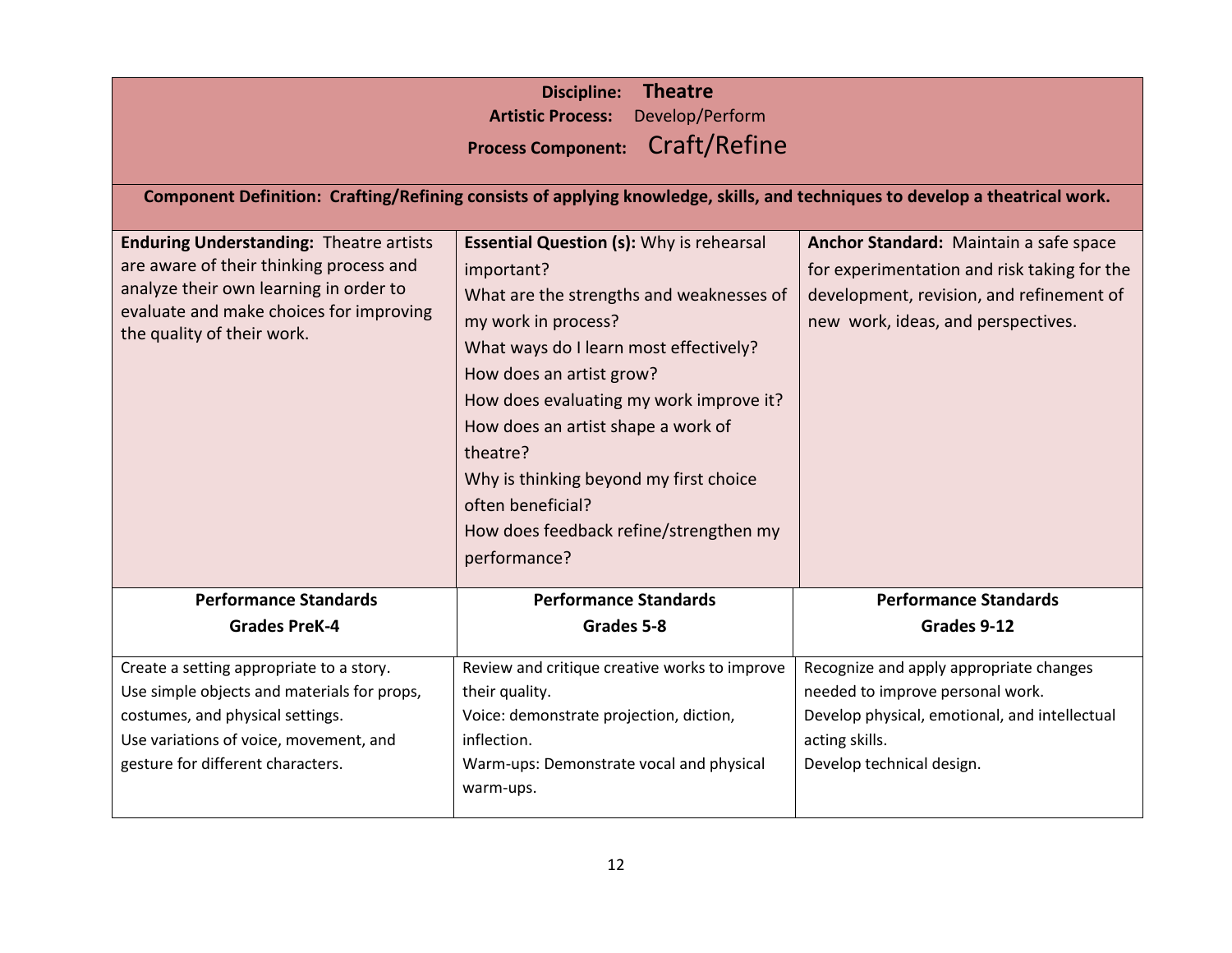|                                                | <b>Theatre</b><br><b>Discipline:</b><br>Develop/Perform<br><b>Artistic Process:</b><br><b>Produce/Present</b><br><b>Process Component:</b> |                                            |
|------------------------------------------------|--------------------------------------------------------------------------------------------------------------------------------------------|--------------------------------------------|
|                                                | Component Definition: Producing/Presenting involves sharing theatrical work with others.                                                   |                                            |
| <b>Enduring Understanding: Theatre artists</b> | <b>Essential Question (s): How do artists</b>                                                                                              | Anchor Standard: Present realized artistic |
| share stories about the human experience.      | create opportunities for their work to be                                                                                                  | ideas in a theatrical form.                |
|                                                | seen and understood?                                                                                                                       |                                            |
|                                                | What is an artist's responsibility?                                                                                                        |                                            |
|                                                | For what reasons and purposes is work                                                                                                      |                                            |
|                                                | selected for presentation?                                                                                                                 |                                            |
|                                                | How does an audience enrich a                                                                                                              |                                            |
|                                                | performance?                                                                                                                               |                                            |
|                                                |                                                                                                                                            |                                            |
|                                                | How do technologies impact the way we                                                                                                      |                                            |
|                                                | share and experience theatrical works?                                                                                                     |                                            |
|                                                | Why is it important to make an artistic                                                                                                    |                                            |
|                                                | statement?                                                                                                                                 |                                            |
| <b>Performance Standards</b>                   | <b>Performance Standards</b>                                                                                                               | <b>Performance Standards</b>               |
| <b>Grades PreK-4</b>                           | Grades 5-8                                                                                                                                 | Grades 9-12                                |
|                                                |                                                                                                                                            |                                            |
| Share stories about personal experiences.      | Present a theatrical work to an audience.                                                                                                  | Present a theatrical work for an audience. |
|                                                |                                                                                                                                            |                                            |
|                                                |                                                                                                                                            |                                            |
|                                                |                                                                                                                                            |                                            |
|                                                |                                                                                                                                            |                                            |
|                                                |                                                                                                                                            |                                            |
|                                                |                                                                                                                                            |                                            |
|                                                |                                                                                                                                            |                                            |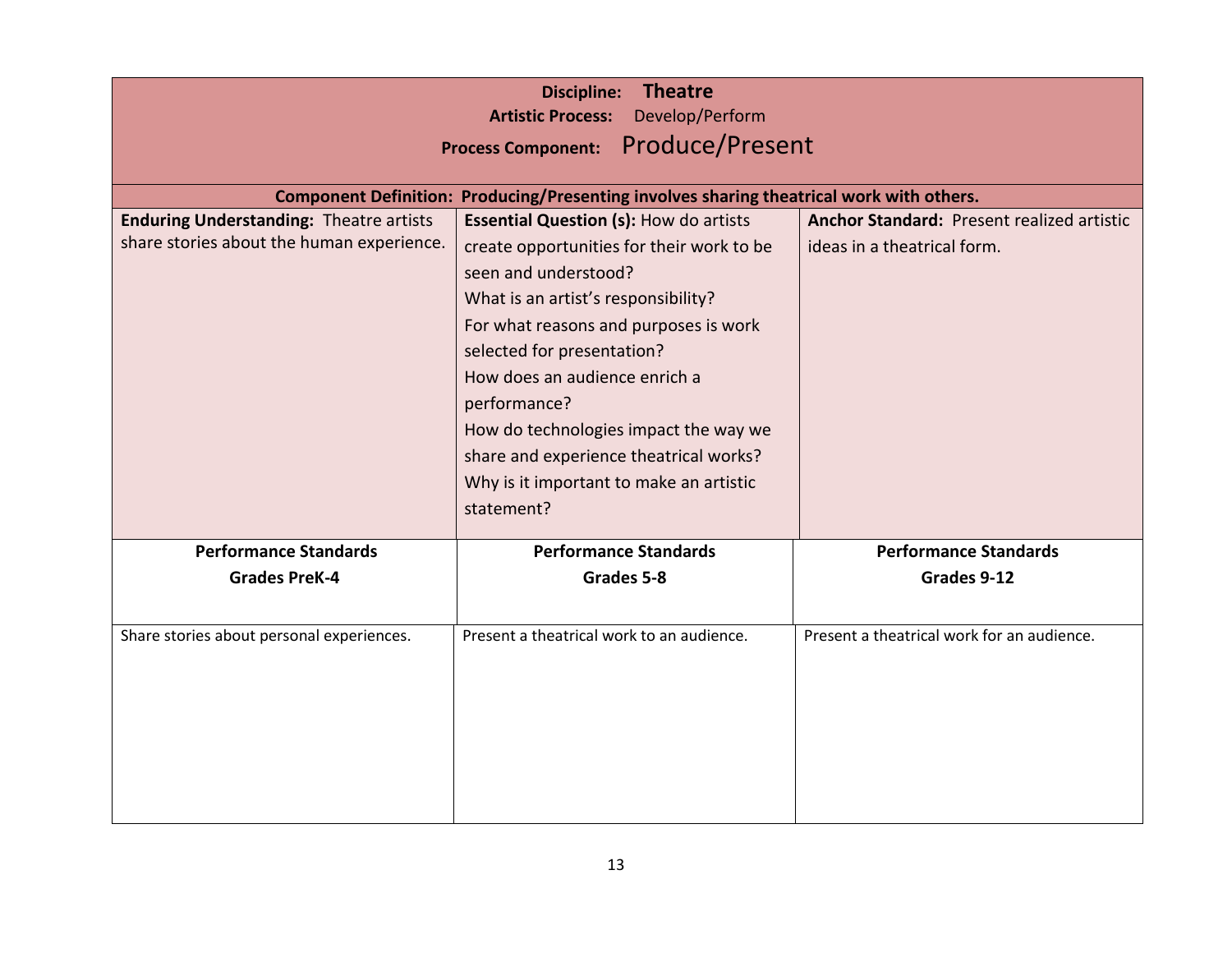|                                                                                                                                                        | <b>Theatre</b><br><b>Discipline:</b><br>Appreciate/Respond<br><b>Artistic Process:</b>                                                                                                                                                                                         |                                                                                                          |
|--------------------------------------------------------------------------------------------------------------------------------------------------------|--------------------------------------------------------------------------------------------------------------------------------------------------------------------------------------------------------------------------------------------------------------------------------|----------------------------------------------------------------------------------------------------------|
|                                                                                                                                                        | <b>Etiquette/Respect</b><br><b>Process Component:</b>                                                                                                                                                                                                                          |                                                                                                          |
|                                                                                                                                                        | Component Definition: Etiquette/Respect involves interacting appropriately with theatrical works and artists in a given setting.                                                                                                                                               |                                                                                                          |
| <b>Enduring Understanding: Theatre artists</b><br>listen, and then manage their emotional<br>and physical impulses to express<br>themselves mindfully. | <b>Essential Question (s): Why is listening to</b><br>others important?<br>What is active listening?<br>What is appropriate audience behavior<br>and response?<br>How do you act appropriately in a given<br>setting?<br>How can I give positive and constructive<br>feedback? | Anchor Standard: Use self-control and<br>active listening to appreciate and respond<br>to a performance. |
| <b>Performance Standards</b>                                                                                                                           | <b>Performance Standards</b>                                                                                                                                                                                                                                                   | <b>Performance Standards</b>                                                                             |
| <b>Grades PreK-4</b>                                                                                                                                   | Grades 5-8                                                                                                                                                                                                                                                                     | Grades 9-12                                                                                              |
|                                                                                                                                                        |                                                                                                                                                                                                                                                                                |                                                                                                          |
| Demonstrate appropriate audience behavior.                                                                                                             | Demonstrate appropriate audience behavior.                                                                                                                                                                                                                                     | Demonstrate appropriate audience behavior.                                                               |
| Demonstrate active listening.                                                                                                                          | Demonstrate active listening.                                                                                                                                                                                                                                                  | Demonstrate active listening.                                                                            |
| Display appropriate emotional behavior                                                                                                                 | Display appropriate emotional behavior                                                                                                                                                                                                                                         | Display appropriate emotional behavior                                                                   |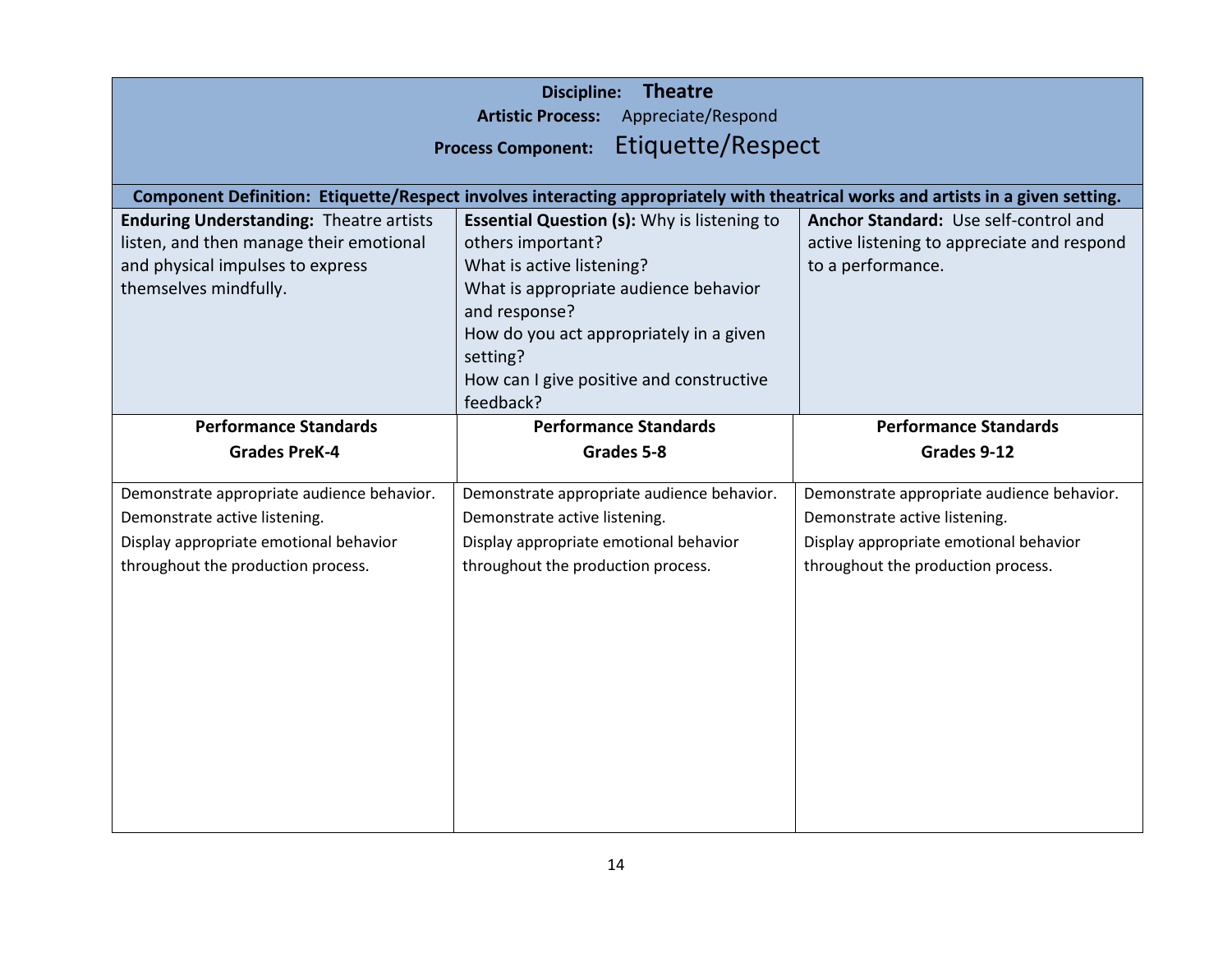| <b>Theatre</b><br><b>Discipline:</b><br>Artistic Process: Appreciate/Respond<br>Reflect<br><b>Process Component:</b><br>Component Definition: Reflecting involves articulating a personal response to a theatrical work. |                                                                                                                                                                                                                                                                                                                                                                                                                                                                                                                                                                                                                                                                                                                                                                                                        |                                                                                                               |
|--------------------------------------------------------------------------------------------------------------------------------------------------------------------------------------------------------------------------|--------------------------------------------------------------------------------------------------------------------------------------------------------------------------------------------------------------------------------------------------------------------------------------------------------------------------------------------------------------------------------------------------------------------------------------------------------------------------------------------------------------------------------------------------------------------------------------------------------------------------------------------------------------------------------------------------------------------------------------------------------------------------------------------------------|---------------------------------------------------------------------------------------------------------------|
|                                                                                                                                                                                                                          |                                                                                                                                                                                                                                                                                                                                                                                                                                                                                                                                                                                                                                                                                                                                                                                                        |                                                                                                               |
| <b>Enduring Understanding: Theatre fosters</b><br>an understanding of oneself and his or her<br>place in the world.                                                                                                      | <b>Essential Question (s): How will</b><br>participating in a performance help me in<br>life?<br>What is the importance of reflection?<br>How can I discover myself and my abilities<br>through theatre?<br>How does my perception affect how I<br>find/view meaning in a production?<br>How does ones engagement in theatre<br>allow one to actively affect change?<br>How does theatre influence me?<br>How do life experiences impact the way I<br>relate to theatre?<br>How does my art impact society?<br>How can I use theatre to better<br>understand who I am, who I may become,<br>and how I may affect the world?<br>Why are critical thinking and reflection a<br>part of creating theatre?<br>How do artists impact the world around<br>them?<br>Why is analysis of a production important | Anchor Standard: Create a personal<br>response to a performance and apply<br>those ideas to self and society. |
|                                                                                                                                                                                                                          | to my work in theatre?                                                                                                                                                                                                                                                                                                                                                                                                                                                                                                                                                                                                                                                                                                                                                                                 |                                                                                                               |
| <b>Performance Standards</b><br><b>Grades PreK-4</b>                                                                                                                                                                     | <b>Performance Standards</b><br>Grades 5-8                                                                                                                                                                                                                                                                                                                                                                                                                                                                                                                                                                                                                                                                                                                                                             | <b>Performance Standards</b><br>Grades 9-12                                                                   |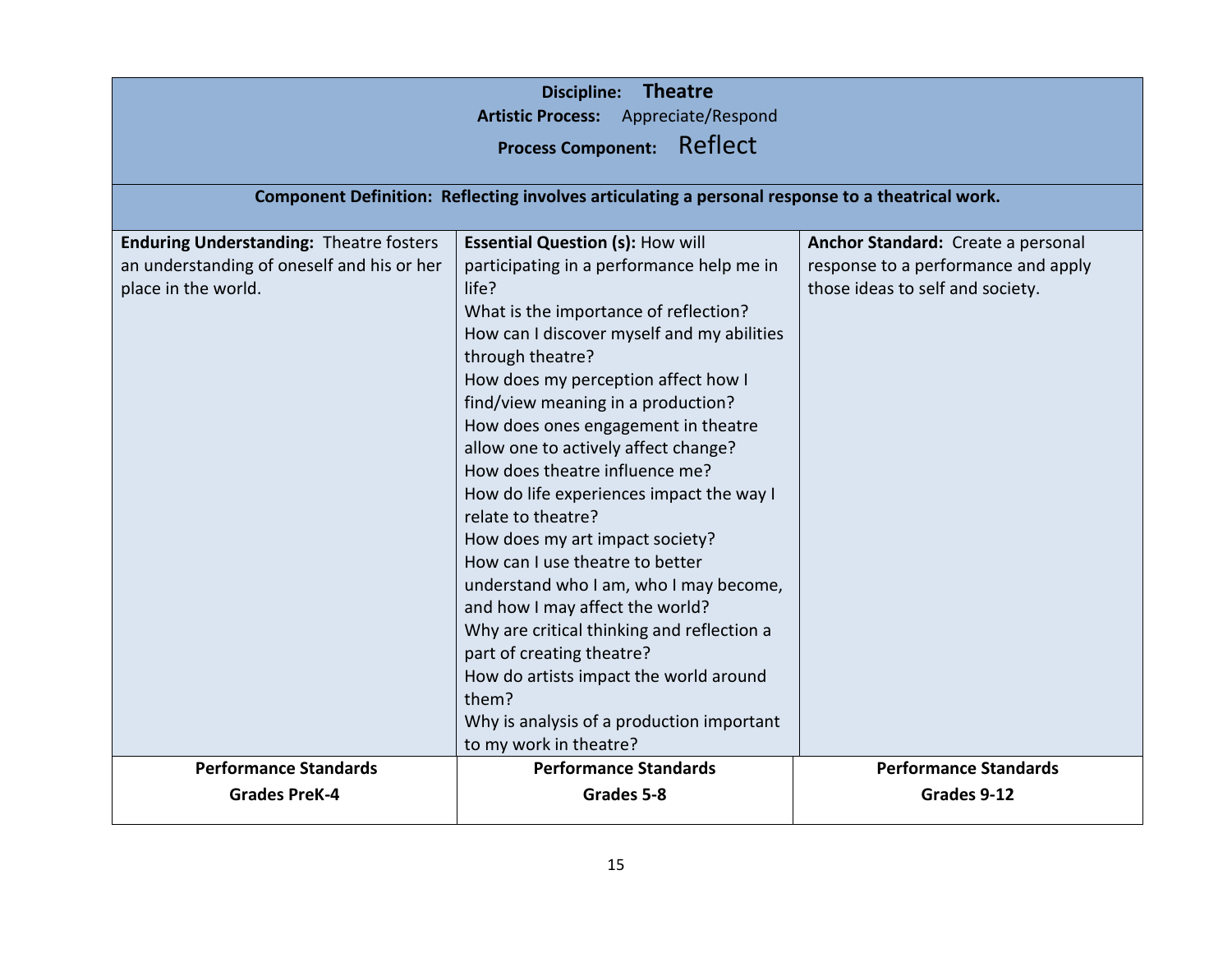| Identify and reflect upon personal meaning  | Identify and reflect on personal meaning and | Analyze how and why personal meanings and    |
|---------------------------------------------|----------------------------------------------|----------------------------------------------|
| and emotional responses to performances and | emotional responses to performances and      | emotional responses to performances apply to |
| apply ideas to self and society.            | apply ideas to self and society.             | self and society.                            |
|                                             |                                              |                                              |
|                                             |                                              |                                              |
|                                             |                                              |                                              |
|                                             |                                              |                                              |
|                                             |                                              |                                              |
|                                             |                                              |                                              |
|                                             |                                              |                                              |
|                                             |                                              |                                              |
|                                             |                                              |                                              |
|                                             |                                              |                                              |
|                                             |                                              |                                              |
|                                             |                                              |                                              |
|                                             |                                              |                                              |
|                                             |                                              |                                              |
|                                             |                                              |                                              |
|                                             |                                              |                                              |
|                                             |                                              |                                              |
|                                             |                                              |                                              |
|                                             |                                              |                                              |
|                                             |                                              |                                              |
|                                             |                                              |                                              |
|                                             |                                              |                                              |
|                                             |                                              |                                              |
|                                             |                                              |                                              |
|                                             |                                              |                                              |
|                                             |                                              |                                              |
|                                             |                                              |                                              |
|                                             |                                              |                                              |
|                                             |                                              |                                              |
|                                             |                                              |                                              |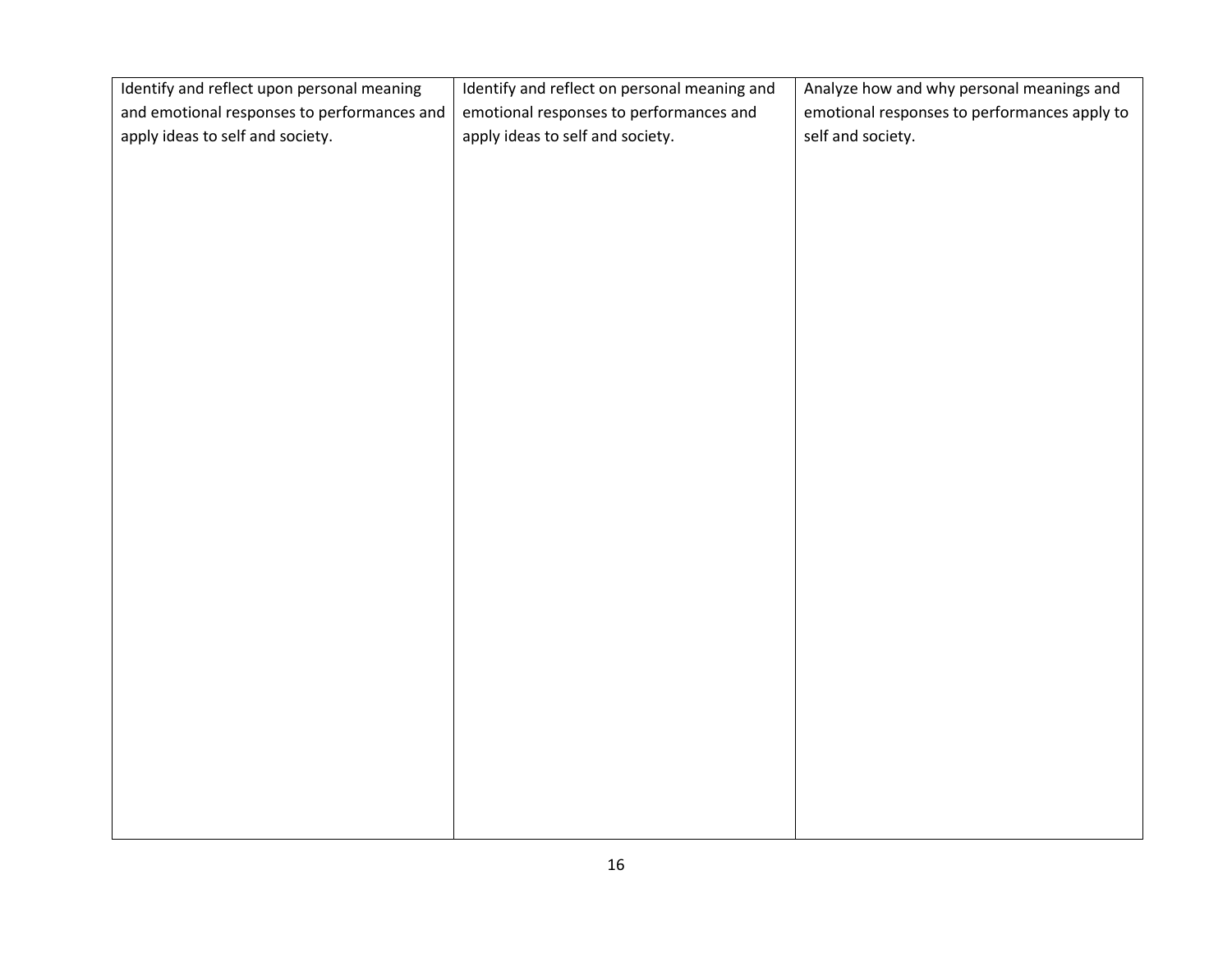| <b>Theatre</b><br><b>Discipline:</b><br>Artistic Process: Appreciate/Respond<br>Process Component: Analyze/Critique/Evaluate                                            |                                                                                                                                                                                                                                                                                                                                                                                                                      |                                                                                                                                                                                                                        |
|-------------------------------------------------------------------------------------------------------------------------------------------------------------------------|----------------------------------------------------------------------------------------------------------------------------------------------------------------------------------------------------------------------------------------------------------------------------------------------------------------------------------------------------------------------------------------------------------------------|------------------------------------------------------------------------------------------------------------------------------------------------------------------------------------------------------------------------|
|                                                                                                                                                                         | Component Definition: Analyzing/Critiquing/Evaluating involves deconstructing theatrical elements and constructing meanings.                                                                                                                                                                                                                                                                                         |                                                                                                                                                                                                                        |
| <b>Enduring Understanding: Presentation</b><br>and context influence the meaning,<br>perception, and reception of works of<br>theatre.                                  | <b>Essential Question (s): How do the given</b><br>circumstances of a production affect<br>audience response?<br>What makes an audience identify with a<br>particular show?<br>How does viewing theatre enrich my life?<br>How does performing theatre differ from<br>viewing theatre?<br>How does the study of theatre inform my<br>artistic choices?<br>How do people engage in theatre<br>throughout their lives? | Anchor Standard: Interpret and articulate<br>perspectives on theatre experiences in<br>one's own work and the work of others by<br>using criteria such as aesthetics, beliefs,<br>contexts, and critical perspectives. |
| <b>Performance Standards</b>                                                                                                                                            | <b>Performance Standards</b>                                                                                                                                                                                                                                                                                                                                                                                         | <b>Performance Standards</b>                                                                                                                                                                                           |
| <b>Grades PreK-4</b>                                                                                                                                                    | Grades 5-8                                                                                                                                                                                                                                                                                                                                                                                                           | Grades 9-12                                                                                                                                                                                                            |
| Describe the elements of live theatre.<br>Identify how dramatic elements communicate<br>meanings and elicit emotions in stories,<br>performances, and electronic media. | Compare and contrast the differences<br>between live theatre and video performances.<br>Analyze a personal reaction to a performance.                                                                                                                                                                                                                                                                                | Compare and contrast the critical receptions of<br>a theatrical production over time.                                                                                                                                  |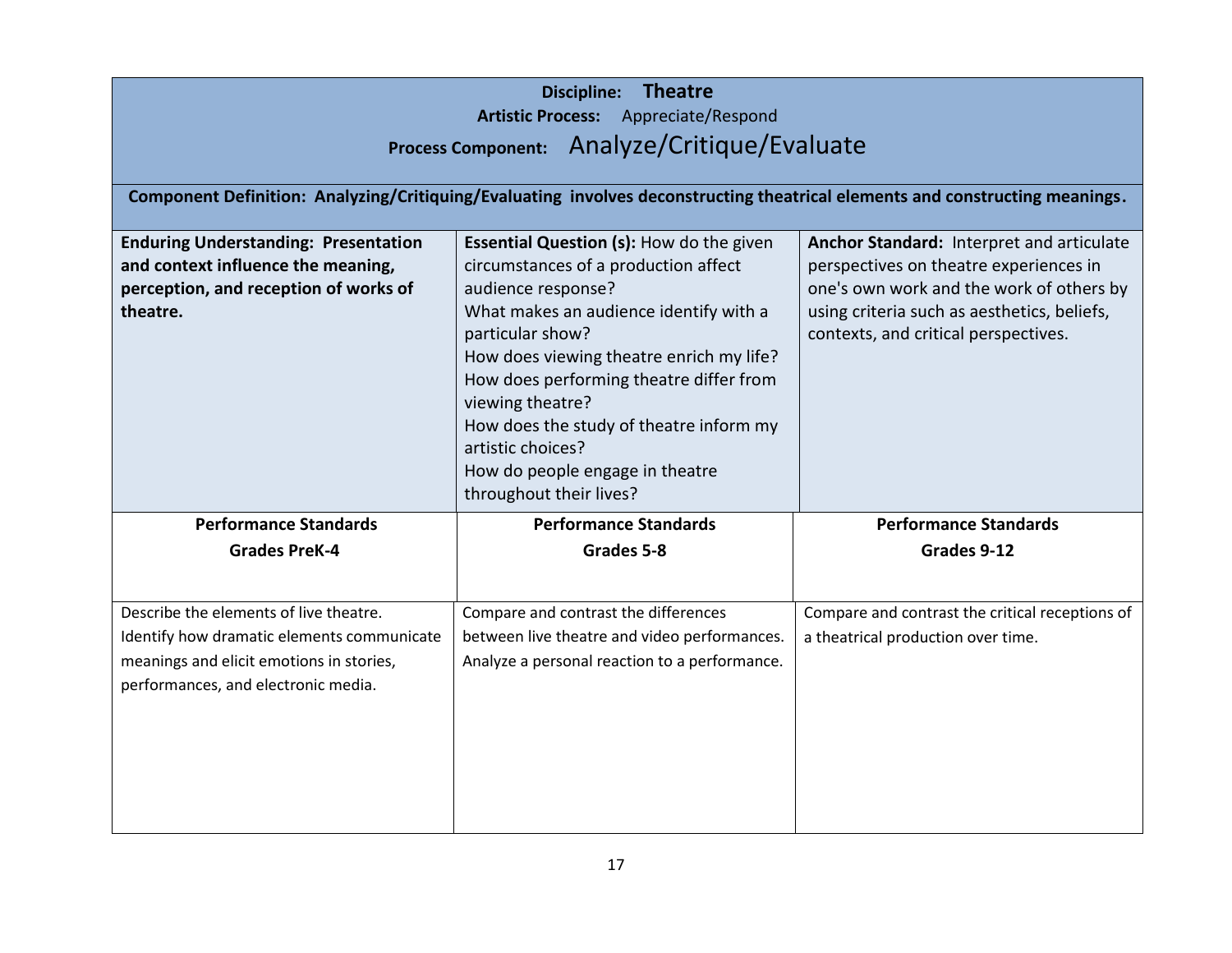|                                                | <b>Theatre</b><br>Discipline:                                                                                                |                                             |
|------------------------------------------------|------------------------------------------------------------------------------------------------------------------------------|---------------------------------------------|
|                                                | Artistic Process: Appreciate/Respond<br>Process Component: Analyze/Critique/Evaluate                                         |                                             |
|                                                |                                                                                                                              |                                             |
|                                                | Component Definition: Analyzing/Critiquing/Evaluating involves deconstructing theatrical elements and constructing meanings. |                                             |
| <b>Enduring Understanding: Analysis of how</b> | <b>Essential Question (s): How do we</b>                                                                                     | Anchor Standard: Interpret and articulate   |
| theatre artists manipulate production          | interpret the difference between the                                                                                         | perspectives on theatre experiences in      |
| elements and concepts within a work,           | artist's intention and the audience's                                                                                        | one's own work and the work of others by    |
| provide insight into the creators' intent.     | perception of a performance?                                                                                                 | using criteria such as aesthetics, beliefs, |
|                                                | Why is critiquing theatre vital?                                                                                             | contexts, and critical perspectives.        |
|                                                | Why are the creator's purposes                                                                                               |                                             |
|                                                | important?                                                                                                                   |                                             |
|                                                | What is a critique and how does it impact                                                                                    |                                             |
|                                                | the work?                                                                                                                    |                                             |
|                                                | How do we talk about theatre?                                                                                                |                                             |
|                                                | How do production elements serve the                                                                                         |                                             |
|                                                | purpose of a production?                                                                                                     |                                             |
|                                                | How does concept affect production?                                                                                          |                                             |
|                                                | How do we select criteria for evaluation of                                                                                  |                                             |
|                                                | a theatrical work?                                                                                                           |                                             |
|                                                | How does my knowledge of theatre                                                                                             |                                             |
|                                                | fundamentals improve my ability to                                                                                           |                                             |
|                                                | evaluate a production?                                                                                                       |                                             |
| <b>Performance Standards</b>                   | <b>Performance Standards</b>                                                                                                 | <b>Performance Standards</b>                |
| <b>Grades PreK-4</b>                           | Grades 5-8                                                                                                                   | Grades 9-12                                 |
| Describe how theatre artists manipulate        | Describe the reasons for the creator's choices                                                                               | Analyze how production elements are used to |
| theatrical elements.                           | in production elements using theatrical                                                                                      | express the creator's intent.               |
|                                                | vocabulary.                                                                                                                  |                                             |
|                                                |                                                                                                                              |                                             |
|                                                |                                                                                                                              |                                             |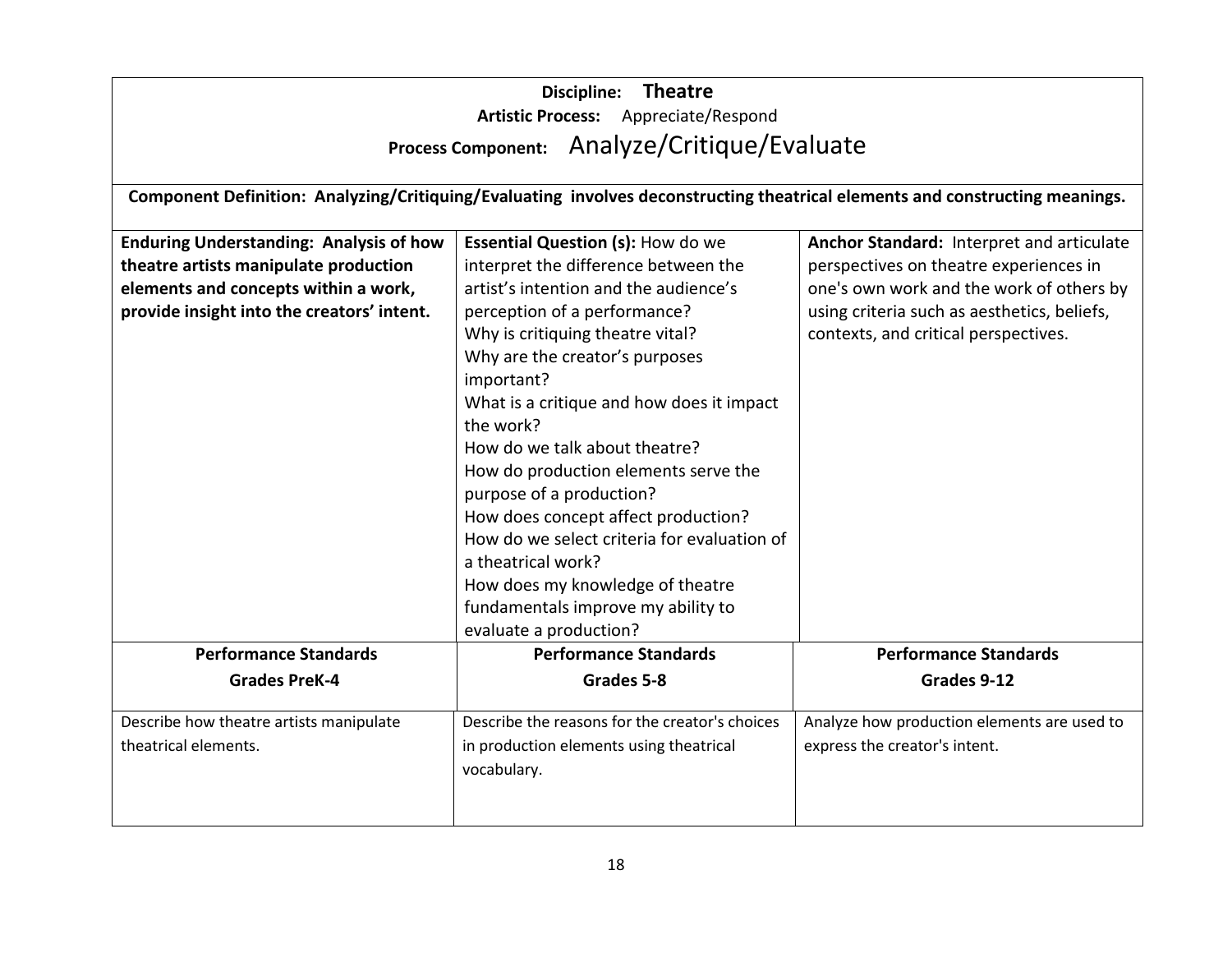|                                            | Discipline: Theatre                                                                                                          |                                               |
|--------------------------------------------|------------------------------------------------------------------------------------------------------------------------------|-----------------------------------------------|
|                                            | Artistic Process: Appreciate/Respond                                                                                         |                                               |
|                                            | Process Component: Analyze/Critique/Evaluate                                                                                 |                                               |
|                                            |                                                                                                                              |                                               |
|                                            | Component Definition: Analyzing/Critiquing/Evaluating involves deconstructing theatrical elements and constructing meanings. |                                               |
|                                            |                                                                                                                              |                                               |
| <b>Enduring Understanding: Theatre</b>     | Essential Question (s): Why should I listen                                                                                  | Anchor Standard: Interpret and articulate     |
| criticism offers multiple perceptions and  | to multiple perspectives of criticism?                                                                                       | perspectives on theatre experiences in        |
| understandings of works of theatre         | What can I learn from theatre criticism?                                                                                     | one's own work and the work of others by      |
| enabling people to encounter and discuss   | How does the perceived purpose of a                                                                                          | using criteria such as aesthetics, beliefs,   |
| theatre from divergent points of view.     | production affect evaluation of quality?                                                                                     | contexts and critical perspectives.           |
|                                            | What is "quality"? How are some                                                                                              |                                               |
|                                            | productions better than others?; Why?                                                                                        |                                               |
|                                            | How important is truth in theatre?                                                                                           |                                               |
|                                            | How does evaluation of a production                                                                                          |                                               |
|                                            | deepen my understanding of theatre?                                                                                          |                                               |
| <b>Performance Standards</b>               | <b>Performance Standards</b>                                                                                                 | <b>Performance Standards</b>                  |
|                                            |                                                                                                                              |                                               |
| <b>Grades PreK-4</b>                       | Grades 5-8                                                                                                                   | Grades 9-12                                   |
| Identify how dramatic elements communicate | Analyze and evaluate the dramatic elements                                                                                   | Define and use aesthetic criteria to evaluate |
| meaning and elicit emotions.               | that work and why in performances.                                                                                           | the artistic effectiveness of dramatic        |
|                                            |                                                                                                                              | performances in theatre.                      |
|                                            |                                                                                                                              |                                               |
|                                            |                                                                                                                              |                                               |
|                                            |                                                                                                                              |                                               |
|                                            |                                                                                                                              |                                               |
|                                            |                                                                                                                              |                                               |
|                                            |                                                                                                                              |                                               |
|                                            |                                                                                                                              |                                               |
|                                            |                                                                                                                              |                                               |
|                                            |                                                                                                                              |                                               |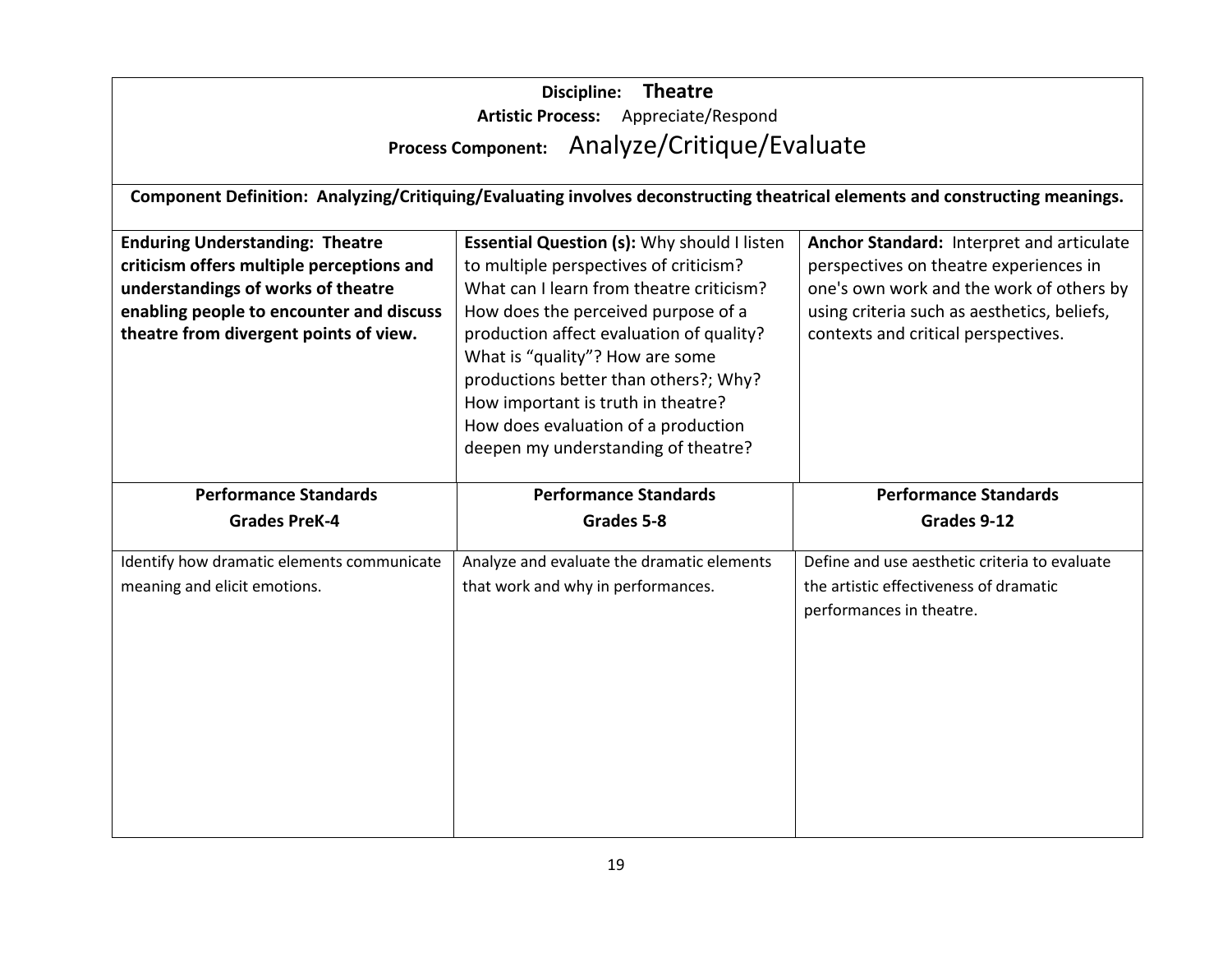| <b>Theatre</b><br><b>Discipline:</b><br>Artistic Process: Connect/Integrate<br>Process Component: Cross Curricula/Careers                                         |                                                                                                                                                                       |                                                                                                                                                                                                                     |
|-------------------------------------------------------------------------------------------------------------------------------------------------------------------|-----------------------------------------------------------------------------------------------------------------------------------------------------------------------|---------------------------------------------------------------------------------------------------------------------------------------------------------------------------------------------------------------------|
|                                                                                                                                                                   | theatrical skills have on one's career/job.                                                                                                                           | Component Definition: Curricula and Careers include finding and fostering connections across disciplines and exploring the impact                                                                                   |
| <b>Enduring Understanding: The theatre</b><br>artist's synthesize and apply knowledge,<br>skills, and values from all content areas,<br>including the other arts. | <b>Essential Question (s): How do skills</b><br>learned in theatre apply across the<br>curriculum?<br>How do skills learned across the curricula<br>apply to theatre? | <b>Anchor Standard: Recognize elements</b><br>and skills from other content areas used in<br>theatre and use skills developed through<br>theatre in other content and occupational<br>areas.                        |
| <b>Performance Standards</b>                                                                                                                                      | <b>Performance Standards</b>                                                                                                                                          | <b>Performance Standards</b>                                                                                                                                                                                        |
| <b>Grades PreK-4</b>                                                                                                                                              | Grades 5-8                                                                                                                                                            | Grades 9-12                                                                                                                                                                                                         |
| Identify other content areas used in theatre.                                                                                                                     | Explain how and why other content areas are<br>used in theatre.<br>Explain how creative skills gained in theatre<br>can be applied to other content areas.            | Reflect on and analyze how knowledge from<br>other content areas are used in theatrical<br>works.<br>Reflect on and analyze how creative skills<br>gained through theatre can be applied to other<br>content areas. |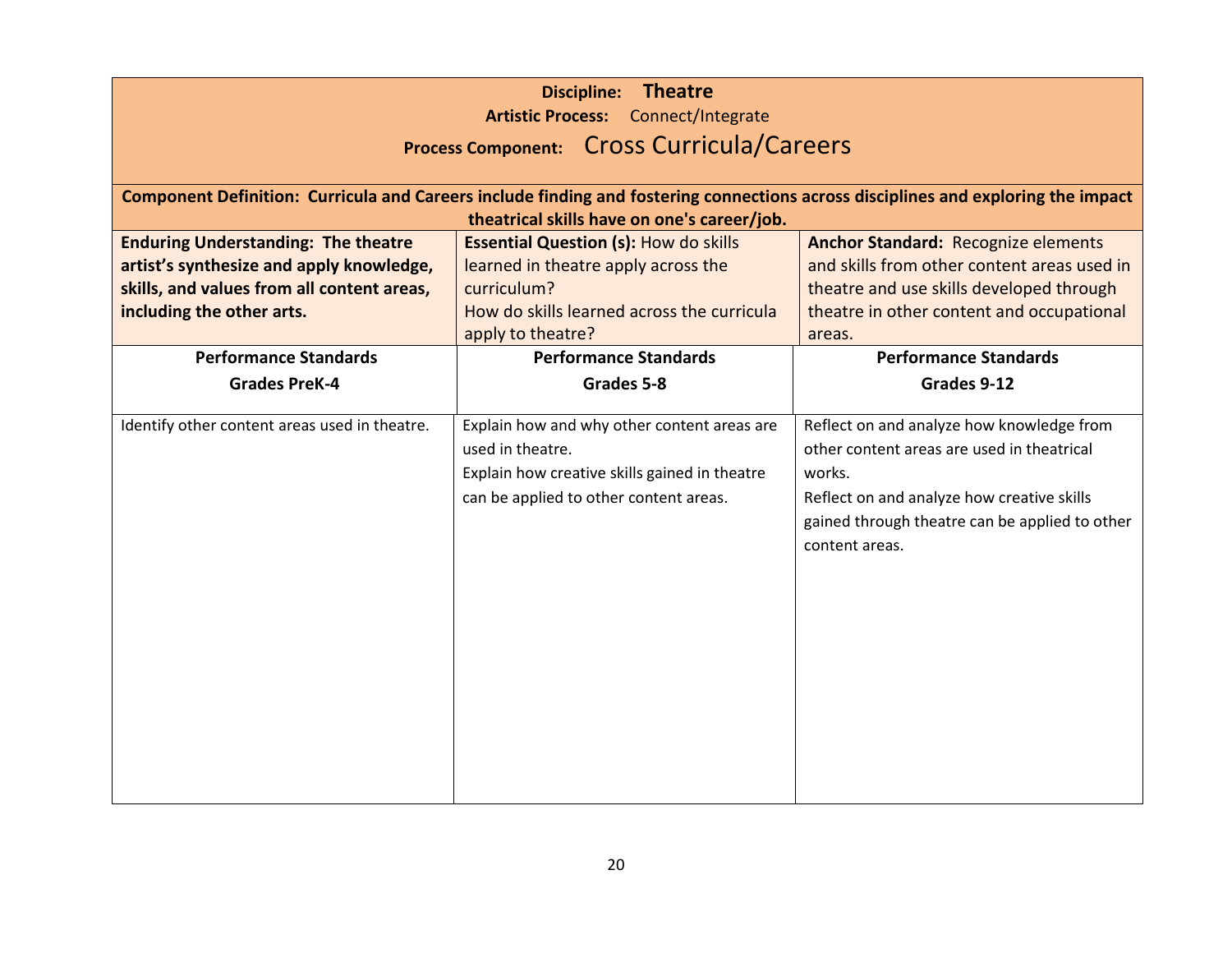|                                              | <b>Theatre</b><br><b>Discipline:</b><br>Artistic Process: Connect/Integrate                                                                                                      |                                                  |
|----------------------------------------------|----------------------------------------------------------------------------------------------------------------------------------------------------------------------------------|--------------------------------------------------|
|                                              | Process Component: Cross Curricula/Careers                                                                                                                                       |                                                  |
|                                              |                                                                                                                                                                                  |                                                  |
|                                              | Component Definition: Curricula and Careers include finding and fostering connections across disciplines and exploring the impact<br>theatrical skills have on one's career/job. |                                                  |
| <b>Enduring Understanding: Training in</b>   | Essential Question (s): How do knowledge                                                                                                                                         | Anchor Standard: Recognize elements              |
| drama and theatre arts can lead to           | and skills gained in theatre apply to jobs                                                                                                                                       | and skills from other content areas used in      |
| careers in other industries.                 | and career?                                                                                                                                                                      | theater and use skills developed through         |
|                                              | What job opportunities are available that                                                                                                                                        | theatre in other content and occupational        |
|                                              | relate to theatre?                                                                                                                                                               | areas.                                           |
| <b>Performance Standards</b>                 | <b>Performance Standards</b>                                                                                                                                                     | <b>Performance Standards</b>                     |
| <b>Grades PreK-4</b>                         | Grades 5-8                                                                                                                                                                       | Grades 9-12                                      |
| Identify jobs related to theatre production. | Develop ability to fulfill production                                                                                                                                            | Research specific technical occupations and      |
|                                              | responsibilities.                                                                                                                                                                | the training, knowledge, and skills required for |
|                                              | Identify the multiple job opportunities                                                                                                                                          | such a position.                                 |
|                                              | connected to theatre.                                                                                                                                                            | Connect the knowledge and skills acquired        |
|                                              |                                                                                                                                                                                  | through theatre to work in other jobs and        |
|                                              |                                                                                                                                                                                  | careers.                                         |
|                                              |                                                                                                                                                                                  |                                                  |
|                                              |                                                                                                                                                                                  |                                                  |
|                                              |                                                                                                                                                                                  |                                                  |
|                                              |                                                                                                                                                                                  |                                                  |
|                                              |                                                                                                                                                                                  |                                                  |
|                                              |                                                                                                                                                                                  |                                                  |
|                                              |                                                                                                                                                                                  |                                                  |
|                                              |                                                                                                                                                                                  |                                                  |
|                                              |                                                                                                                                                                                  |                                                  |
|                                              |                                                                                                                                                                                  |                                                  |
|                                              |                                                                                                                                                                                  |                                                  |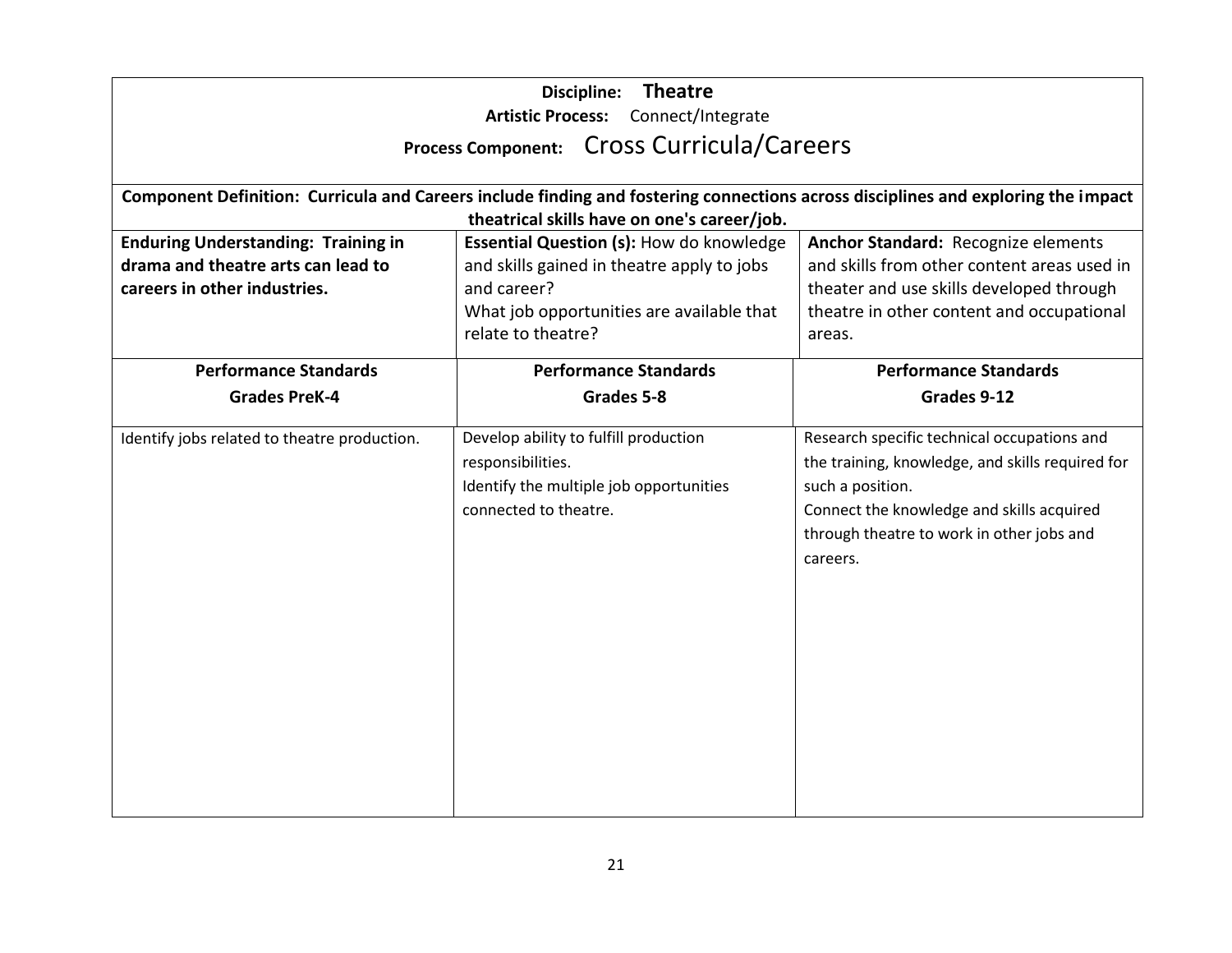|                                            | <b>Theatre</b><br><b>Discipline:</b>                                                                                          |                                                |
|--------------------------------------------|-------------------------------------------------------------------------------------------------------------------------------|------------------------------------------------|
|                                            | <b>Artistic Process:</b><br>Connect/Integrate                                                                                 |                                                |
|                                            | Contextualize<br><b>Process Component:</b>                                                                                    |                                                |
|                                            |                                                                                                                               |                                                |
|                                            | Component Definition: Contextualizing involves examining the relationship between a theatrical work and its social, cultural, |                                                |
|                                            | historical environment, and influences.                                                                                       |                                                |
| <b>Enduring Understanding: Theatre</b>     | How does theatre bridge cultural                                                                                              | <b>Anchor Standard: Communicate the</b>        |
| interprets and reflects upon history,      | diversity?                                                                                                                    | relationships between theatre and the          |
| society, and culture.                      | Why do we learn about theatre in schools                                                                                      | world to make meaning and deepen               |
|                                            | and communities?                                                                                                              | understanding of cultural, global, and         |
|                                            | How are theatre artists like and different                                                                                    | historical contexts.                           |
|                                            | from other artists?                                                                                                           |                                                |
|                                            | What limitations if any, does theatre                                                                                         |                                                |
|                                            | have?                                                                                                                         |                                                |
|                                            | How have events in history molded<br>theatre?                                                                                 |                                                |
|                                            | How do time, place, and context affect                                                                                        |                                                |
|                                            | theatre?                                                                                                                      |                                                |
|                                            | Why do I research historical time periods                                                                                     |                                                |
|                                            | for theatre?                                                                                                                  |                                                |
|                                            | How do I use drama to investigate the                                                                                         |                                                |
|                                            | world?                                                                                                                        |                                                |
|                                            | How do artists impact the world around                                                                                        |                                                |
|                                            | them?                                                                                                                         |                                                |
| <b>Performance Standards</b>               | <b>Performance Standards</b>                                                                                                  | <b>Performance Standards</b>                   |
| <b>Grades PreK-4</b>                       | Grades 5-8                                                                                                                    | Grades 9-12                                    |
| Recognize the contextual aspects of        | Explain how contextual aspects are impacted                                                                                   | Analyze dramatic texts and performances to     |
| performances from various cultures, times, | by various cultures, times, and places.                                                                                       | understand history, culture, times, and places |
| and places.                                |                                                                                                                               | in their respective contexts.                  |
| Recognize how theatre communicates ideas   |                                                                                                                               |                                                |
|                                            |                                                                                                                               |                                                |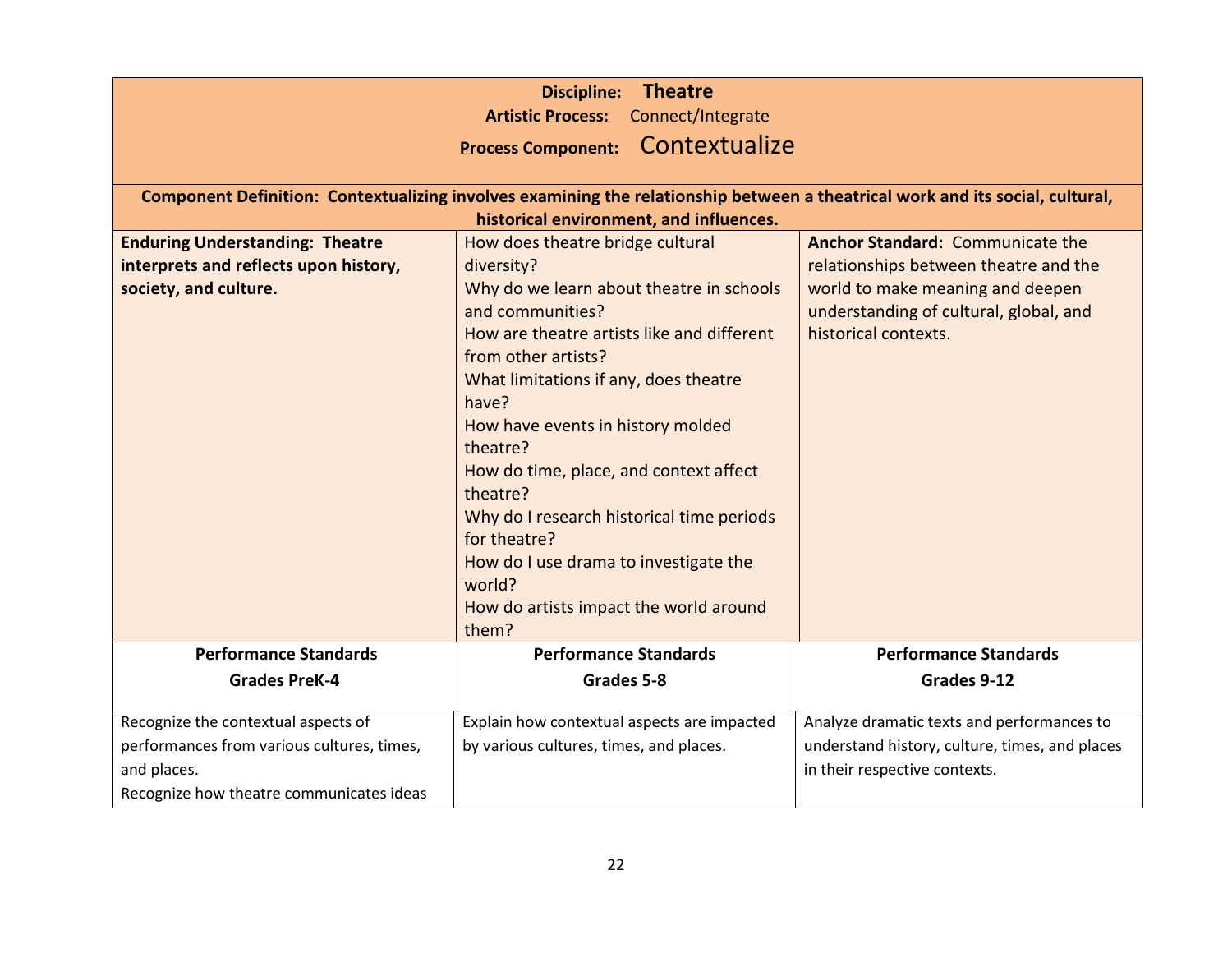| about past and present cultural and social     |                                                                                                                           |                                             |  |
|------------------------------------------------|---------------------------------------------------------------------------------------------------------------------------|---------------------------------------------|--|
| context.                                       |                                                                                                                           |                                             |  |
|                                                |                                                                                                                           |                                             |  |
|                                                | <b>Theatre</b><br><b>Discipline:</b>                                                                                      |                                             |  |
|                                                | Artistic Process: Connect/Integrate                                                                                       |                                             |  |
| Process Component: Acceptance/Respect          |                                                                                                                           |                                             |  |
|                                                |                                                                                                                           |                                             |  |
|                                                | Component Definition: Acceptance/Respect involves developing and fostering interpersonal skills that promote open-minded, |                                             |  |
|                                                | supportive acceptance of each individual's uniqueness.                                                                    |                                             |  |
| <b>Enduring Understanding: Theatre artists</b> | <b>Essential Question (s): How does working</b>                                                                           | Anchor Standard: Respond to the             |  |
| learn to trust themselves and others.          | with others expand the creative process?                                                                                  | feelings/emotions within self and other's   |  |
|                                                | How can theatre change society?                                                                                           | discovered through drama work and           |  |
|                                                |                                                                                                                           | theatre experiences to demonstrate an       |  |
|                                                |                                                                                                                           | understanding of the human experience.      |  |
| <b>Performance Standards</b>                   | <b>Performance Standards</b>                                                                                              | <b>Performance Standards</b>                |  |
| <b>Grades PreK-4</b>                           | Grades 5-8                                                                                                                | Grades 9-12                                 |  |
|                                                |                                                                                                                           |                                             |  |
|                                                |                                                                                                                           |                                             |  |
| Develop acceptance of individuals in their     | Develop acceptance of individuals in their                                                                                | Develop acceptance of individuals in their  |  |
| theatrical community and the community as a    | theatrical community and the community as a                                                                               | theatrical community and the community as a |  |
| whole.                                         | whole.                                                                                                                    | whole.                                      |  |
|                                                |                                                                                                                           |                                             |  |
|                                                |                                                                                                                           |                                             |  |
|                                                |                                                                                                                           |                                             |  |
|                                                |                                                                                                                           |                                             |  |
|                                                |                                                                                                                           |                                             |  |
|                                                |                                                                                                                           |                                             |  |
|                                                |                                                                                                                           |                                             |  |
|                                                |                                                                                                                           |                                             |  |
|                                                |                                                                                                                           |                                             |  |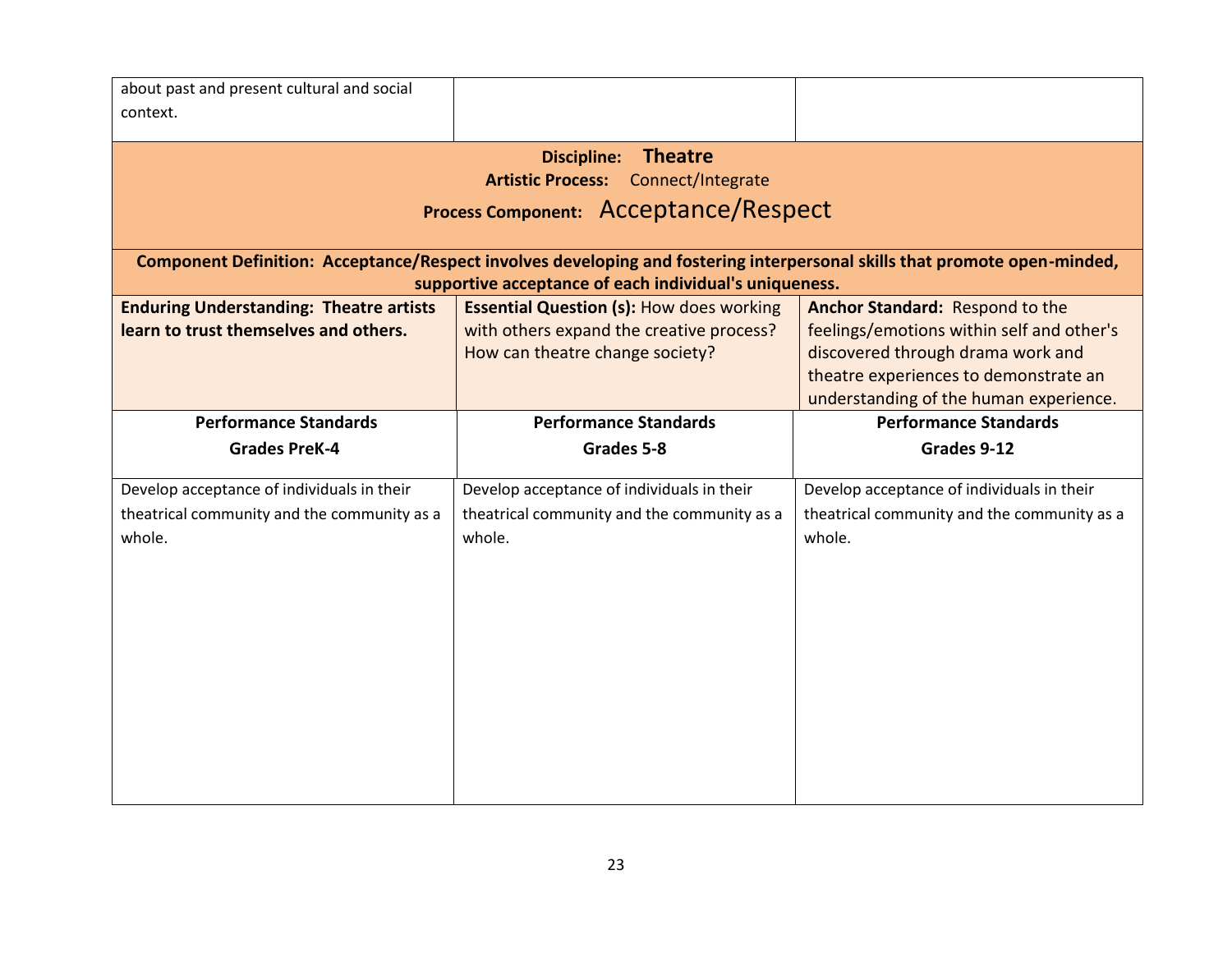| <b>Theatre</b><br>Discipline:                                                                                             |                                                  |                                             |
|---------------------------------------------------------------------------------------------------------------------------|--------------------------------------------------|---------------------------------------------|
| Artistic Process: Connect/Integrate                                                                                       |                                                  |                                             |
| Process Component: Acceptance/Respect                                                                                     |                                                  |                                             |
|                                                                                                                           |                                                  |                                             |
| Component Definition: Acceptance/Respect involves developing and fostering interpersonal skills that promote open-minded, |                                                  |                                             |
| supportive acceptance of each individual's uniqueness.                                                                    |                                                  |                                             |
| <b>Enduring Understanding: Theatre artists</b>                                                                            | <b>Essential Question (s): How does learning</b> | Anchor Standard: Respond to the             |
| realize that they are a part of a bigger                                                                                  | in the arts help us build relationships with     | feelings/emotions within self and other's   |
| community, and develop empathy for                                                                                        | others?                                          | discovered through drama work and           |
| others.                                                                                                                   | What role does theatre play in the               | theatre experiences to demonstrate an       |
|                                                                                                                           | community?                                       | understanding of the human experience.      |
| <b>Performance Standards</b>                                                                                              | <b>Performance Standards</b>                     | <b>Performance Standards</b>                |
| <b>Grades PreK-4</b>                                                                                                      | Grades 5-8                                       | Grades 9-12                                 |
|                                                                                                                           |                                                  |                                             |
| Identify local theaters and how they are a part                                                                           | Identify how the local community and theatre     | Analyze and explain how the local community |
| of the community.                                                                                                         | programs affect each other.                      | and theatre programs affect one another.    |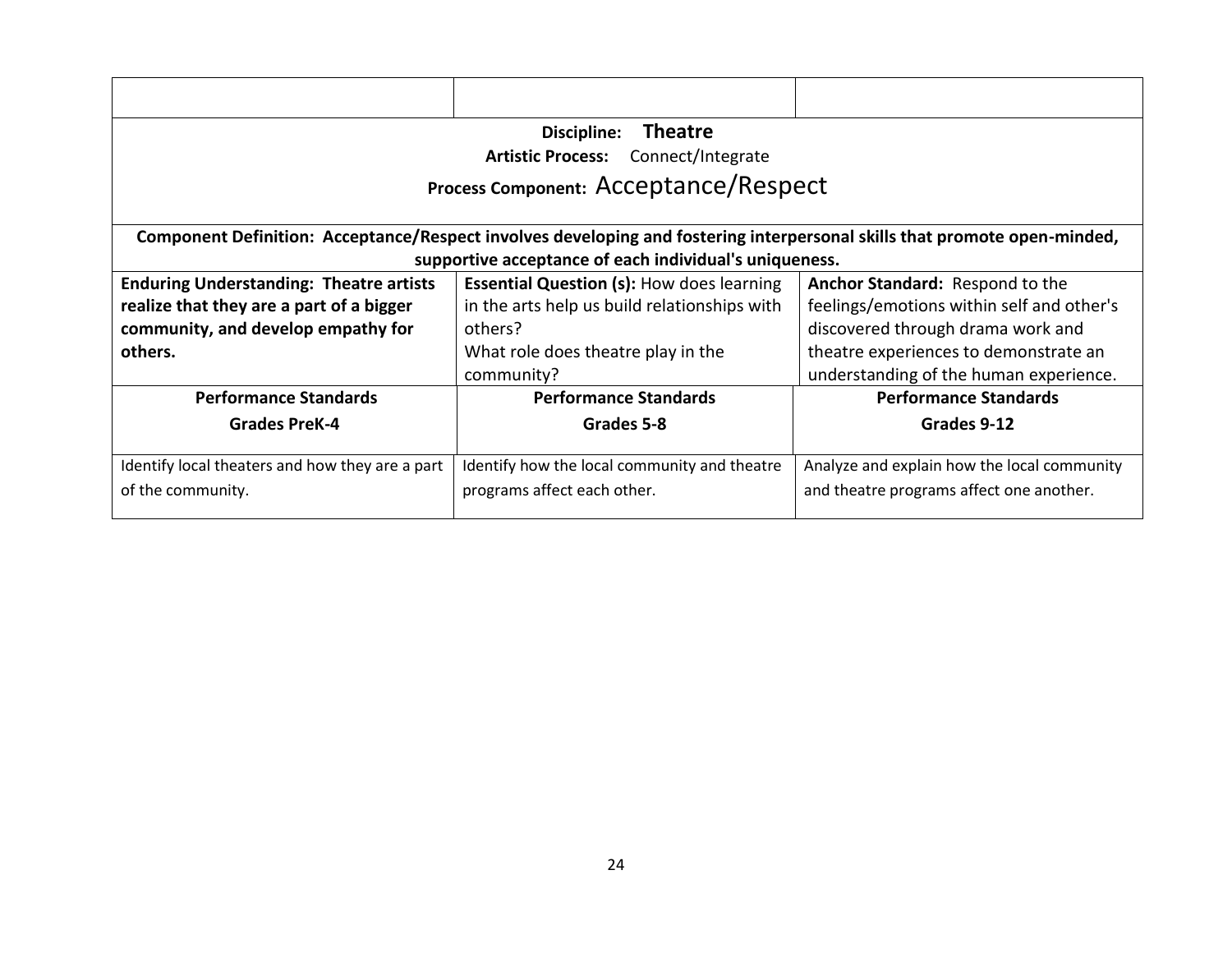## **Appendix I**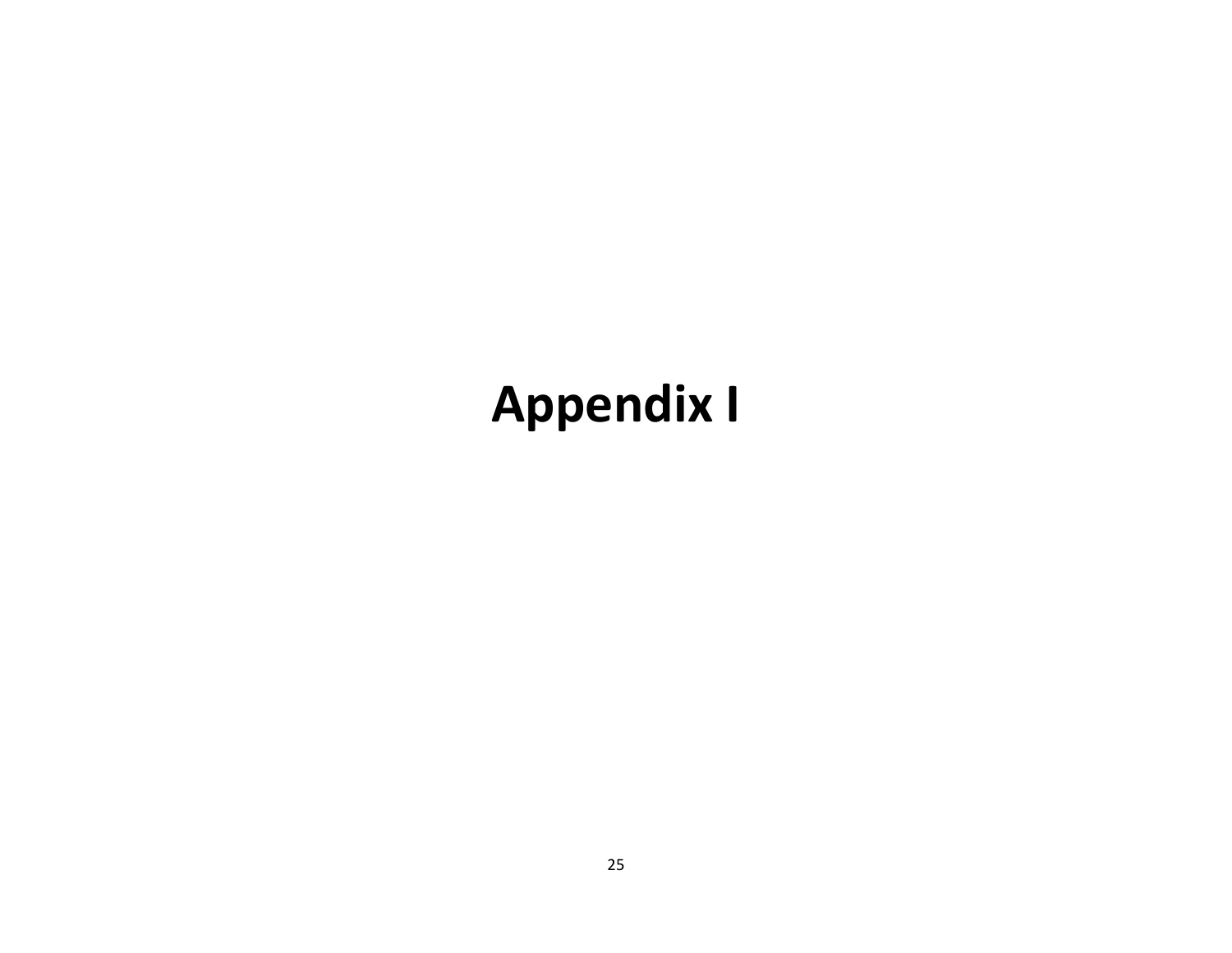#### **Resources**

NATIONAL THEATRE STANDARDS at National Coalition for Core Arts Standards (http://nccas.wikispaces.com/) *Child Development and Arts Education: A Review of Current Research and Best Practices* (Jan 2012): Executive Summary & Chart of Best Practices, pp. 4-12. Theatre, pp. 40-46. *<http://nccas.wikispaces.com/file/view/CB%20Child%20Development%202.2.12.pdf> A Review of Selected State Arts Standards* (Nov. 2011): (CO, FL, MI, NJ, NYC, NC, TN, WA) Executive Summary, pp. 6-13 <http://nccas.wikispaces.com/file/view/State%20and%20media%20arts%20standards%20-%20FINAL%20-%202.1.2012.pdf> *Arts Education Standards and 21st Century Skills (compared to 1994 Standards)* (Aug. 2011): Executive Summary, pp. 4-12 Theatre Summary Chart, pp.16-17 Theatre Full Analysis, pp. 210-305 READ grades 5-8/8th grade & grades 9-12/12th grade for each 21 $_{\rm st}$ c Map & current Theatre standards [http://nccas.wikispaces.com/file/view/ArtsEducationStandards\\_21stCenturySkills.pdf](http://nccas.wikispaces.com/file/view/ArtsEducationStandards_21stCenturySkills.pdf) *College Learning in the Arts* (Sept. 2011): Executive Summary, pp. 4-5 Part I: Review of Accreditation Standards, pp. 6-13 (READ Theatre columns.) Part III: Review of College Arts Textbooks, p. 14, Theatre pp. 24-26 *International Arts Education Standards* (Aug. 2011): Compare Theatre in Australia, Canada, Ireland, Netherlands, New Zealand, Scotland, & US on chart, pp. 10-11 <http://nccas.wikispaces.com/file/view/College%20Board%20International%20Standards%20Report.pdf> *1994 National Standards for Arts Education.* Reston, VA: Music Educators National Conference. (Includes theatre standards for K-4, 5-8, & 9-12; 1-800-828-0229) http://artsedge.kennedy-center.org/educators/standards.aspx *2004 Kansas Curricular Standards for Theatre.* Topeka, KS: KSDE. (online; see .pdf) <http://www.ksde.org/Default.aspx?tabid=3511#theStd>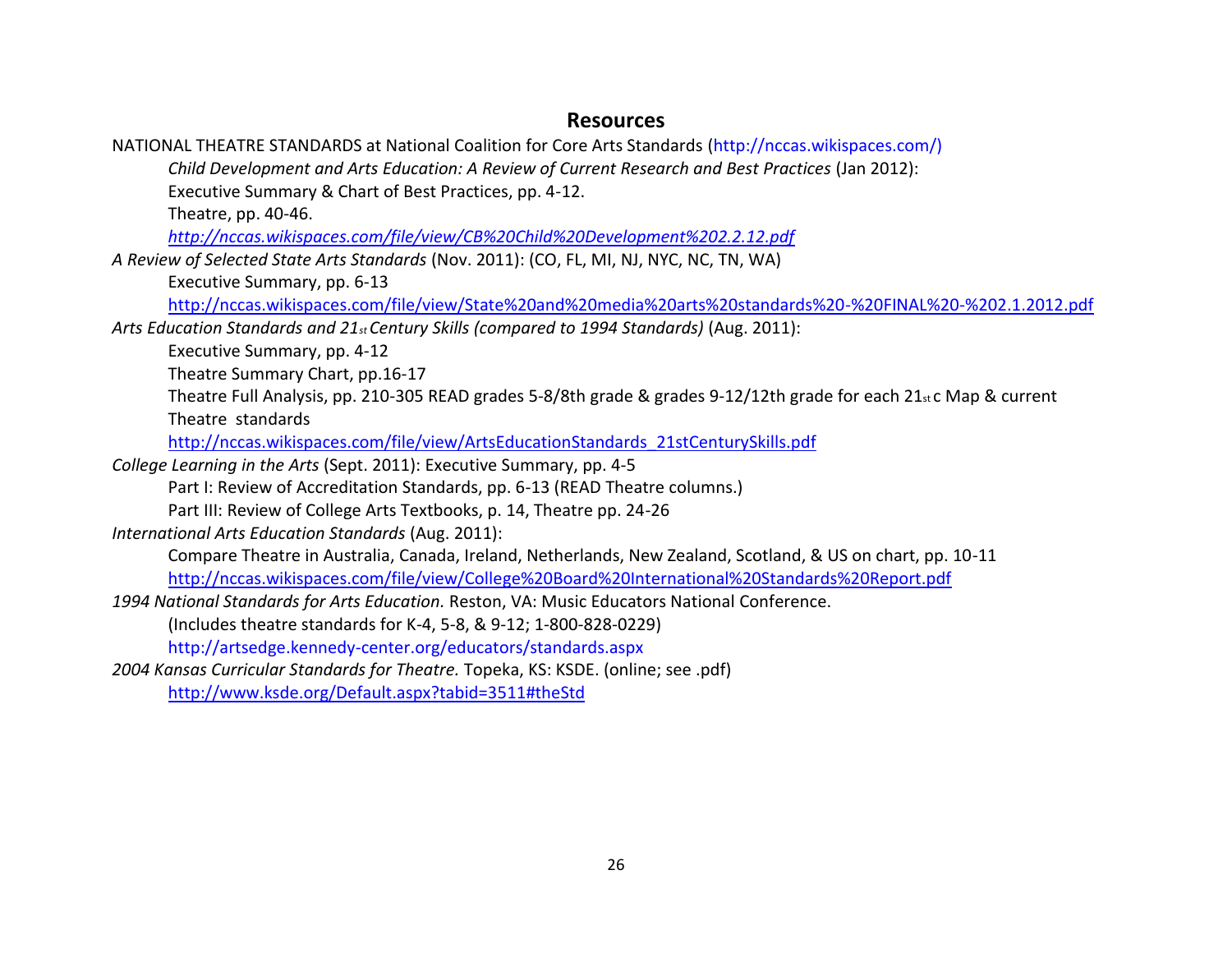#### **NATIONAL THEATRE ORGANIZATIONS: Websites, Publications, and Resources**

Educational Theatre Association (EdTA) and International Thespians Society

#### <www.schooltheatre.org>:

Publications: *\*Teaching Theatre, Dramatics* Theatre Education–> For Teachers: Acting, Directing, Pedagogy, Tech EdTV (online videos) Blogs Issues and Advovacy–> \*Resources, Readings

Kansas Thespians http://www.kansasthespians.com/

Links (contains lots of resources)

American Alliance for Theatre and Education (AATE) <www.aate.com>:

Publications: *Youth Theatre Journal, Incite/Insight* (formerly *Stage of the Art*)

Benefits of Theatre Education

Plays (list of playwrights) for Young Audiences

Networking–> Blog

TYA/USA (US Center of International Theatre for Young People) <www.assitej-usa.org>:

Publications: TYA *Today, Marquee* (annual seasons of member companies)

Theatre Communications Group (TCG) (professional regional theatres) http://www.tcg.org/

Publication: *American Theatre*

Arts Education: Theatre Education Assessment Models (TEAM), Study Guides, etc.

Arts Education Partnership <www.aep-arts.org>

Alliance for Arts Education <www.artsedge.kennedy-center.org>

American Theatre Wing [www.americantheatrewing.org](http://www.americantheatrewing.org/) *Working in the Theatre::* webcast interviews w/professionals

#### **Other Journals**

*Teaching Artist* (2000-present) *Research in Drama Education (RIDE)* (UK) (1996-present)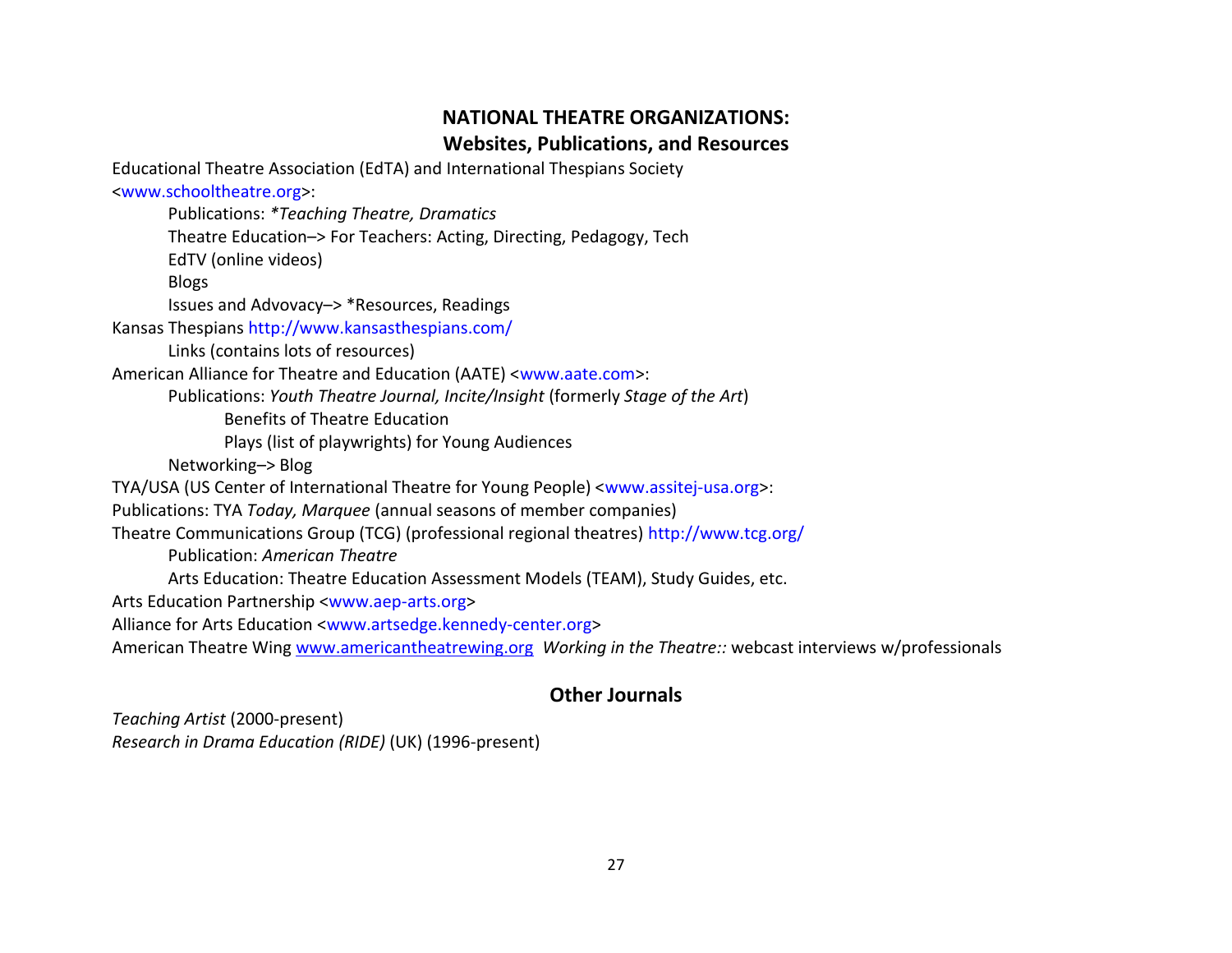#### **Play Publishers**

Drama Book Shop http://dramabookshop.com/

Dramatic Publishing Company, Woodstock, IL http://dramaticpublishing.com/

Dramatists Play Service http://www.dramatists.com/

Music Theatre International http://mtishows.com/

Plays for Young Audiences (CTC & SCT) http://www.playsforyoungaudiences.org/

Rodgers & Hammerstein Library http://www.rnh.com/

Samuel French http://www.samuelfrench.com/

Tams-Whitmark Music Library http://www.tamswitmark.com/

#### **BOOKS** (\*highly recommended)

#### **Teaching Theatre**

Ames, Raina. *High School Theatre Teacher's Survival Guide*. NY: Routledge, 2005.

Bennett, Jeff. *Secondary Stages: Revitalizing High School Theatre*. NH: Heinemann, 2001.

Burns, Michael. *First You Sit on the Floor: A Guide to Developing a Youth Theatre Troupe.* Portsmouth, NH: Heinemann, 2002.

\*Gonzalez, JoBeth. *Temporary Stages II: Critically Oriented Drama Education*. Chicago: Intellect, 2013.

Grote, David. *Play Directing in the School*. Colorado Springs, CO: Meriwether, 1997.

Hajidiacos, Demetra. *Acting Alone: A Drama Teacher's Monologue Survival Kit*. Winnipeg: Shillingford, 2006.

\*Lazarus, Joan. *Signs of Change: New Directions in Secondary Theatre Education*. Rev. ed. Chicago: Intellect, 2012.

Lewis, Martin, and John Rainer. *Teaching Classroom Drama and Theatre: Practical Projects for Secondary Schools*. NY: Routledge, 2005.

Nicholson, Helen, ed. *Teaching Drama 11-18*. NY: Continuum, 2000.

Opelt, James R. *Organizing and Managing the High School Theatre Program*. Boston: Allyn & Bacon, 1991. [Gardner-Edgerton and Olathe South HS]

Poisson, Camille. *Theater and the Adolescent Actor: Building a Successful School Program*. Hamden, CT: Archon, 1994.

Varley, Joy. *Places, Please! An Essential Manual for High School Theatre Directors: How to Structure and Organize Your Theatre Program*. NH: Smith & Kraus, 2001.

#### **Directing**

Benedetti, Robert. *The Director at Work*. NY: Prentice-Hall, 1984.

Bloom, Michael. *Thinking Like a Director: A Practical Handbook*. UK: Faber & Faber, 2001.

Bogart, Anne. *A Director Prepares: Seven Essays on Art and Theatre*. NY: Routledge, 2001.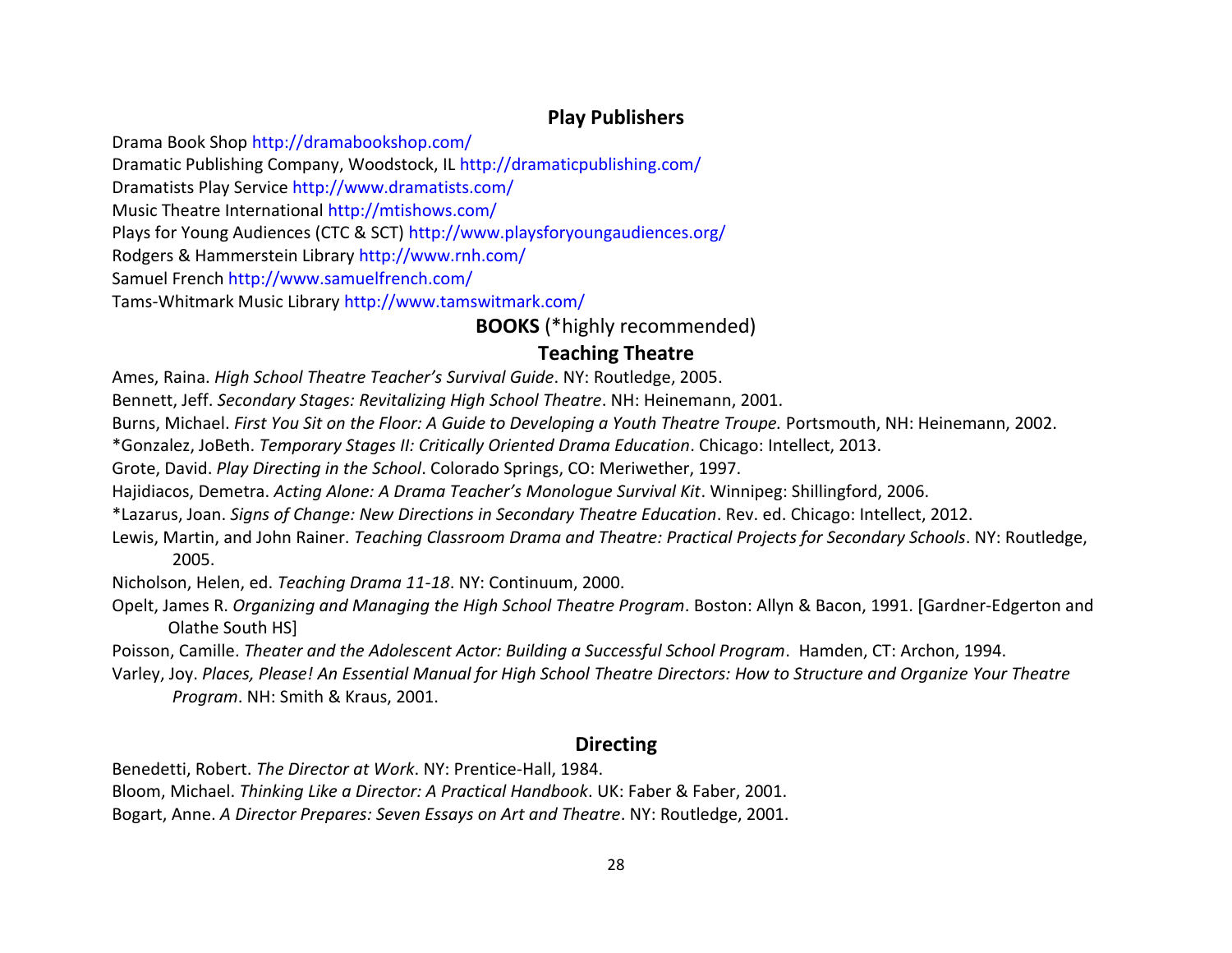Jory, Jon. *Tips: Ideas for Directors*. NH: Smith & Kraus, 2002.

#### **Script and Performance Analysis**

Lerman, Liz, John Borstel. *Critical Response Process*. NY: Liz Lerman Dance Exchange, 2003. Rush, David. *A Student Guide to Play Analysis*. Carbondale, IL: Southern Illinois UP, 2005. Willis, Ronald. *Fragile Magic: Guidebook for Theatre Respondents*. Newbury,MA: Focus, 2012.

#### **Technical Theatre**

Chappell, Drew. *Technical Theatre for Nontechnical People*. Allworth Press, 2004. Gillette, J. Michael. *Theatrical Design and Production*. 7th ed. NY: McGraw-Hill, 2012. Stage Directions http://www.stage-directions.com/

#### **Musical Theatre**

Hurlbert, Dann. *How to Write and Produce your own High School Musical* [electronic resource]. Miller, Scott. *Deconstructing Harold Hill: Insider's Guide to Musical Theatre*. Heinemann, 2000 Peithman, Stephen, and Neil Offen, eds. *Stage Directions Guide to Musical Theatre*. NH: Heinemann, 2002.

#### **Improvisation and Acting**

Benedetti, Robert. *An Actor at Work*. NY: Pearson, 2008.

Caruso, Sandra, and Susan Kosoff. *Young Actor's Book of Improvisation: Dramatic Situations from Shakespeare to Spielberg (ages 12-*

*16)*. Portsmouth, NH: Heinemann, 1998.

Cohen, Robert. *Acting One*. NY: McGraw-Hill, 2007.

Hagen, Uta. *Respect for Acting*. 2nd ed. NY: Wiley, 2008.

Johnson, Maureen. *Middle Mania: Imaginative Theatre Projects for Middle School Actors*. Hanover, NH: Smith & Kraus, 2001.

Johnstone, Keith. *Impro*. rep. NY: Routledge, 1992 & *Improv for Storytellers*. NY: Routledge, 1999.

Jory, Jon. *Teaching the Actor Craft*. NH: Smith & Kraus, 2013.

—. *Tips: Ideas for Actors*. NH: Smith & Kraus, 2000.

Leep, Jeanne. *Theatrical Improvisation: Short Form, Long Form, and Sketch-Based Improv*. NY: Palgrave Macmillan, 2008.

Nachmanovitch, Stephen. *Free Play: The Power of Improvisation in Life and the Arts*. LA: Tarcher, 1990.

Piven, Joyce, and Susan Rae Applebaum. *In the Studio with Joyce Piven: Theatre Games, Story Theatre, and Text Work for Actors*. NY: Methuen, 2012.

Spolin, Viola. *Theater Games for the Classroom: A Teacher's Handbook*. Evanston, IL: Northwestern UP, 1986.

---. *Improvisation for the Theater*. Evanston, IL: Northwestern UP, 1963.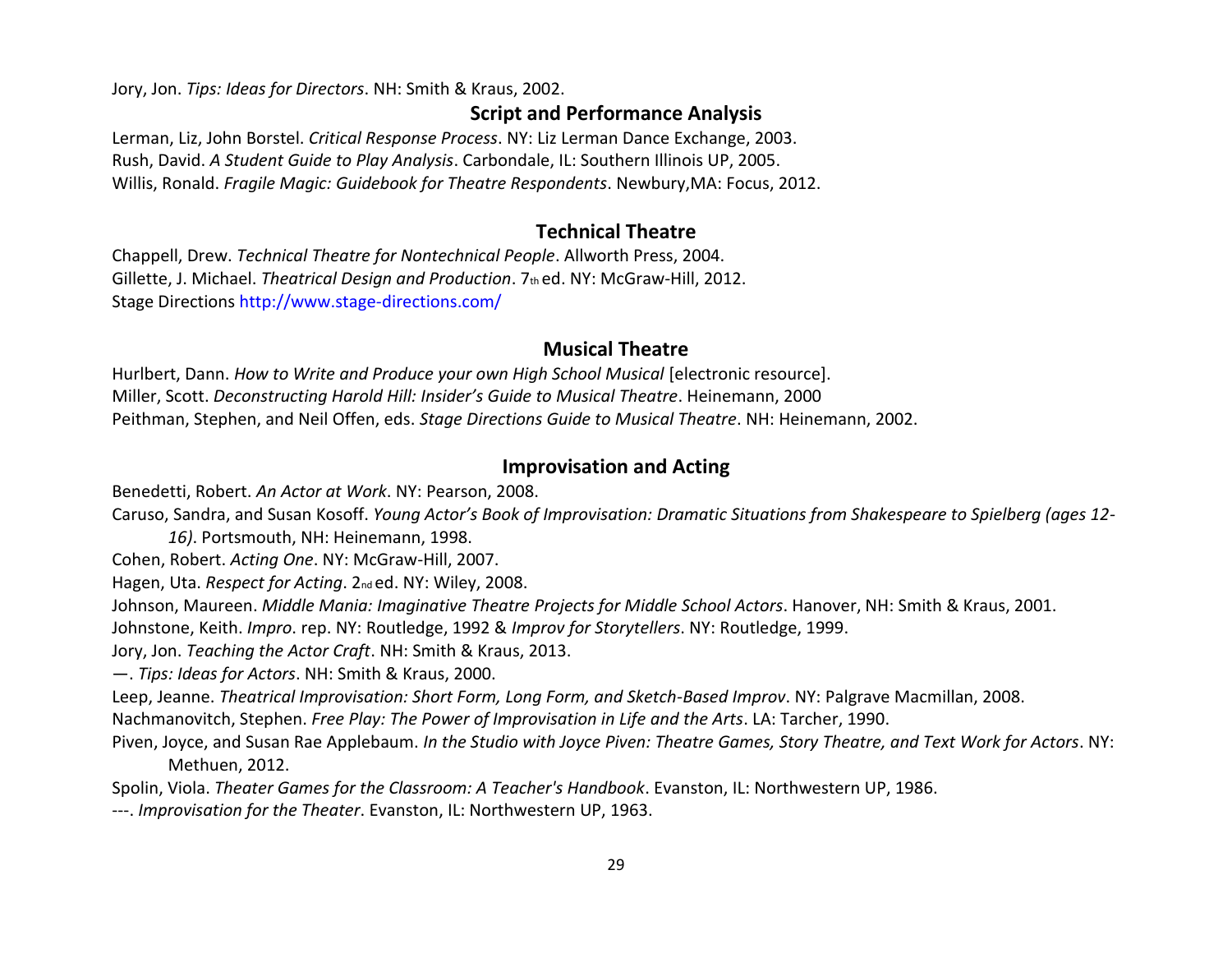Shurtleff, Michael. *Audition*! NY: Walker & Co., 2003.

Timpson, William, Suzanne Burgoyne, et al. *Teaching and Performing: Ideas for Energizing Your Classes*. Madison, WI: Magna, 1997.

#### **Playmaking, Devising, and Playwriting**

Bray, Errol. *Playbuilding: A Guide to Group Creation of Plays*. Portsmouth, NH: Heinemann, 1995. \*Burns, Michael. *First You Sit on the Floor: A Guide to Developing a Youth Theatre Troupe.* Portsmouth, NH: Heinemann, 2002. Chapman, Gerald. *Teaching Young Playwrights*. Portsmouth, NH: Heinemann, 1991. Croteau, Jan Helling. *Perform It!: Complete Guide to Young People's Theatre*. NH: Heinemann, 2000. Mandell, Jan, and Jennifer Lynn Wolf. *Acting, Learning and Change: Creating Original Plays with Adolescents*. Portsmouth, NH: Heinemann, 2003. Sklar, Daniel J. *Playmaking: Children Writing and Performing Their Own Plays*. NY: Teachers & Writers College, 1991. \*Swados, Elizabeth. *At Play: Teaching Teenagers Theater*. NY: Faber &Faber, 2006. Tarlington, Carole, and Wendy Michaels. *Building Plays*. NH: Heinemann, 1995. \*Weigler, Will. *Strategies for Playbuilding: Helping Groups Translate Issues into Theatre*. NH: Heinemann, 2001.

Wolf, Jennifer Lynn. *Acting, Learning and Change: Creating Original Plays with Adolescents*. NH: Heinemann, 2003.

Worthman, Christopher. *Just Playing the Part: Engaging Adolescents in Drama and Literacy*. NY: Teachers College P, 2002.

#### **Teaching Drama with Pre-K to Elementary Grade Students**

Bowell, Pamela, and Brian S. Heap. *Planning Process Drama*. London: David Fulton, 2001.

Brown, Victoria, & Sarah Pleydell. *The Dramatic Difference: Drama in the Preschool and Kindergarten Classroom*. NH: Heinemann, 1999.

Cranston, Jerneral W. *Transformations Through Drama: Grades K-8*. Lanham, MD: UP of Am, 1991.

\*Heinig, Ruth. *Creative Drama Resource Book for K-3* and *4-6.* Englewood Cliffs, NJ: Prentice-Hall, 1987.

---. *Improvisation with Favorite Tales: Integrating Drama into the Classroom*. NH: Heinemann, 1992.

Kelner, Lenore Blank. *The Creative Classroom: Using Drama Pre-K-6*. NH: Heinemann, 1993.

Rubin, Janet, and Margret Merrion. *Creative Drama and Music Methods*. 3<sub>rd</sub> ed. NY: Rowman & Littlefield, 2011.

Saldaña, Johnny. *Drama of Color: Improvisation with Multiethnic Folklore*. Portsmouth, NH: Heinemann, 1995.

Zipes, Jack. *Speaking Out: Storytelling and Creative Drama for Children*. NY: Routledge, 2004.

\*Heathcote, Dorothy, and Gavin Bolton. *Drama for Learning: Mantle of the Expert Approach*. NH: Heinemann, 1995.

\*Neelands, Jonothan. *Structuring Drama Work: A Handbook*. London: Cambridge UP, 1992.

O'Neill, Cecily. *Drama Worlds: A Framework for Process Drama*. NH: Heinemann, 1995.

\*O'Neill, Cecily, and Alan Lambert. *Drama Structures: A Practical Handbook for Teachers*. NH: Heinemann, 1982.

Shwartz, Larry. *Drama Themes*. Portsmouth, NH: Heinemann, 1995.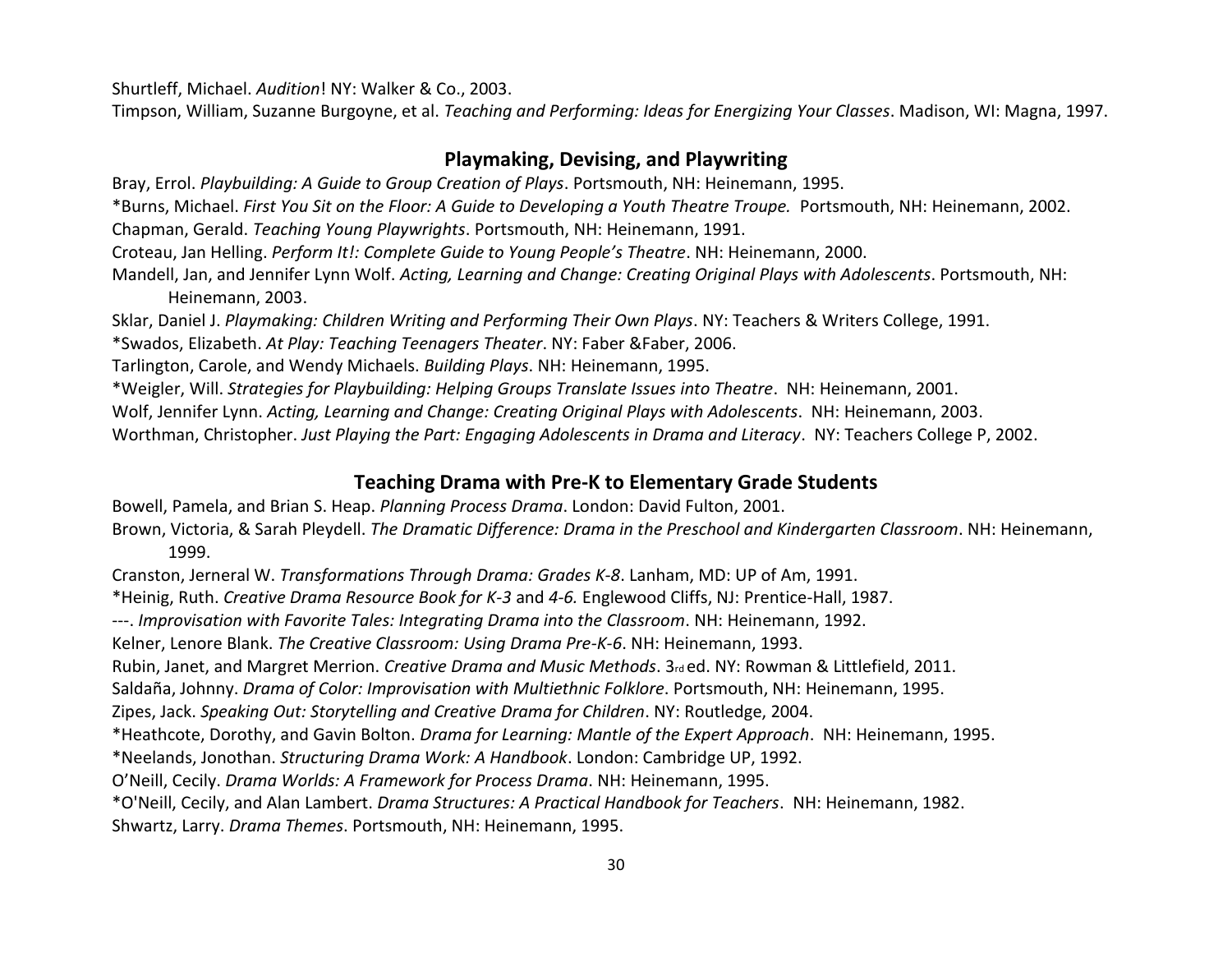Tarlington, Carole, and Patrick Verriour. *Role Drama*. NH: Heinemann, 1991.

Verriour, Patrick. *In Role: Teaching and Learning Dramatically*. Markham, ON: Pippin, 1994.

#### **Diversity**

Baüer, Gerd, ed. *Body and Language: Intercultural Learning through Drama*. CT: Ablex, 2002 (online)

- Cahnmann-Taylor, Melissa, and Mariana Souto-Manning. *Teachers Act Up! Creating Multicultural Learning Communities through Theatre*. New York: Teachers College P, 2010.
- Deuss, Bart. *Truth or Dare? Producing Theatre with Young People from Diverse Cultural Backgrounds.* Amsterdam: Royal Tropical Institute, 1998.

\*Grady, Sharon. *Drama and Diversity: A Pluralistic Perspective for Educational Drama*. NH: Heinemann, 2000.

Kelin, Daniel. *To Feel as Our Ancestors Did: Collecting and Performing Oral Histories*. NH: Heinemann, 2005.

- McCurrach, I., and B. Darnley. *Special Talents, Special Needs: Drama for People with Learning Disabilities.* London: Jessica Kingsley, 1999.
- \*Ressler, Paula. *Dramatic Changes: Talking about Sexual Orientation and Gender Identity with High School Students through Drama*. Portsmouth, NH: Heinemann, 2002.

#### **Applied Theatre, Theatre for Social Change, and Drama Therapy**

Boal, Augusto. *Theatre of the Oppressed*. London: Pluto Press, 1979.

---. *Games for Actors and Non-Actors*. NY: Routledge, 1992.

Bowles, Norma, and Daniel-Raymond Nadon, eds. *Staging Social Justice*. Carbondale, IL: Southern Illinois UP, 2013.

Doyle, Clar. *Raising Curtains on Education: Drama as a Site of Critical Pedagogy*. Westport, CT: Bergin & Garvey, 1993.

Duffy, Peter, and Elinor Vettraino, eds. *Youth and Theatre of the Oppressed*. NY: Palgrave Macmillan, 2010.

Jackson, Tony, and Chris Vine, eds. *Learning Through Theatre: The Changing Face of Theatre in Education*. 3<sup>rd</sup> ed. NY: Routledge, 2013.

L+andy, Robert, and David Montgomery. *Theatre for Change: Education, Social Action and Therapy*. NY: Palgrave Macmillan, 2012. Leigh, Laurine, Irvine Gersch, Ann Dix, and Deborah Haythorne, eds. *Dramatherapy with Children, Young People, and Schools:* 

*Enabling Creativity, Sociability, Communication, and Learning*. NY: Routledge, 2012.

Rohd, Michael. *Theatre for Community, Conflict, & Dialogue*. NH: Heinemann, 1998.

Schutzman, Mady, and Jan Cohen-Cruz, eds. *Playing Boal: Theatre, Therapy, and Activism*. NY: Routledge, 1994.

Wagner, Betty Jane, ed. *Building Moral Communities through Educational Drama*. Stamford, CT: Ablex, 1999.

#### **Assessments and Research**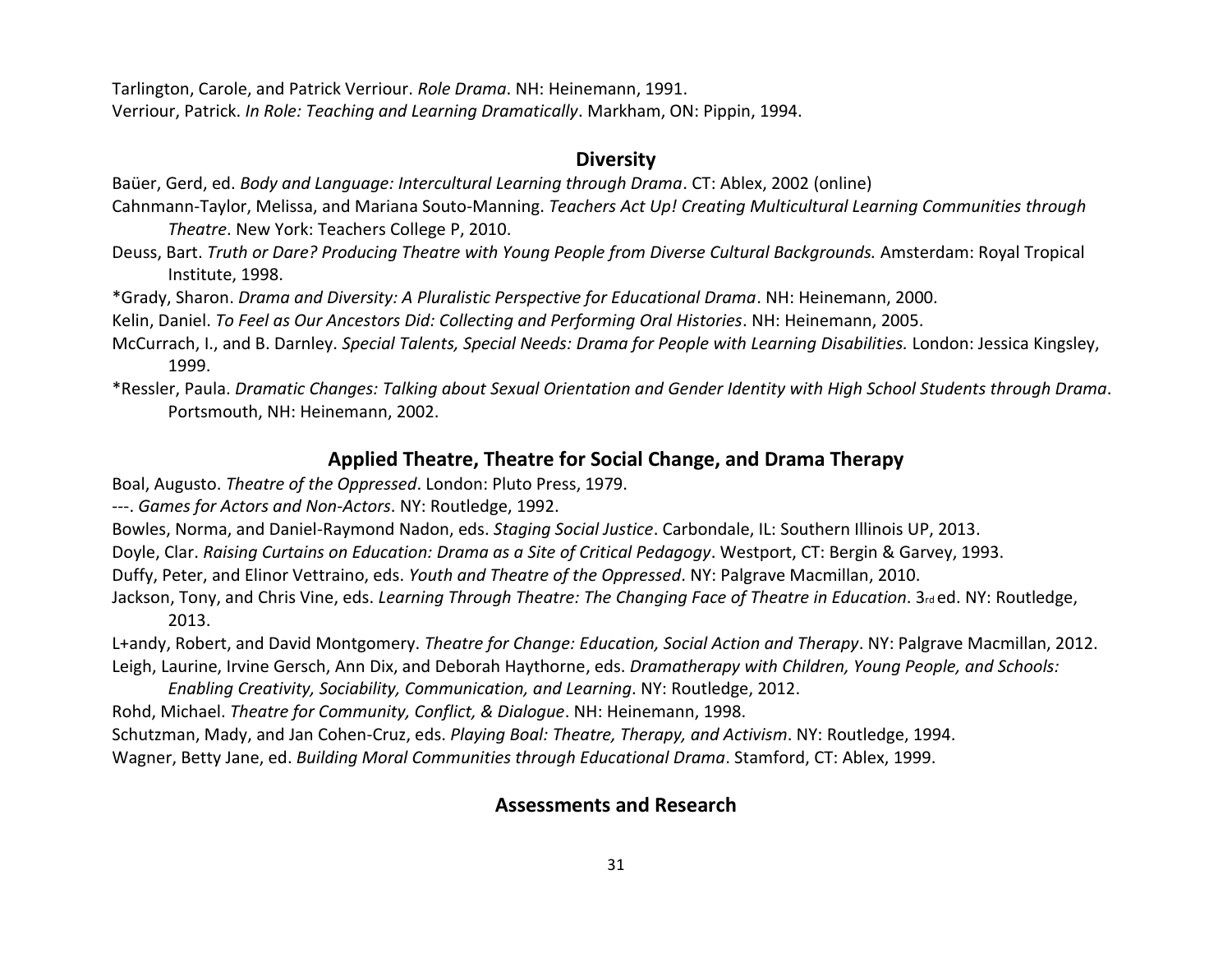- \*Deasy, Richard J., ed. *Critical Links: Learning in the Arts and Student Academic and Social Development*. Wash.D.C.: Arts Ed Partnership, 2002. [www.criticallinks.org](http://www.criticallinks.org/) **Drama (summaries), pp. 19-62:**
- \*Catterall, James S. "Research on Drama and Theater in Education." pp.58-62; and, "The Arts and the Transfer of Learning." pp. 151- 157.
- \*Fiske, Edward, ed. *Champions of Change: The Impact of the Arts on Learning*. Wash.D.C.: Arts Ed Partnership, 1999. <www.aep-arts.org>
- \*Longley, Laura, ed. *Gaining the Arts Advantage: Lessons from School Districts that Value Arts Education*. Wash.D.C.: Arts Education Partnership, 1999.
- \*Persky, Hilary, et al. *The National Assessment of Educational Progress 1997 Report Card: Eighth-Grade Findings*. <www.nces.ed.gov/nationsreportcard/arts>

Executive Summary, 1-8 & Ch. 3: Creating, Performing, Responding in Theatre, 46-76.

- Seidel, Kent. "Theatre: Assessment in Action." *Assessing Student Learning: A Practical Guide*. Alliance for Curriculum Reform, 2000. CD-ROM.
- Wagner, Betty Jane. *Educational Drama and Language Arts: What Research Shows*. NH: Heinemann, 1998.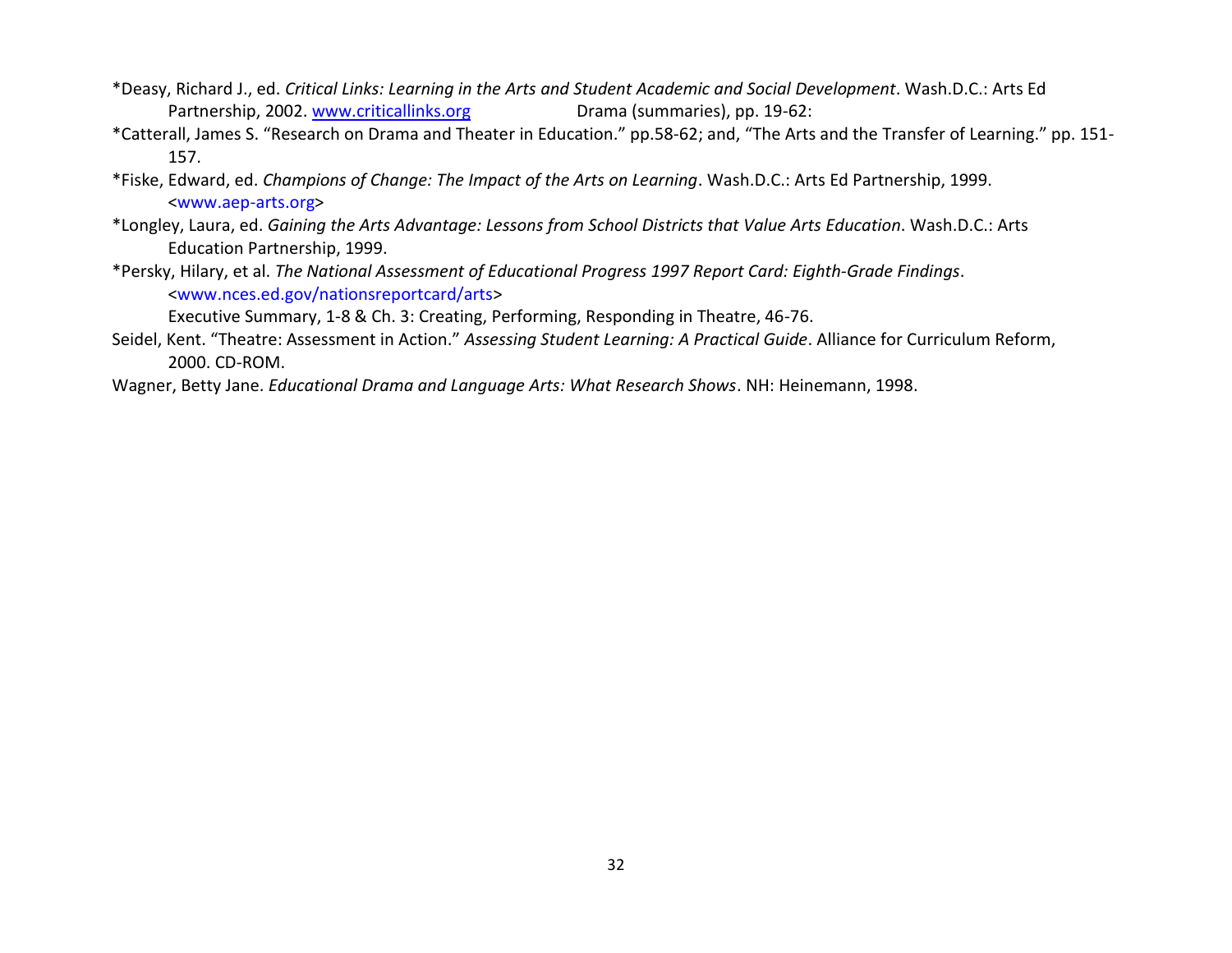## **Appendix II**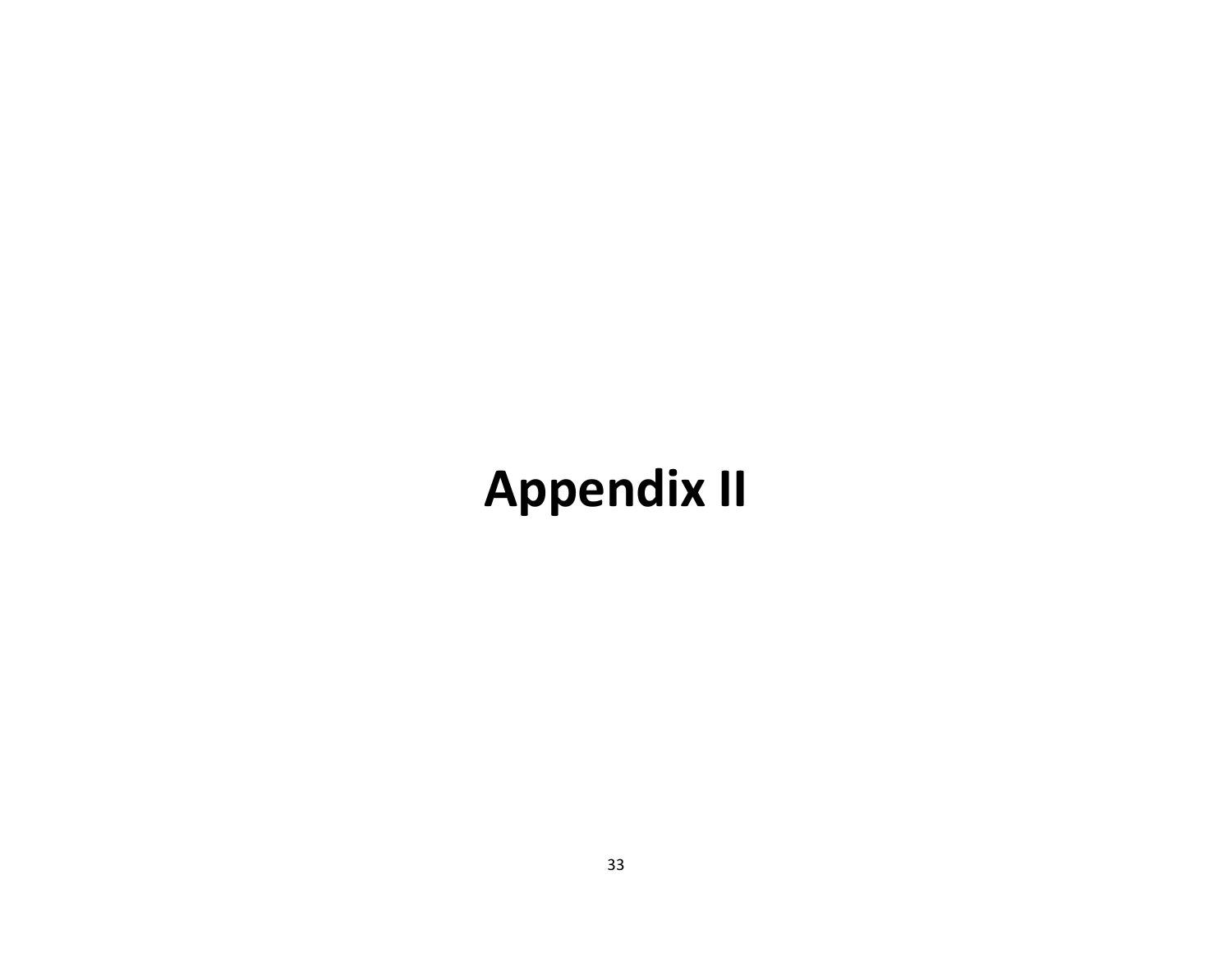#### **Glossary**

Acting Area - The area on the stage that can be seen by the audience where the action of the play takes place.

Ad lib - To make up lines as you go along.

Aesthetics - The branch of philosophy that deals with theories of art and beauty.

Analyze/Analysis To examine in detail the parts in relationship to the whole.

Articulation - The shaping of sounds by a speaker's lips, teeth, tongue, and hard and soft palates.

Aside - Actor's words heard by the audience but supposedly not heard by the other actors.

Audience - One or more persons who observe actors in a scene or play.

Audition - Occurs before rehearsals begin; a time when actors, who would like to be in the play, "try out".

Backdrop - Material often painted to resemble a location; hangs on the batten or pipe in the back part of the stage.

Batten - A pipe or grid from which scenery, lighting, and curtains are hung.

Blocking - The placement and movement of actors on a stage with respect to each other and the playing space.

Business - Action used to fill time or motivate a movement.

Cast - The actors in a play.

Center stage - The area directly in the middle of the stage.

Characterization - The process of exploring the physical, social, and psychological aspects of a role.

Climax - The point from which the major conflict can go no further without bringing about a resolution; the highest point of dramatic tension.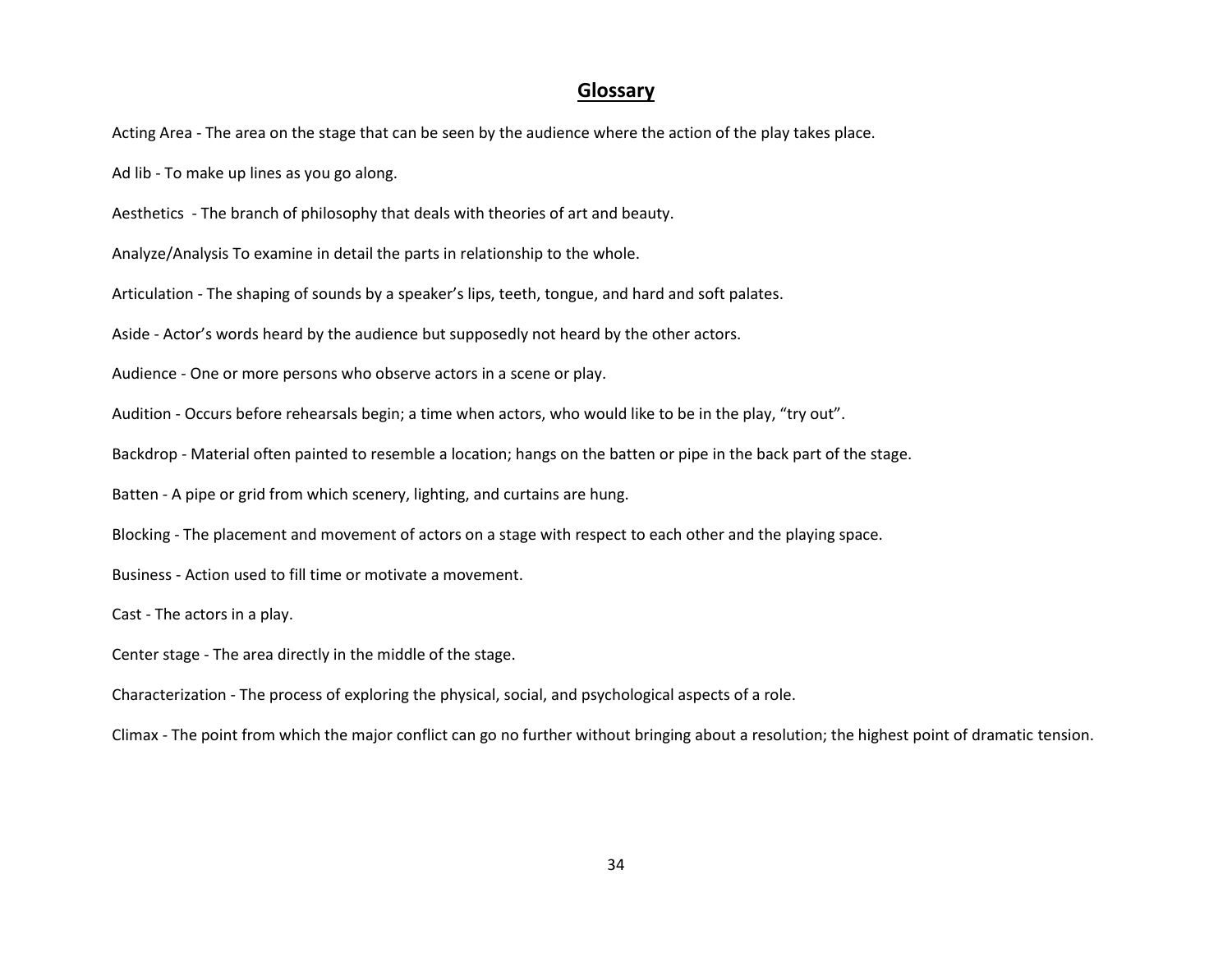Communication - Verbal or nonverbal interaction between persons to share meaning.

Company - The cast, director, and others working on the play.

Concentration - The ability to focus and maintain attention upon an object, image, idea, action, or experience while excluding distracting factors.

Concept, directoria -l A vision that the director develops about the meaning and significance of a play. The test of the validity of the director's concept is that degree to which it clarifies the meaning and enhances the power of the text.

Concept, design - The designer's interpretation of the director's vision in scenery, properties, lighting, sound, costumes, and makeup. Scenographic design - concepts should take into account the limitations of a given stage, the workability of a given solution, and the suggestions of the playwright.

Conflict/Resolution - A problem encountered by a character and the means used by that character to resolve the problem.

Costume - An actor's stage clothing.

Crew Chief - Supervisor of production running crew.

Critique - Evaluations and suggestions.

Cross - To move onstage from one location to another.

Cue - The line or action that triggers another line or action.

Design - The artistic plan which gives shape and substance to the play in visual and auditory terms.

Dialogue - Words spoken by the characters in a play to communicate their thoughts, feelings, and actions.

Diction - The choice that an actor makes in word forms and sounds regarding inflections, rhythms, tempos, intonations, and especially pronunciations; those elements that give character to his or her words as distinct from audibility.

Director - The person who unifies an entire production, from the basic interpretation of the text through all the acting and technical phases, up to the time of performance.

Director's Notebook - A complete collection of all information to direct a production.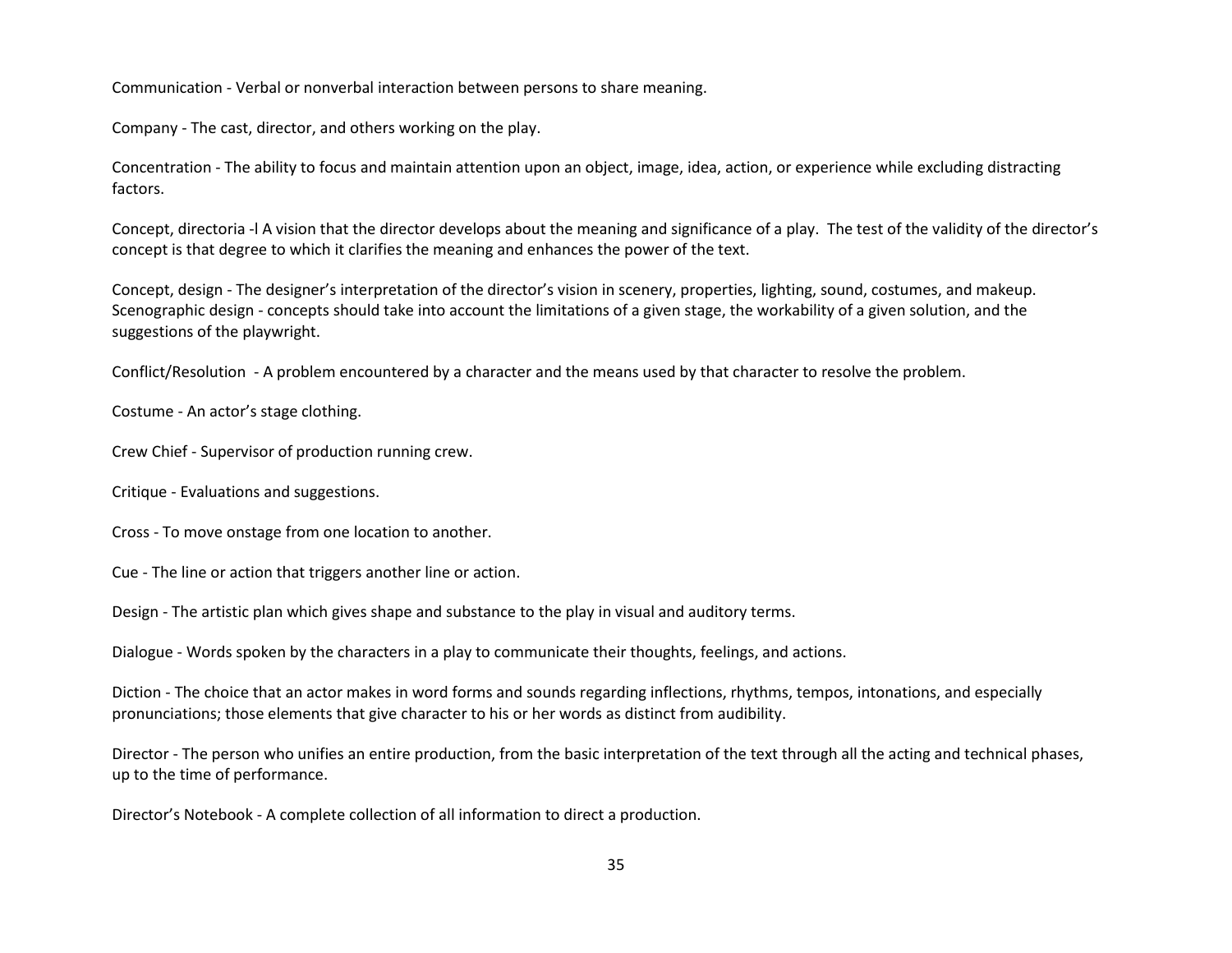Downstage - The area on the stage closest to the audience.

Drama - A piece of writing intended for stage presentation (see Dramatic Literature.) 2) conflict, tension, emotional intensity. 3) A representation of life improvised in dramatic activities or portrayed on a stage by actors before an audience.

Dramatic activities - Includes such activities as pantomime, creative movement, improvisation, creative drama, storytelling, choral speaking, story dramatization, story theatre, reader's theatre, role playing, theatre games, or puppetry.

Dramatic elements - Aristotle's dramatic elements have been adapted to include plot, character, theme/thought, language, sound, movement, spectacle, mood, and dynamics.

o Plot - the structure of the action and the arrangement of incidents of a story or play.

o Character - a person, animal, or entity in a story, scene, or play with specific distinguishing attributes.

o Theme/thought - the central thought or main idea of a play.

- o Language the dialogue that the characters speak.
- o Sound anything perceived through the sense of hearing.

o Movement - perceived through the sense of sight; basic characteristics of movement such as energy, time, space, and relationships.

o Spectacle - includes all visual elements of a production.

o Mood and dynamics - is the pervasive and compelling emotions aroused in the audience and creators alike by the manipulation and integration of all dramatic elements. See also Resources.

Dramatic literature/text Playscripts - The written script.

Dramatic play - Spontaneous free play in which children explore their universe, imitating the action and character traits of others for the purpose of finding meaning. Make-believe and fantasy may be part of the experience. Considered educationally valuable for the child as a natural way of exploring and expressing thoughts and feelings; often instructive to observing adults; for the child, it is play for the purpose of enjoyment; not intended for performance.

Dramatize - To turn a non-scripted piece into a theatrical event.

Eight basic elements - See Dramatic elements.

Elements of Visual Arts - Line, shape, color, space, form, value, and texture.

Elements of a story - Beginning, middle, end, conflict, resolution.

Ensemble - Acting that stresses the artistic unity of the performance rather than the individual routine of specific actors. The harmonious blending of the efforts of the many artists involved in a dramatic activity or theatrical production.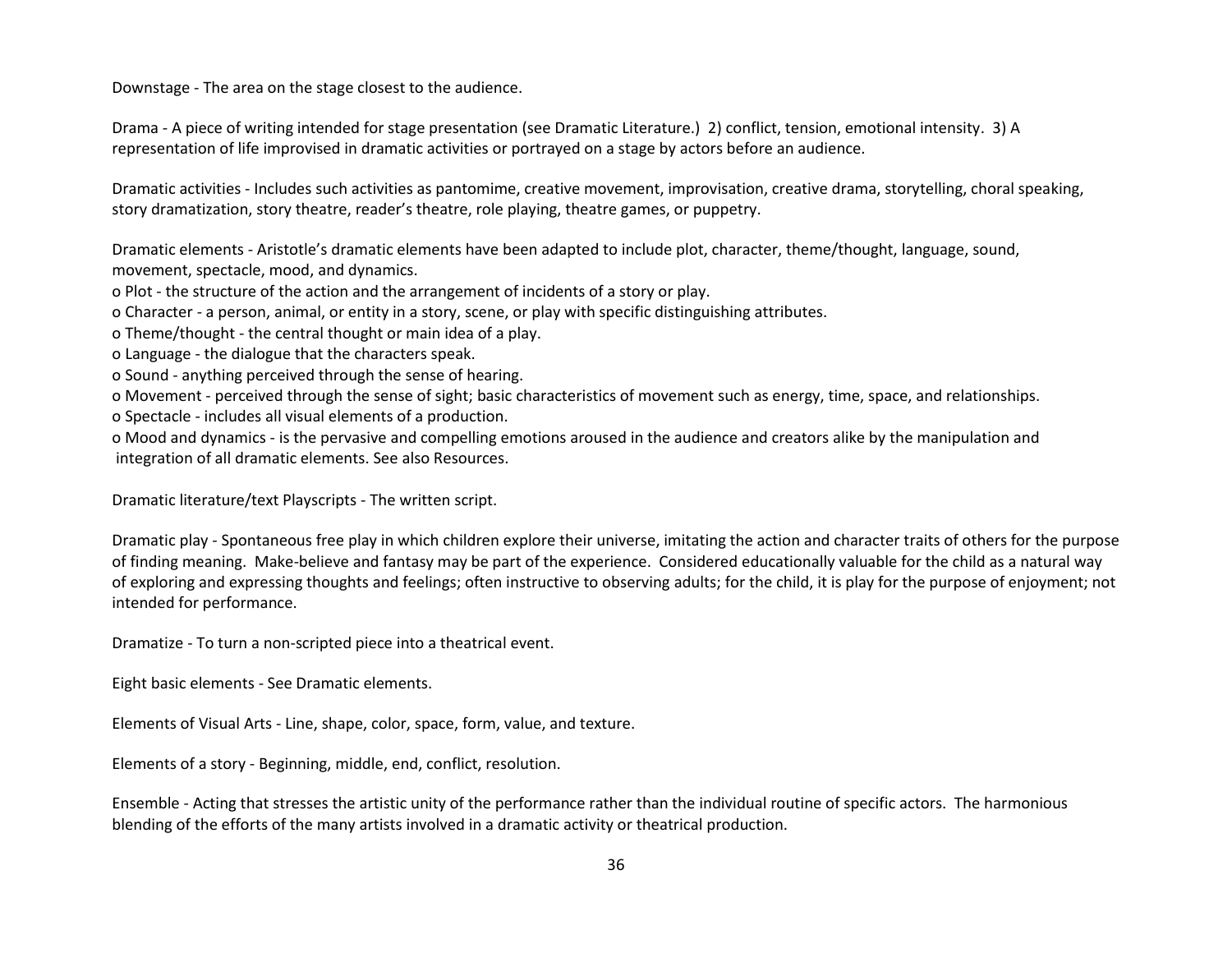Environments - See setting

Evaluation - Analysis and appraisal of personal efforts, those of classmates and of theatrical performances.

Fantasy - The use of imagination to create strange, unusual, or non-realistic characters or settings.

Fine Arts - Aesthetic arts such as dance, theatre, visual art, music, photography, and architecture.

Flat - A wooden frame covered with canvas.

Floor plan - A working design indicating an exact outline of the setting on the floor.

Focus - The concept of guiding the attention of the players and audience to a particular place or person at a given moment.

Front of house - Includes the auditorium or seating space where the audience sits; the box office and lobby.

Front of House Skills - Activities that take place in the front of house such as: ushering, ticket taking, ticket selling, house management, box office management.

Genre - A type or form of dramatic literature.

Gesture - Movements of the hand to communicate ideas, express emotions, or indicate direction; includes a variety of signs and signals.

Historical periods - Generally refers to those major eras in which significant theatrical contributions have been made (e.g., fifth century Greece, the Elizabethan era, the French neo-classic period, etc.)

House - The area of a theatre where the audience sits.

Improvisation - The spontaneous use of movement and speech to create a character or object in a particular situation.

Integration - The combination of interdisciplinary content under a common theme or concept. The use of learning in one discipline to enhance learning in the others.

Monologue - A dramatic work in the voice of one person.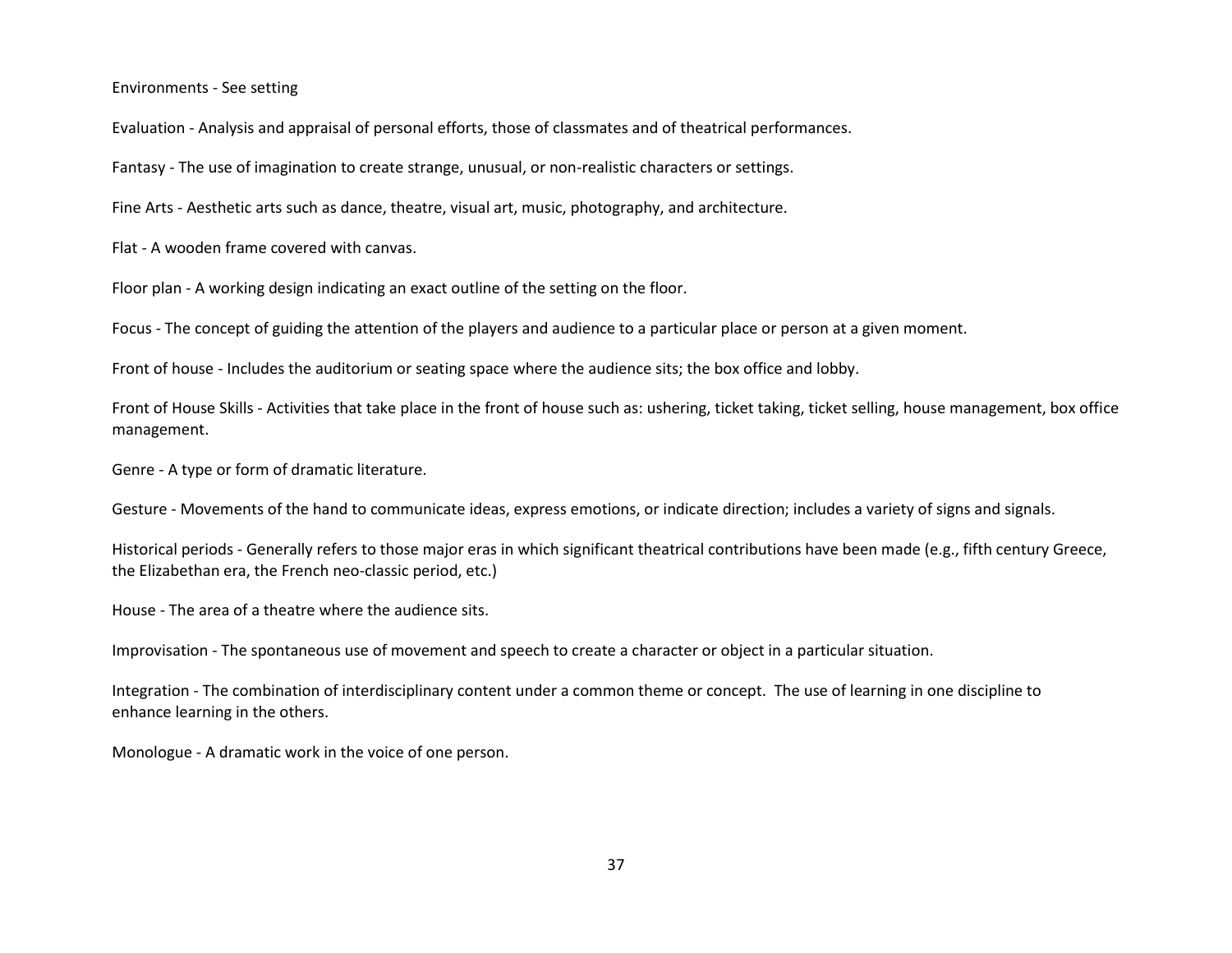Mood - The dominant atmosphere created by the integration of all dramatic elements of the activity or production.

Motivation - An actor's justification for doing or saying something.

Movement - 1) As a dramatic element, the movement of actors across the stage or any visual change in the stage picture. 2) In reference to actor training, use of the body for expression/characterization.

Non-realistic - Any physical or verbal action, scenery, costume, prop, makeup, lighting, or sound effect which departs from reality.

Objective - The desired goal of a character that motivates action.

Organizational Flowchart - A graphic organizer of the chain of responsibility for a typical production staff.

Pantomime - Action without words; non-verbal communication through body movement, gesture, and facial expression.

Performance - The imitation of life in front of at least one other person. In a broad sense, performance refers to the presentation of any kind of entertainment from play to rock concert, from solo presentation to ensemble collaboration.

Performance Diary - An actor's collection of thoughts, reflections, and discoveries during the production process.

Playwriting - The act of creating plot, theme, characters, and dialogue and organizing them in script form.

Production -The finished play, in performance.

Production management skills - The abilities involved with planning and carrying out the responsibilities of the production staff.

Production Staff - A team consisting of stage managers, assistant directors, business manager, costume managers, technical directors, makeup artists, and crew chiefs.

Projection - Increase of voice or actions so that they will carry to an audience.

Promptbook - A script in which all of the blocking and technical information is written.

Props - Properties; objects used by actors on stage (fan, wallet) or necessary to complete the set (furniture, plants, books)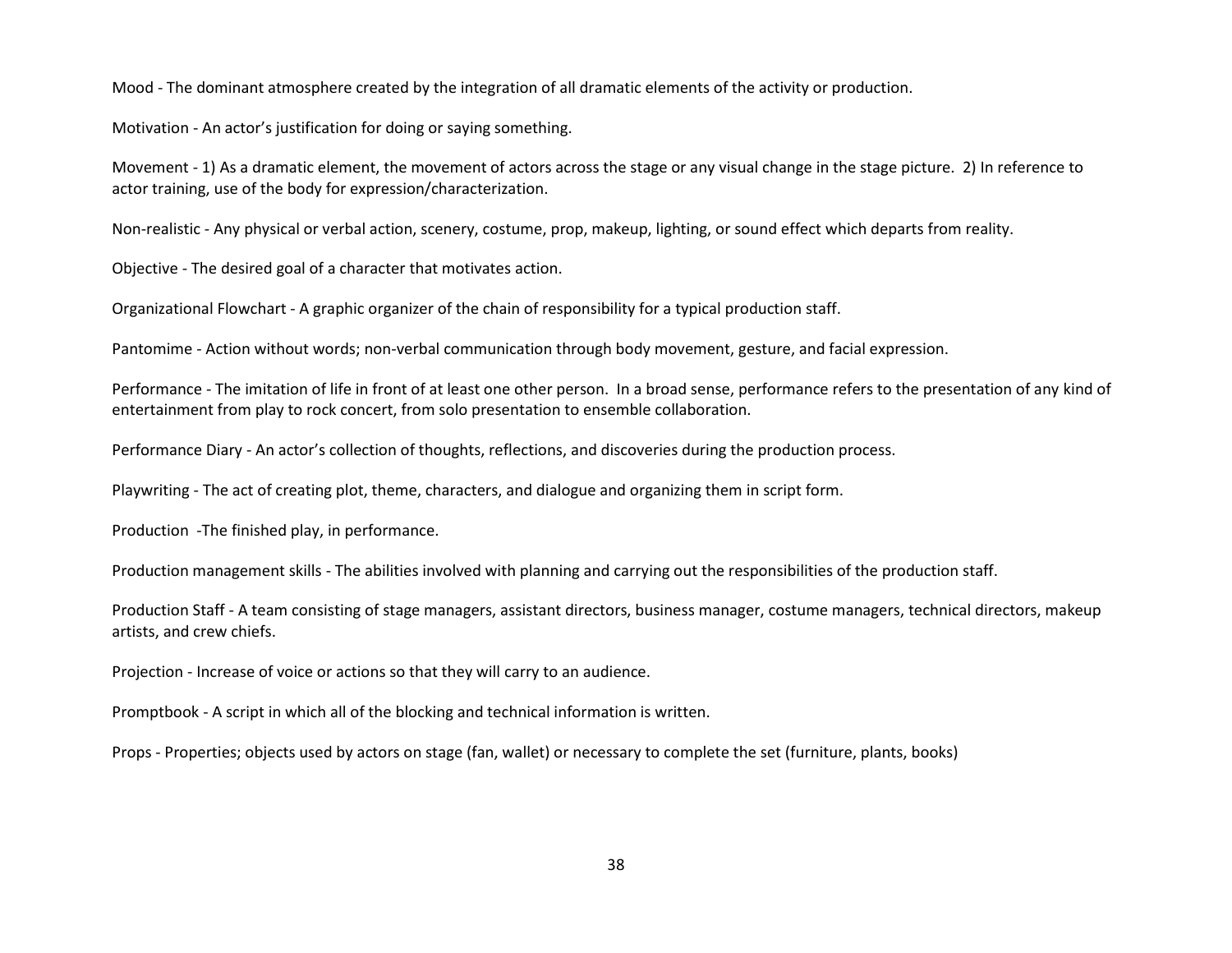Read through - Usually the first rehearsal; the company reading through the script out loud before blocking the play.

Realistic - Dramatic elements that combine to create the illusion of reality or life.

Rehearsal - Practicing in and preparing for a performance.

Role - The characteristic and expected social behavior of an individual in a given position (e.g., mother, employer). Role portrayal is more likely to be predictable, one-dimensional, and stereotypical than character portrayal.

Role playing - Enacting a person other than oneself in an improvisation based on a given dramatic situation.

Royalty - Payment to the author or his agent for permission to use his work.

Scenario - A detailed description or outline of the dramatic action in a scene or play.

Scene - The structural units into which the play or acts are divided.

Scenery/set - The arrangement of scenic elements (e.g. Curtains, flats, drops and platforms), properties, and lights to represent the locale in a dramatic production.

Script - The written dialogue, description, and stage directions provided by the playwright.

Scriptwriting - See playwriting.

Set - The physical and visual properties of a setting.

Setting - The time and place in which the dramatic action occurs.

Skit - A short scene, not part of a play.

Spontaneity - A free, direct, and immediate response to an experience.

Stagecraft - The variety of practical skills involved in mounting a production.

Stage Crew - Consists of the director, designers, and managers.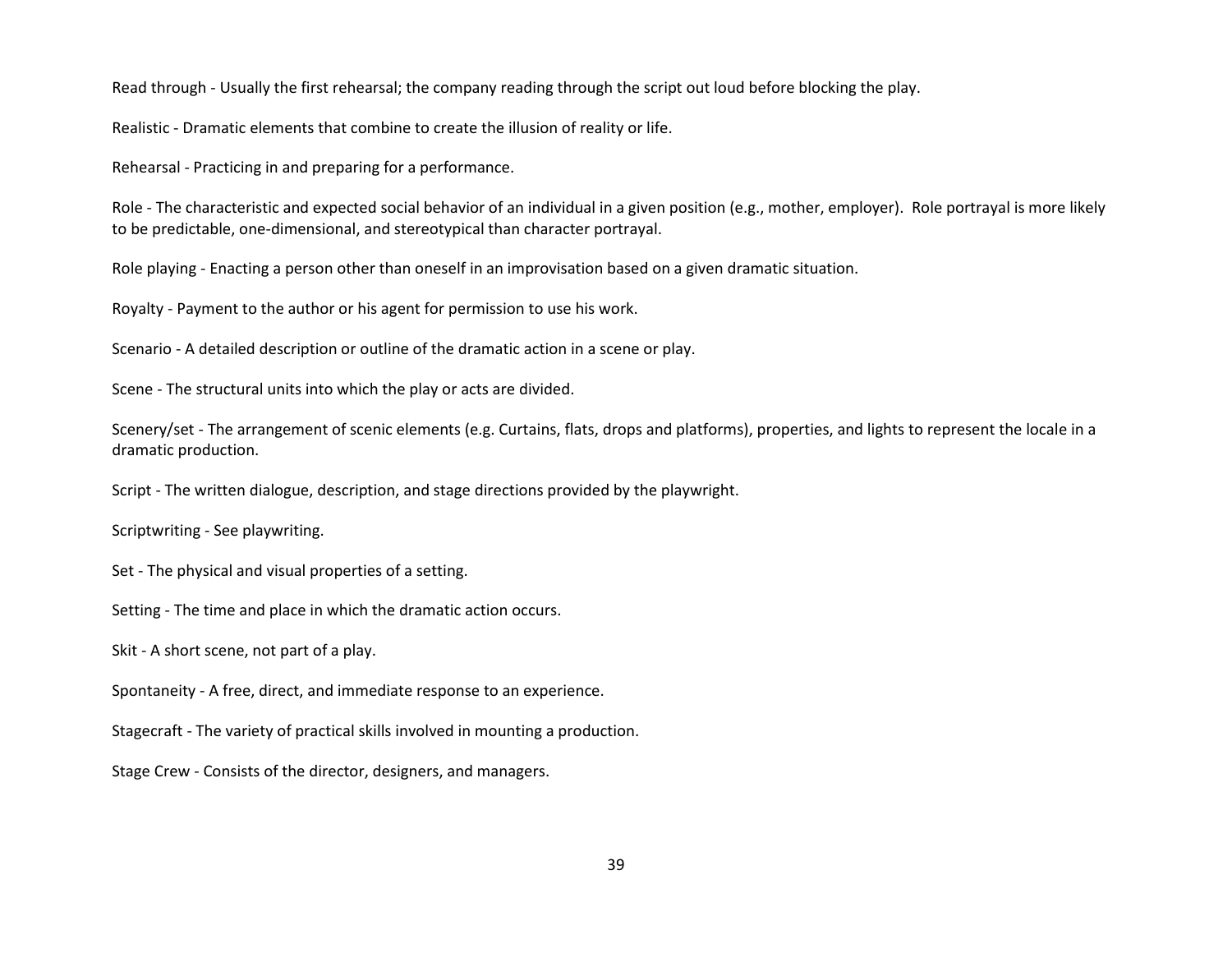Stage Manager - Person responsible for technical operation of the play.

Stage Left - Area on the stage to the actor's left as he faces the audience.

Stage Right - Area on the stage to the actor's right as he faces the audience.

Strike - To take down and store the set after the final performance.

Structural Parts of a Script Exposition o Time and Place o Mood and Atmosphere o Preliminary Situation Plot o Initial Incident o Rising Action = obstacle(s) and complication(s) o Climax o Falling Action o Denouement

Style - The characteristic manner of speaking, writing, designing, performing, or directing. Style is a relative term that encompasses literary movements (e.g. Romanticism, realism, naturalism); the method of individual playwrights or anything that displays unique, definable properties in construction or execution. Stylized usually means anything that deviates from whatever is considered realistic at a given time. It is possible to have both a dramatic style (provided by the playwright) and a theatrical style (provided by the director and collaborators).

Synthesize - Using old ideas to create new ones; to generalize from given facts; to relate knowledge from several areas; to predict, draw conclusions.

Technical Elements - The physical and/or sensory aspects of a production such as: scenery, lights, props, sound, costumes, special effects, makeup, etc.

Text - The basis of dramatic activity and performance. Text can be a written script or agreed-upon structure and content (as in improvisational work or a theatrical piece that uses planned set or disparate components.)

Theatre games - Acting exercises that involve group agreement to the rules of the game and group interaction in pursuit of solving the dramatic problem; frequently used for warmup, motivation, and exploration of character and subtext.

Upstage - The acting area furthest away from the audience.